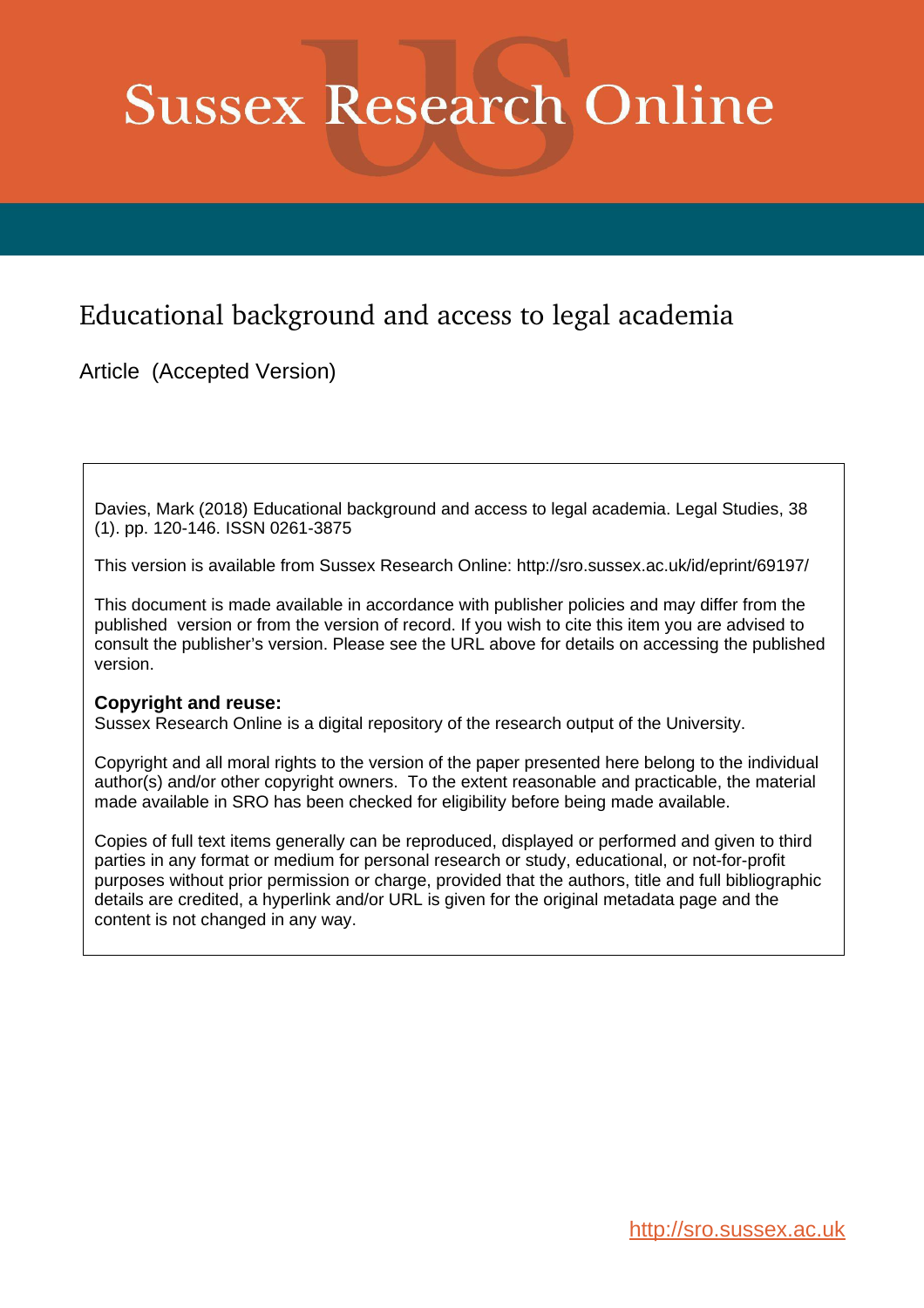# **Educational background and access to legal academia**

Mark Davies<sup>1</sup>

# **Abstract**

The focus of this article is upon educational background of academic lawyers in England and Wales and the extent to which qualifications from certain institutions may be seen as acting as a proxy for social class. In recent years higher educational background and socio-economic background have been significant topics of research relating to entry to the legal professions and judiciary in England and Wales. There is a relative absence of such research relating to academic lawyers. The research discussed in this article aims to close that gap. The article argues that critiques relating to the elite nature of the traditional legal professions in terms of educational background have parallels within the academic legal community, evidenced by a dominance of those educated at Cambridge, Oxford and other Russell Group institutions, with relatively lower proportions of graduates from other sectors, most notably the post-1992 universities. The article further argues that economic hurdles to entry to an academic legal career are significantly higher than those for other law related careers, potentially exacerbating issues of socio-economic exclusion. The conclusion drawn is that law schools should engage proactively with measures to expand opportunities for entrants into the academic legal community from candidates from a much wider range of educational backgrounds.

# **Introduction**

<sup>1</sup> Sussex Law School, University of Sussex, Falmer, Brighton, UK.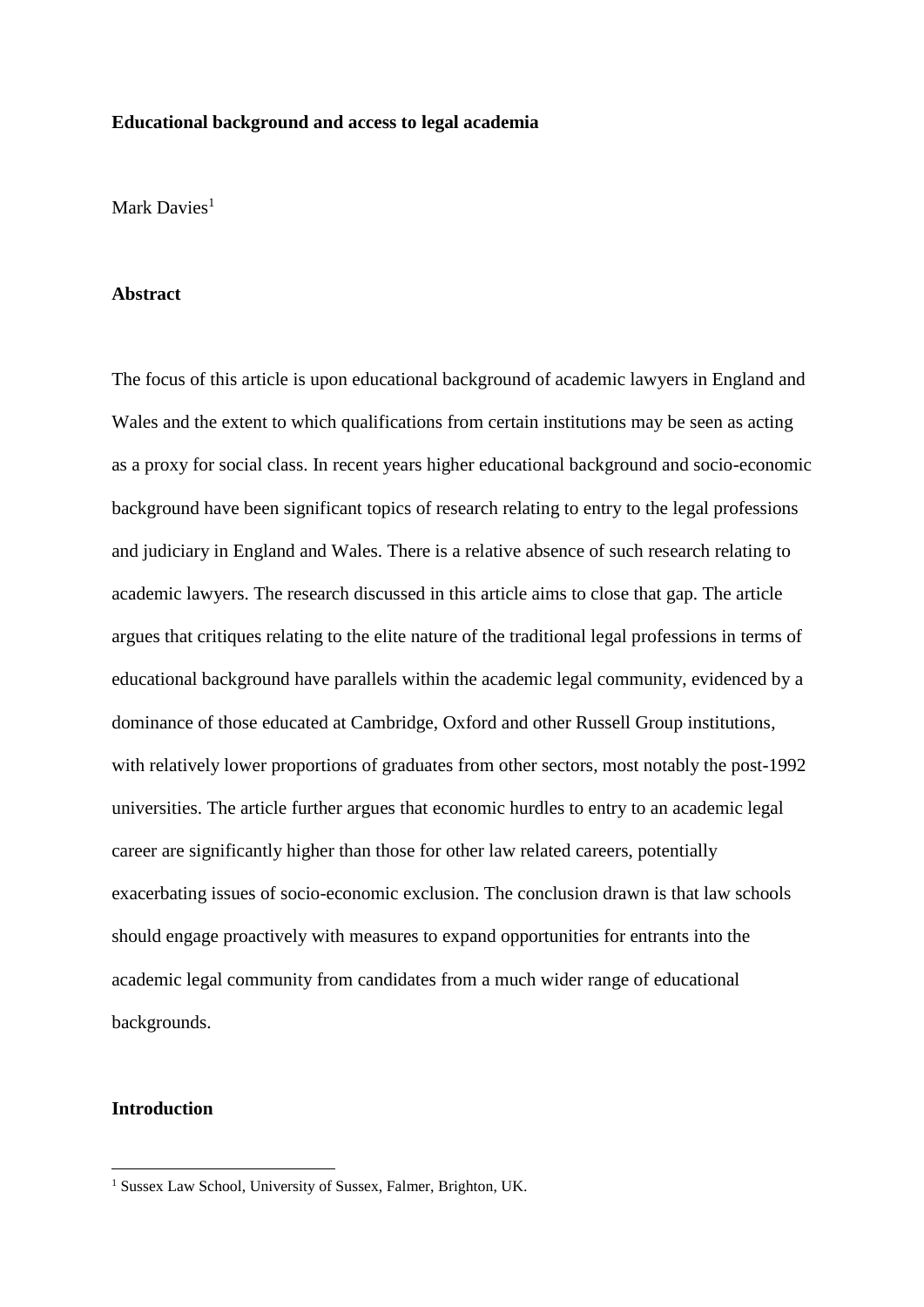In the UK, there are various approaches to categorizing class. For example, National Statistics Socio-economic Classification (NS-SEC) defines Class 1 as comprising senior managerial and professional roles and Class 2 lower managerial and professional occupations. Savage et al adopt a different model - at the top, the 'Elite' class are defined as those with 'high levels of highbrow cultural capital [and] strong social capital', as well as very high levels of household income, savings and house price.' Below the Elite are the 'Established Middle Class' **-** also with high levels of all three types of capital, but not as high as the Elite. <sup>2</sup> A number of studies which consider the relevance of socio-economic factors to, for example, university entry or access to certain professions, use geographical origin – post code data or similar acting as a substitute for more direct measures of class on an individual by individual basis.<sup>3</sup>

Once established in their careers, academic lawyers possess many of the attributes of at least NS-SEC Class 2 or Established Middle Class.<sup>4</sup> However, for the purposes of this article what is of more interest is the gaining of entry to this field in terms of background. Study of class background is problematic, definitionally fluid and often based upon research subjects' own accounts of their perceived class background and/or recollection of parental occupations.<sup>5</sup> In light of this, although an imperfect surrogate, educational background is often used as a more

<sup>2</sup> Wakeling, P. and Savage, M. 'Entry to elite positions and the stratification of higher education in Britain' (2015) *The Sociological Review* 63: 290–320. doi:10.1111/1467-954X.12284, p 297

<sup>3</sup> See, for example, Mike Savage *Social Class in the 21st Century* (London: Pelican, 2015) ch 8

<sup>4</sup> See, for example, Fiona Cownie *Legal Academics: Culture and Identities* (Oxford: Hart, 2004) pp 176-177, citing Wells, C. 'Working out Women in Law Schools' (2001) 21 *Legal Studies* 116-36; R Collier 'The Changing University and the (Legal) Academic Career – rethinking the relationship between women, men and the "private life" of the law school' (2002) 22 *Legal Studies* 1-32

<sup>&</sup>lt;sup>5</sup> In terms of the latter, distinctions may depend upon the subtleties of job description, as well as accuracy of recollection. Parents who are, for example, solicitors, barristers or surgeons may be confidently classified, but within the multi-layered hierarchies of large business organisations job titles may give only a limited amount away about status and seniority. Cownie, for example, acknowledges, in her 2004 study involving 54 academics in English law schools, the difficulties and disagreements about the nature of class and self-categorization. Fiona Cownie *Legal Academics: Culture and Identities* (Oxford: Hart 2004) pp 176-180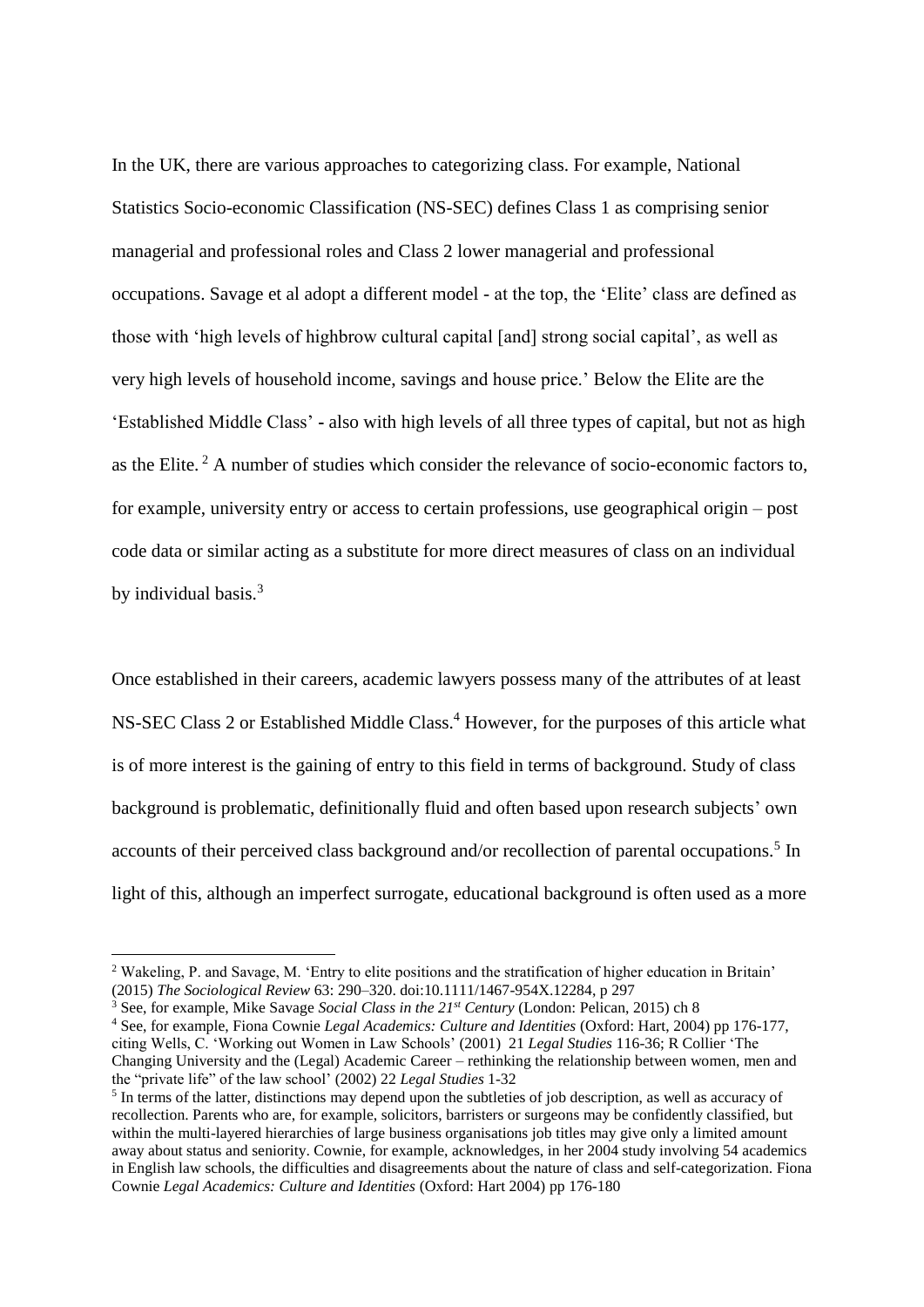readily and accurately measurable criteria, in lieu of self-description or other measure of class or socio-economic background.<sup>6</sup> As Bourdieu observed, in the context of French higher education, legal academics, especially those in more prestigious universities, tended to come from higher social classes, with appointment and promotion playing an important part in reproducing class distinctions.<sup>7</sup> In Bourdieu's terms, cultural capital – possession of attributes associated with the dominant culture in society - is not possessed equally and is to an extent dependent upon upbringing. Cultural capital influences access to the most privileged sectors of higher education and, in turn, the educational qualifications attained add to the cultural capital an individual possesses.<sup>8</sup>

The wider climate in which the current research was undertaken is the focus in recent times on access issues relating to the legal professions, and the omission of the academic legal community from certain aspects of that debate. Leading scholars have produced impressive work about legal academia in the  $UK<sup>9</sup>$  including a number of outputs with gender or race as a focus.<sup>10</sup> For example, Cocks and Cownie note the historical dominance of the 'stereotype white middle-class male' in the (what is now) Society of Legal Scholars and cite Goode's observations from the 1990s, that the Society 'is dedicated to equal opportunities… Yet it

<sup>6</sup> See, for example, Sutton Trust briefing note: the educational backgrounds of the UK's top solicitors, barristers and judges June 2005, [http://www.suttontrust.com/wp-](http://www.suttontrust.com/wp-content/uploads/2005/05/Comparison_educational_backgrounds.pdf)

[content/uploads/2005/05/Comparison\\_educational\\_backgrounds.pdf](http://www.suttontrust.com/wp-content/uploads/2005/05/Comparison_educational_backgrounds.pdf)

<sup>7</sup> Pierre Bourdieu (translated by Peter Collier) *Homo Academicus* (Cambridge: Polity Press, 1988) p 84 <sup>8</sup> Pierre Bourdieu 'Cultural Reproduction and Social Reproduction' in J. Karabel and A.H. Halsey (eds) *Power and Ideology in Education* (Oxford: Oxford University Press, 1977). The latter constitutes one of the three forms of cultural capital identified by Bourdieu – capital in its institutionalized form, such as qualifications and titles. The other two forms are embodied capital, for example regional accent, and objectified capital – for example and expensive car or watch.

<sup>9</sup> For example, A Bradney and F Cownie 'British University Law Schools in the Twenty-First Century' in DJ Hayton (ed) *Law's future(s)* (Oxford: Hart, 2000); Fiona Cownie *Legal Academics: Culture and Identities* (Oxford: Hart, 2004); A Bradney 'Elite values in the twenty-first century, United Kingdom law schools' (2008) 42 *The Law Teacher* 291-301; R Cocks and F Cownie *A great and noble occupation! The History of the Society of Legal Scholars* (Oxford: Hart, 2009)

<sup>10</sup> For example, F Cownie 'Women Legal Academics – A New Research Agenda?' (1998) 25 *Journal of Law and Society* 102-15; C Wells 'Working out Women in Law Schools' (2001) 21 *Legal Studies* 116-36; R Collier, 'The Changing University and the (Legal) Academic Career – rethinking the relationship between women, men and the "private life" of the law school' (2002) 22 *Legal Studies* 1-32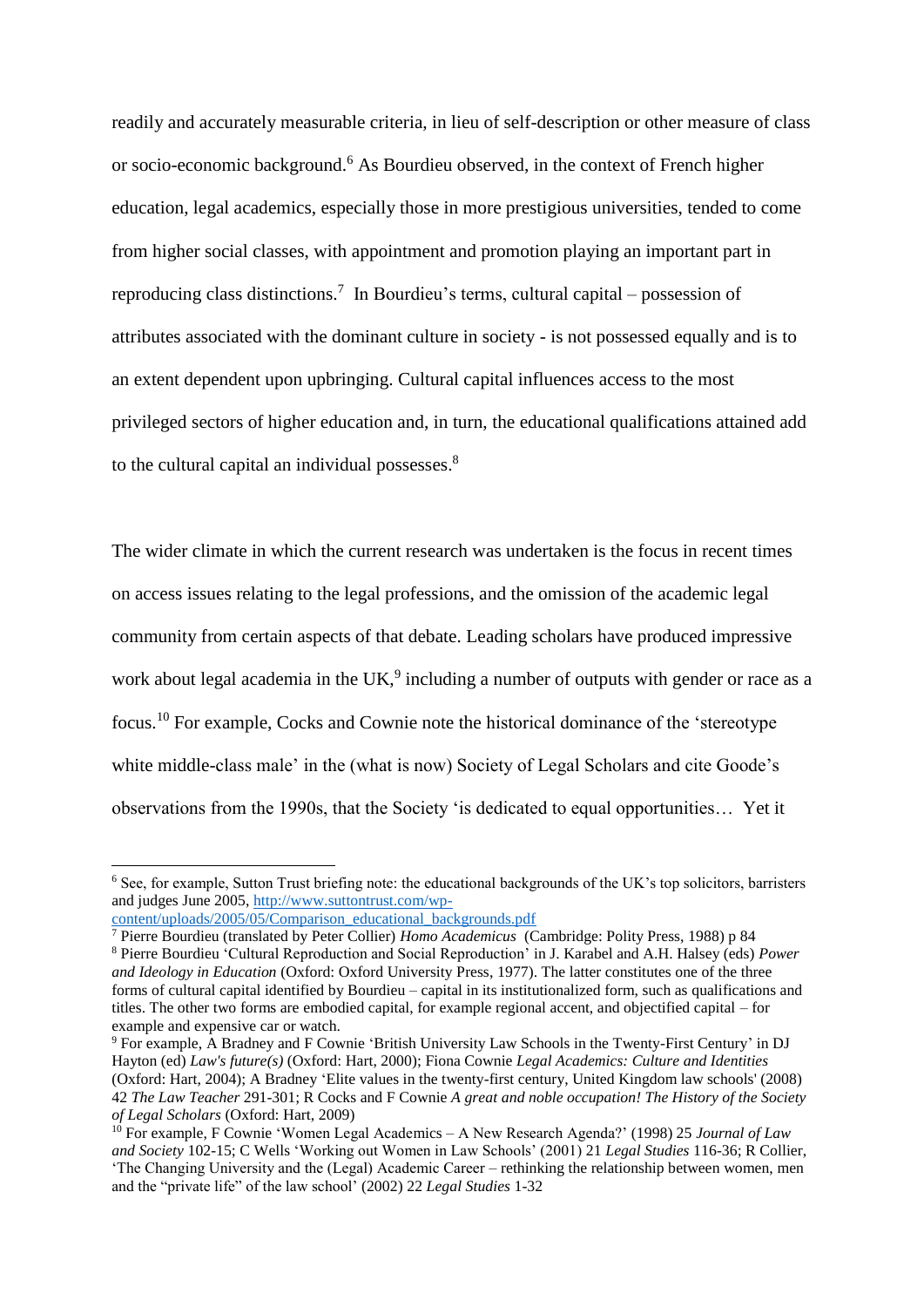remains the case that the number of senior posts held by women and by ethnic minorities is small.<sup>'11</sup> The engagement with class or socio-economic background within the academic legal community has tended to focus upon self-description and matters such as individual perceptions of 'fitting-in' to a middle class academic community. <sup>12</sup> There remains a relative absence of research which parallels the various studies looking at the higher education backgrounds of entrants to other branches of the legal profession and the equality issues this may raise.<sup>13</sup>

This piece aims to take significant steps in closing that gap. The focus considers the extent to which the qualification profile of university law school academics in England might give rise to questions about socio-economic inclusion.

# **The issues to be addressed**

The university a person attended, especially for their undergraduate degree, remains highly significant for securing a career in a number of leading professions. In turn, a correlation has been observed between social class and status ranking of the university attended.<sup>14</sup> The social capital associated with the 'old boys and girls network', it has been argued, helps

<sup>11</sup> R Cocks and F Cownie *A great and noble occupation! The History of the Society of Legal Scholars.* (Oxford: Hart, 2009) pp 240-41

<sup>12</sup> See, for example, Fiona Cownie *Legal Academics: Culture and Identities* (Oxford: Hart 2004) pp 177-180

<sup>&</sup>lt;sup>13</sup> For example, Marc Galanter & Simon Roberts 'From Kinship to Magic Circle: The London Commercial Law Firm in the Twentieth Century (2008) 15 *International Journal of the Legal Profession* pp 143 and168; Hilary Sommerlad, Sonia Harris-Short, Steven Vaughan, Richard Young (eds) *The Futures of Legal Education and the Legal Profession* (Oxford: Hart, 2015); Hilary Sommerlad ['The "Social Magic" of Merit: Diversity,](http://fordhamlawreview.org/articles/the-social-magic-of-merit-diversity-equity-and-inclusion-in-the-english-and-welsh-legal-profession)  [Equity, and Inclusion in the English and Welsh Legal Profession'](http://fordhamlawreview.org/articles/the-social-magic-of-merit-diversity-equity-and-inclusion-in-the-english-and-welsh-legal-profession) *Fordham Law Review* (2015[\) April](http://fordhamlawreview.org/issues/137) 83(5) 2325-2347; Steven Vaughan 'Going Public: Diversity Disclosures By Large U.K. Law Firms' *Fordham Law Review* [\(2015\) April, 83\(5\)](http://fordhamlawreview.org/issues/137) 2301-2324

<sup>&</sup>lt;sup>14</sup> A Francis 'Legal Education, Social Mobility and Employability: Possible Selves, Curriculum Intervention and the role of Legal Work Experience' (2015) 42(2) *Journal of Law and Society* 173-201 p 196;

K Purcell, M Morley & G Rowley *Employers in the new graduate labour market: recruiting from a wider spectrum of graduates* (Bristol, Employment Studies Research Unit and The Council for Industry and Higher Education 2002), cited by Louise Morley 'The X factor: employability, elitism and equity in graduate recruitment' (2002) *Twenty-First Century Society* 2(2) 191-207 DOI: 10.1080/17450140701325782 at p 196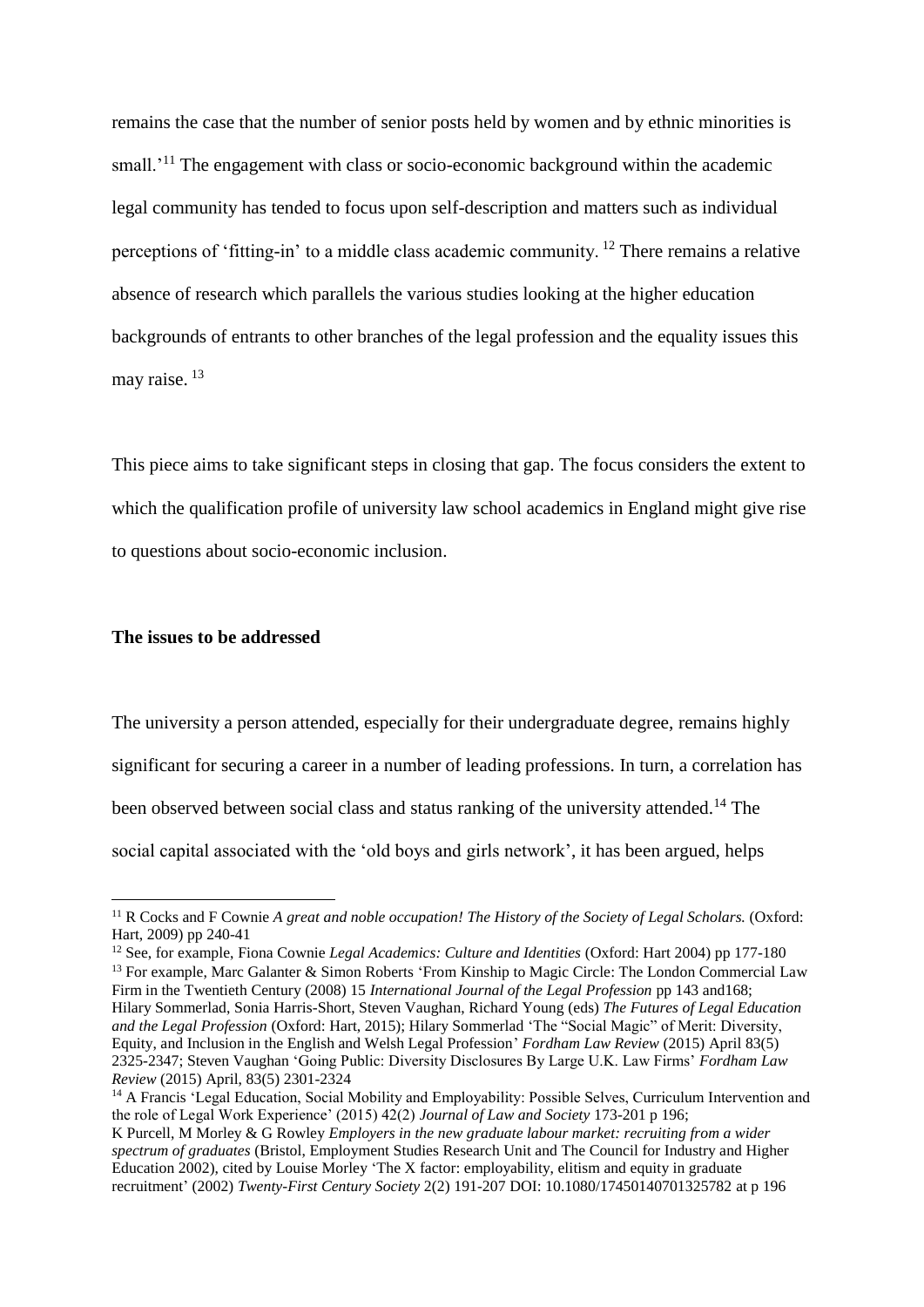graduates from high ranking institutions to access and rise in key occupations and professions.<sup>15</sup> As Kirby describes the position, the over-representation in many leading occupations of those with particular educational backgrounds "demonstrates limits to the scope of social mobility in the UK…Educational background is certainly not the only determinant of a person's views and perspective, but it is an element of this and the homogeneity of sociodemographic backgrounds … suggests that some groups are being afforded prominence over others."<sup>16</sup>

The historical dominance of certain educational institutions means that senior figures within employing organisations are more likely themselves to be graduates of such institutions. Consciously or subconsciously, these employers may tend to favour candidates in their own image. Decision making in this direction may be further facilitated by the 'soft' skills which candidates from certain backgrounds and certain educational institutions possess. Such skills are not genuinely vital for employment, but facilitate the capacity for employers to define 'talent' in a manner which leads to the recruitment of candidates 'like themselves'. <sup>17</sup>

# Socio-economic background and student entry to university

The latter decades of the  $20<sup>th</sup>$  century showed a generally unfavourable picture in terms of the proportion of university students from lower socio-economic backgrounds, with little evidence of improvement during that period. Into the  $21<sup>st</sup>$  century the position has begun to

<sup>15</sup> Phil Kirby *Leading People 2016* (February 2016) Sutton Trust p 12

<sup>16</sup> Phil Kirby *Leading People 2016* (February 2016) Sutton Trust p 7

<sup>&</sup>lt;sup>17</sup> Phil Kirby, *Leading People 2016* (February 2016) Sutton Trust p 14, citing L Ashley, J Duberley, H Sommerlad & D Scholarios *A qualitative evaluation of non-educational barriers to the elite professions*. (London: Social Mobility and Child Poverty Commission, 2015)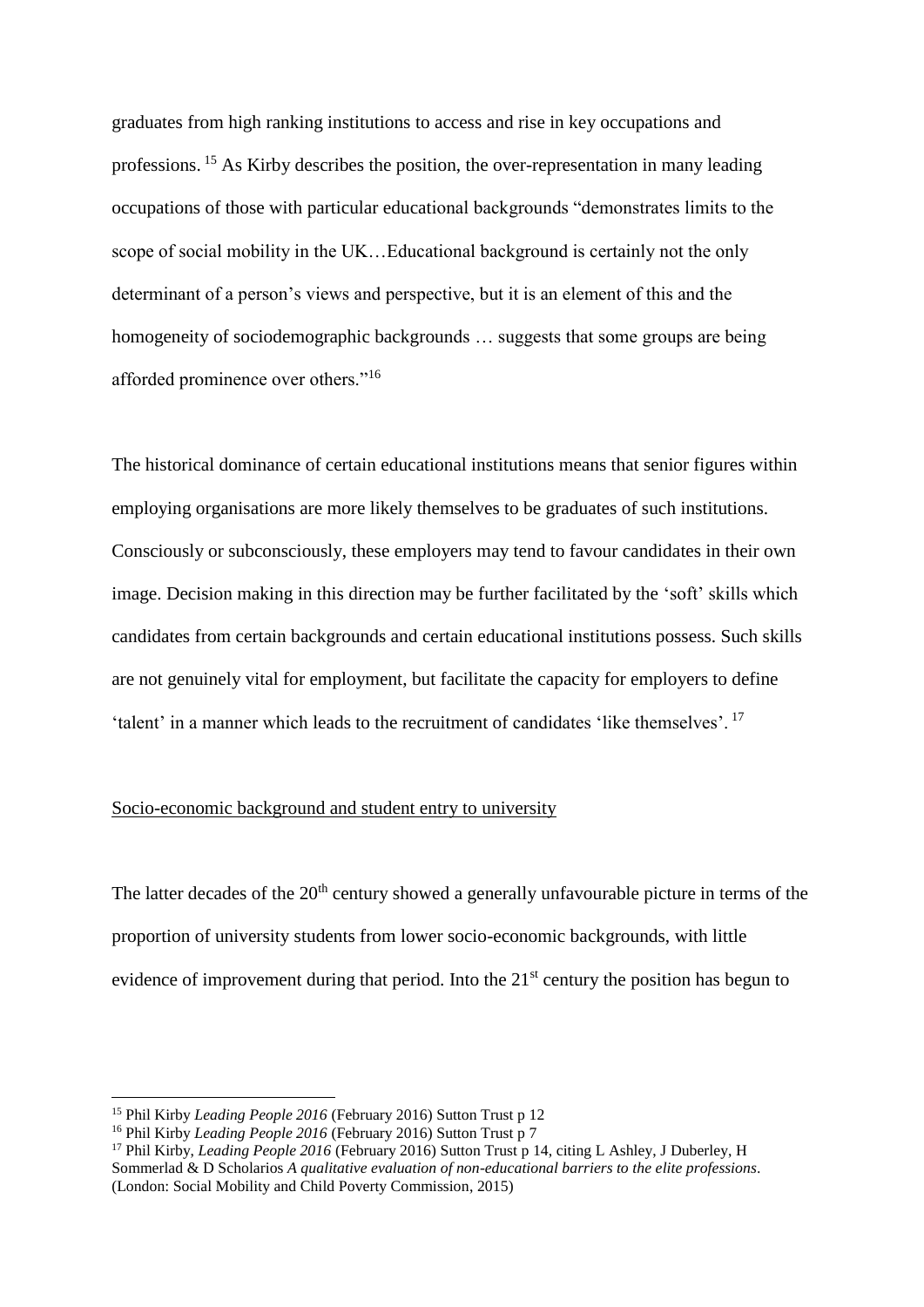improve, but very slowly and not equally across institutions. <sup>18</sup> For example, in May 2016 The Office for Fair Access (OFFA) reported that those English higher education institutions which already had a higher proportion of students from under-represented groups were most likely to continue to improve in these areas, whereas institutions, notably high tariff ones such as some Russell Group universities, with low proportions of undergraduates from disadvantaged backgrounds were progressing more slowly.<sup>19</sup> In 2015-16 only 3.3 per cent of young people from the most disadvantaged geographical areas were admitted to selective high tariff institutions and, overall, prospective students from the most advantaged backgrounds were over six time more likely than those from disadvantaged backgrounds to be admitted to such institutions.<sup>20</sup> UCAS data for 2015 is even more pronounced - for Russell Group universities other than Oxford and Cambridge, students from the most privileged geographical backgrounds were up to 12 times more likely to be admitted compared with those from the most disadvantaged backgrounds. These figures rose to between 14 and 16 times more likely to win places at Oxford or Cambridge.<sup>21</sup> Data from HESA has indicated a rise of around 5 per cent in participants from less advantaged socio-economic backgrounds entering higher education in the period 2004-2015 but with less progress by more elite selective universities compared to their less elite counterparts. Overall, selective universities showed an average increase of less than 2 per cent, with some among them moving in a negative direction in some of the years under consideration.<sup>22</sup> The Independent Reviewer on Social Mobility and Child Poverty stated that the odds against a child eligible for free school

<sup>18</sup> Paul Bolton *Higher education and social class* Standard Note: SN/SG/620 18 June 2010 House of Commons Library

<sup>&</sup>lt;sup>19</sup> Office for Fair Access, *Outcomes of Access Agreement Monitoring for 2014-15*, paras 21 and 65-66 [https://www.offa.org.uk/wp-content/uploads/2016/05/2016.04-Outcomes-of-access-agreements-monitoring-](https://www.offa.org.uk/wp-content/uploads/2016/05/2016.04-Outcomes-of-access-agreements-monitoring-1.pdf)[1.pdf](https://www.offa.org.uk/wp-content/uploads/2016/05/2016.04-Outcomes-of-access-agreements-monitoring-1.pdf)

<sup>&</sup>lt;sup>20</sup> Office for Fair Access, *Outcomes of Access Agreement Monitoring for 2014-15*, paras 21 and 65-66 [https://www.offa.org.uk/wp-content/uploads/2016/05/2016.04-Outcomes-of-access-agreements-monitoring-](https://www.offa.org.uk/wp-content/uploads/2016/05/2016.04-Outcomes-of-access-agreements-monitoring-1.pdf)[1.pdf](https://www.offa.org.uk/wp-content/uploads/2016/05/2016.04-Outcomes-of-access-agreements-monitoring-1.pdf)

<sup>&</sup>lt;sup>21</sup> [https://www.ucas.com/corporate/data-and-analysis/ucas-undergraduate-releases/ucas-undergraduate-reports](https://www.ucas.com/corporate/data-and-analysis/ucas-undergraduate-releases/ucas-undergraduate-reports-sex-area)[sex-area](https://www.ucas.com/corporate/data-and-analysis/ucas-undergraduate-releases/ucas-undergraduate-reports-sex-area)

 $rac{324 \text{ litres}}{22 \text{ https://www.hesa.ac.uk/}}$  $rac{324 \text{ litres}}{22 \text{ https://www.hesa.ac.uk/}}$  $rac{324 \text{ litres}}{22 \text{ https://www.hesa.ac.uk/}}$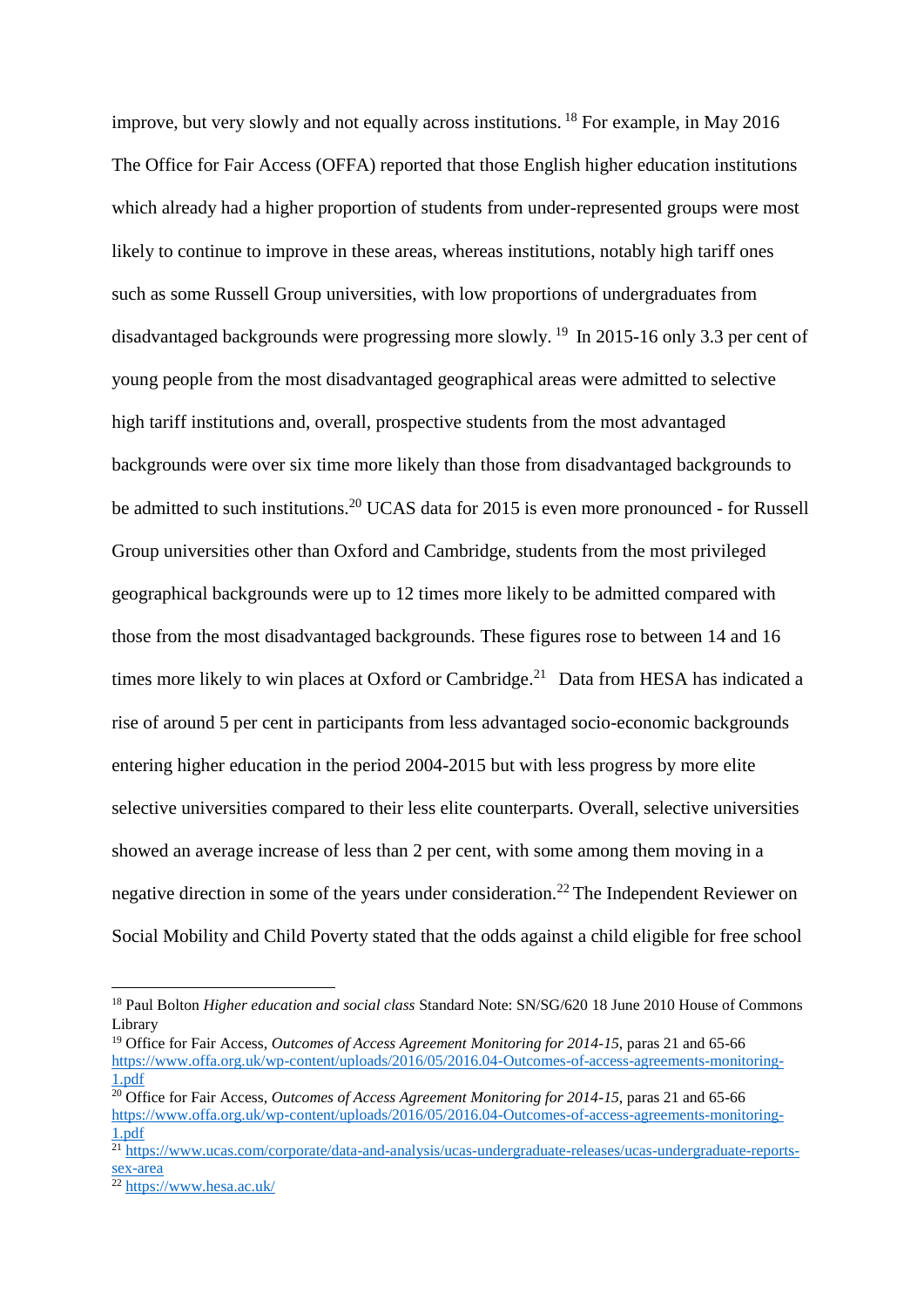meals<sup>23</sup> at secondary school being admitted to Oxford or Cambridge were 2,000 to  $1.^{24}$  These disparities cannot be accounted for by geographical location of some of the more selective universities. Research looking at pairs of universities in the same area has shown significant disparities in the social class of graduates between Russell Group and their post-1992 neighbours. For example, over 50 per cent of Cambridge University graduates were in the 'elite<sup>'25</sup> social class compared with fewer than 15 per cent of those from neighbouring Anglia Ruskin University. 26

While care must be taken not to overstretch conclusions regarding correlation and causation in terms of socio-economic background, university of study and career opportunities, as Vaughan notes, secondary data can play a valuable role in the absence of direct information.<sup>27</sup>

# **The equality and access debate in higher education**

As Atherton observes, some, perhaps many, academics will express sympathy to the idea of playing their part to enhance social mobility. For example, in responding to a Solicitors

 $23$  Free school meal eligibility is based upon criteria such as family eligibility for receipt of welfare benefits such as Income Support and, as such, is a ready identifier of the poorest families in society. By way of illustration, in January 2016 approximately one in seven pupils were eligible Department for Education *Schools, pupils and their characteristics: January 2016*

[https://www.gov.uk/government/uploads/system/uploads/attachment\\_data/file/552342/SFR20\\_2016\\_Main\\_Text](https://www.gov.uk/government/uploads/system/uploads/attachment_data/file/552342/SFR20_2016_Main_Text.pdf) [.pdf](https://www.gov.uk/government/uploads/system/uploads/attachment_data/file/552342/SFR20_2016_Main_Text.pdf)

<sup>24</sup> *Fair Access to Professional Careers A progress report by the Independent Reviewer on Social Mobility and Child Poverty* May 2012 p 4

[https://www.gov.uk/government/uploads/system/uploads/attachment\\_data/file/61090/IR\\_FairAccess\\_acc2.pdf](https://www.gov.uk/government/uploads/system/uploads/attachment_data/file/61090/IR_FairAccess_acc2.pdf) . See also, Panel on Fair Access to the Professions *Unleashing Aspiration: The Final Report of the Panel on Fair Access to the Professions* 2009

<sup>&</sup>lt;sup>25</sup> Defined as part of the 'Great British Class Survey' as the most privileged class in Great Britain. Elites have high levels of all three capitals (economic, social and cultural) with high amounts of economic capital setting them apart.<http://www.bbc.co.uk/science/0/21970879>

<sup>26</sup> Mike Savage *Social Class in the 21st Century* (London: Pelican, 2015) p 238

 $^{27}$  In the context of the solicitors profession. Vaughan notes that direct data regarding the class or socioeconomic background of employees is not available, hence the value of secondary data. Steven Vaughan 'Going Public: Diversity Disclosures by Large U.K. Law Firms' *Fordham Law Review*, (2015) [April](http://fordhamlawreview.org/issues/137) 83(5) 2301-2324 p 2306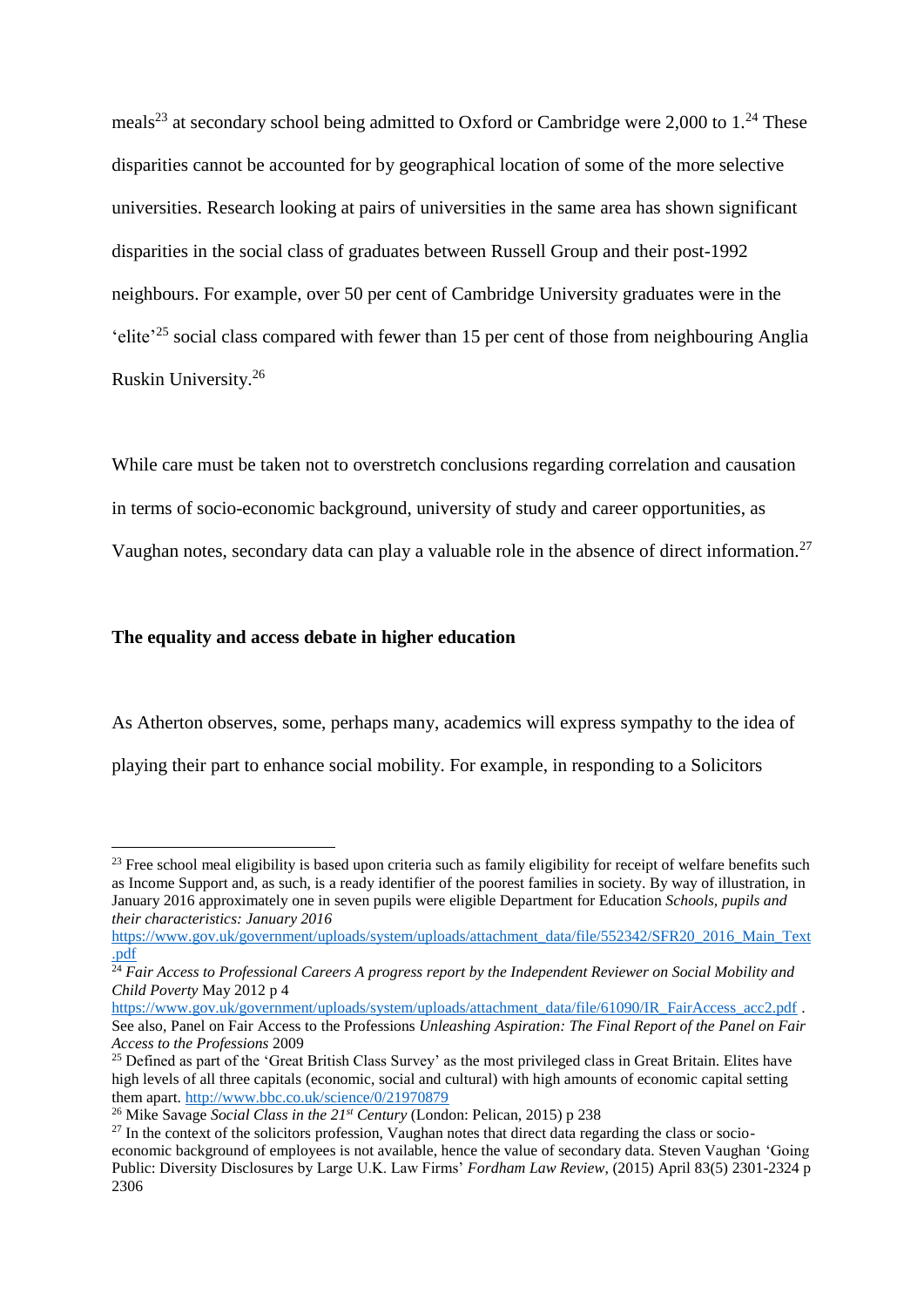Regulation Authority (SRA) consultation regarding changing the routes to qualification for future solicitors a response by the Faculty of Law, University of Oxford included:

'We strongly support the SRA's commitment to improving access to, and diversity in, the profession.' <sup>28</sup>

However, a focus on improving social mobility among students tends not to be treated as a priority by academic reward and promotion structures.<sup>29</sup> Similar observations may be made with regard to the academic community addressing adequately the challenges of increasing social diversity within its own ranks.

*The Legal Education and Training Review* (LETR)<sup>30</sup> considers issues of fair access to the legal professions but does not discuss access to the academic legal profession. With regard to legal practice, the report notes that effective fair access policies have the potential to drive up quality and to ensure that the professions are representative of the society they serve.<sup>31</sup> Under the heading 'Diversity and the cost of education and training' the report notes that widening participation policies have shown positive results in terms of gender and race representation, but reinforces other research findings discussed above, that progress in addressing inequalities in terms of the socio-economic origins of the student population has been slow, especially within elite universities, with consequences for professional diversity in terms of

<sup>28</sup> [https://www.law.ox.ac.uk/news/2016-03-10-oxford-law-faculty-responds-consultation-changes](https://www.law.ox.ac.uk/news/2016-03-10-oxford-law-faculty-responds-consultation-changes-solicitors%E2%80%99-training)[solicitors%E2%80%99-training](https://www.law.ox.ac.uk/news/2016-03-10-oxford-law-faculty-responds-consultation-changes-solicitors%E2%80%99-training)

<sup>&</sup>lt;sup>29</sup> Louis Coiffait (ed) *Blue Skies: New thinking about the future of higher education: A collection of short articles by leading commentators* UK 2014 edition p 18 pearsonblueskies.com [http://pearsonblueskies.com/wp](http://pearsonblueskies.com/wp-content/uploads/2012/09/4136.BlueSkies_A5_Web.pdf)[content/uploads/2012/09/4136.BlueSkies\\_A5\\_Web.pdf](http://pearsonblueskies.com/wp-content/uploads/2012/09/4136.BlueSkies_A5_Web.pdf)

<sup>30</sup> Jane Ching, Paul Maharg, Avrom Sherr, Julian Webb (Lead Researchers) *Setting Standards: The Future of Legal Services Education and Training Regulation in England and Wales* (2013) [http://www.letr.org.uk/the](http://www.letr.org.uk/the-report/index.html)[report/index.html](http://www.letr.org.uk/the-report/index.html)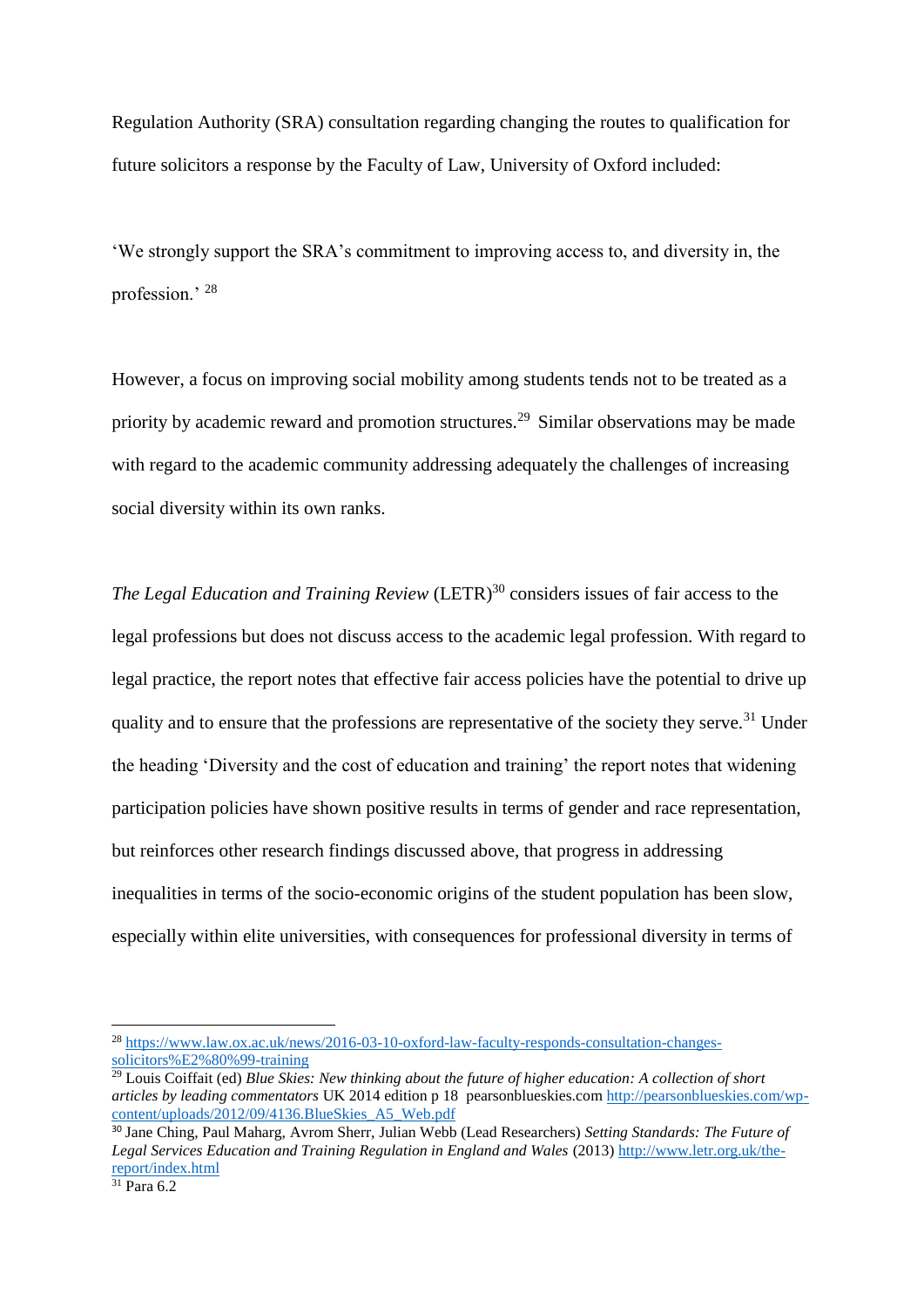social origin.<sup>32</sup> With regard to the costs of training for prospective barristers and solicitors, The LETR notes that financial risk is a potential barrier to entry, with greatest obstacles being faced by graduates from non-elite universities and 'those who have not been able, because of their social or financial circumstances, to build the preferred CV.' <sup>33</sup> Similar consideration are discussed below with regard to the cost of access to an academic legal career.

Other commentary since the LETR reinforces the issues it and other research has highlighted regarding the elite nature of the traditional legal professions in terms of educational background, and the slowness of the progress in terms of devising and implementing measures to address such imbalance.<sup>34</sup> Sommerlad, for example, observes: 'recent years have seen a reinvigoration of archaic signs of privilege, so that it is increasingly difficult for those from "lower" socioeconomic backgrounds and/or low status universities to even enter the profession; conversely, the value of a degree from Oxford or Cambridge has increased.'<sup>35</sup>

The ranks of the senior judiciary are also dominated by those who attended 'elite' universities - around 75 per cent overall (and almost identical number to those who had attended fee paying school) having attended Oxford or Cambridge, followed by other Russell Group at

<sup>32</sup> Para 6.6

<sup>33</sup> Paras 6.11-6.12

<sup>34</sup> See for example, Panel on Fair Access to the Professions *Unleashing Aspiration: The Final Report of the Panel on Fair Access to the Professions* 2009

<http://webarchive.nationalarchives.gov.uk/+/http:/www.cabinetoffice.gov.uk/media/227102/fair-access.pdf>; *Fair Access to Professional Careers A progress report by the Independent Reviewer on Social Mobility and Child Poverty* May 2012

[https://www.gov.uk/government/uploads/system/uploads/attachment\\_data/file/61090/IR\\_FairAccess\\_acc2.pdf](https://www.gov.uk/government/uploads/system/uploads/attachment_data/file/61090/IR_FairAccess_acc2.pdf) <sup>35</sup> Hilary Sommerlad 'The "Social Magic" of Merit: Diversity, Equity, and Inclusion in the English and Welsh [Legal Profession'](http://fordhamlawreview.org/articles/the-social-magic-of-merit-diversity-equity-and-inclusion-in-the-english-and-welsh-legal-profession) *Fordham Law Review* (2015) [April](http://fordhamlawreview.org/issues/137) 83(5) 2325-2347 p 2331, citing Marc Galanter & Simon Roberts 'From Kinship to Magic Circle: The London Commercial Law Firm in the Twentieth Century' (2008) 15 *International Journal of the Legal Profession* 143 p 168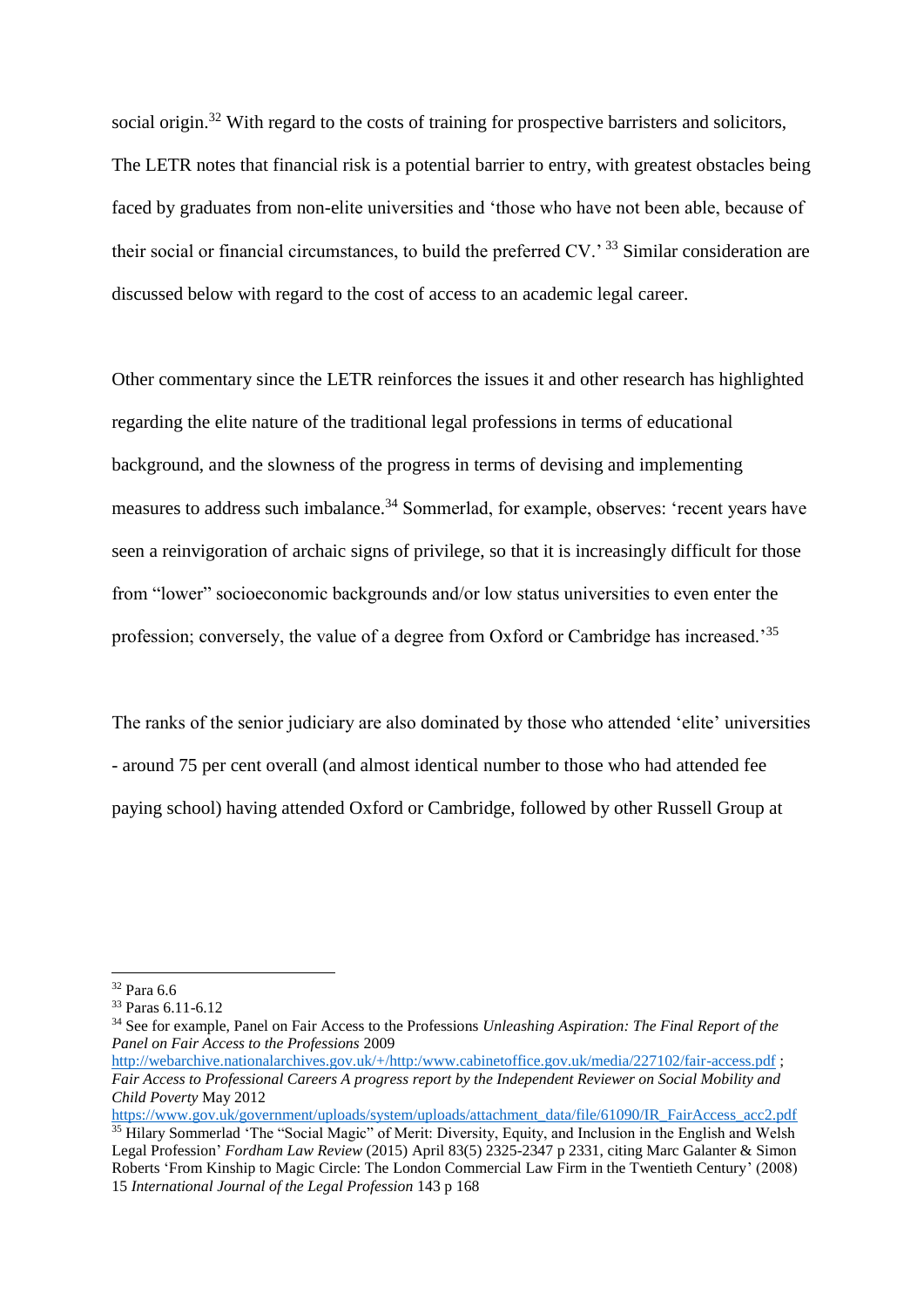around 20 per cent. Fewer than two per cent of senior judges attended non-Russell Group universities $36$ 

A 2013 survey of barristers found that 32 per cent attended Oxford or Cambridge, 39 per cent other Russell Group universities, 12 per cent other pre-1992 universities and 11 per cent polytechnics/post-1992 universities and the remainder other 'second wave' universities and overseas institutions.<sup>37</sup> The Sutton Trust found that 53 per cent of the partners in 'magic circle'<sup>38</sup> solicitors practices had attended Oxbridge, with a further 26 per cent attending what the report called the other 12 top universities.<sup>39</sup>

Vaughan's review of the academic analysis applied to data of this type found a tendency towards conclusions that the favouring of Oxbridge and other 'elite' universities has resulted in a less diverse workforce in terms of other equality measures.<sup>40</sup>

In recent years the legal professions have launched a number of initiatives to address issues of inequality, including socio-economic inequality, which may result from an unduly

[https://www.gov.uk/government/uploads/system/uploads/attachment\\_data/file/61090/IR\\_FairAccess\\_acc2.pdf](https://www.gov.uk/government/uploads/system/uploads/attachment_data/file/61090/IR_FairAccess_acc2.pdf) <sup>37</sup> Bar Standards Board and the General Council of the Bar *Barristers' Working Lives: A Second Biennial Survey of the Bar* (2013) p 2[3 https://www.barstandardsboard.org.uk/media/1597662/biennial\\_survey\\_report\\_2013.pdf](https://www.barstandardsboard.org.uk/media/1597662/biennial_survey_report_2013.pdf)  $38$  This is an informal but widely used term within legal circles to denote the most prestigious, usually five, solicitors firms with headquarters in London. They sit at the top of the legal hierarchy in terms of reputation and fee income/earnings per partner. Because of the dominant position of a number of Anglo-Welsh solicitors firms globally, in turn the magic circle also enjoy high status internationally. For further discussion, see <http://www.chambersstudent.co.uk/law-firms/types-of-law-firm/magic-circle-law-firms>

<sup>36</sup> The remaining three per cent were educated abroad. *Fair Access to Professional Careers A progress report by the Independent Reviewer on Social Mobility and Child Poverty* May 2012 Table 3.1 at p32

<sup>39</sup> *Sutton Trust briefing note: the educational backgrounds of the UK's top solicitors, barristers and judges* June 2005 [http://www.suttontrust.com/wp-content/uploads/2005/05/Comparison\\_educational\\_backgrounds.pdf](http://www.suttontrust.com/wp-content/uploads/2005/05/Comparison_educational_backgrounds.pdf)

<sup>40</sup> Steven Vaughan 'Going Public: Diversity Disclosures by Large U.K. Law Firms' *Fordham Law Review* (2015) [April](http://fordhamlawreview.org/issues/137) 83(5) 2301-2324 at p 2314, citing Louise Ashley 'Making a Difference? The Use (and Abuse) of Diversity Management at the UK's Elite Law Firms' (2010) 24 *Work Emp. & Soc*. 711; Louise Ashley & Laura Empson 'Differentiation and Discrimination: Understanding Social Class and Social Exclusion in Leading Law Firms' (2013) 66 *Hum. Rel*. 219 at 221; Heather Rolfe & Tracy Anderson 'A Firm Choice: Law Firms' Preferences in the Recruitment of Trainee Solicitors' (2003) 10 *International Journal of the Legal Profession*, 315 at p 322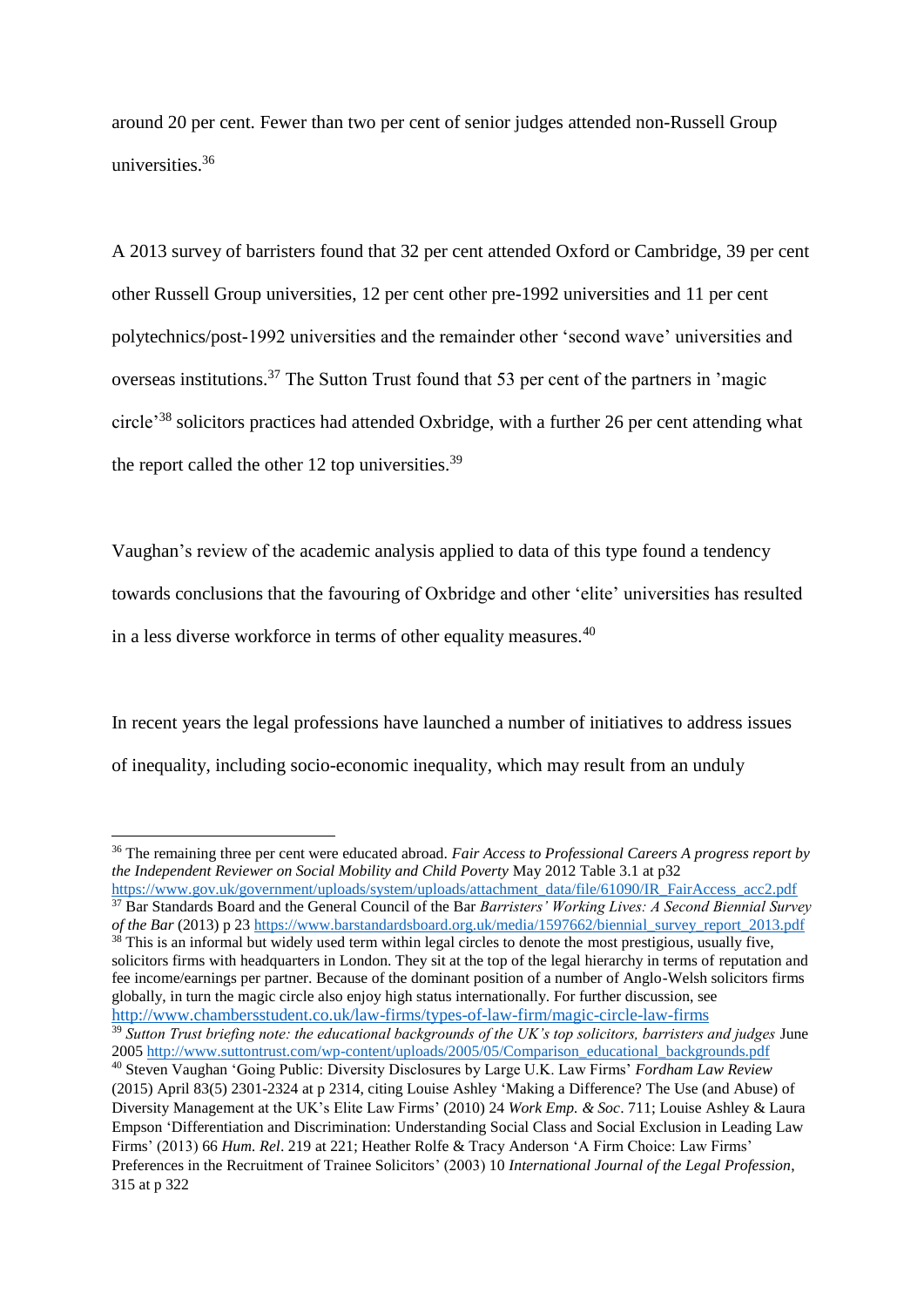restrictive approach to recruiting students from a limited number of 'elite' universities. Notable examples of such initiatives are PRIME,  $41$  the Pegasus Access Scheme,  $42$  curriculum vitae blind and contextual recruitment.<sup>43</sup> For example, by allowing candidates to present their own narrative at interview, the hope is that this will better allow them to present themselves and their strengths, rather than the focus being on background experiences. This has the potential to reduce tendencies for selectors to favour candidates with similar educational and social backgrounds to themselves. Early reports have indicated that these types of initiative have led to a notable increase in recruitment of students from a wider range of universities and, along with this, appointees from a wider range of backgrounds.<sup>44</sup> A contextual recruitment system offered by *rare*, who describe themselves as 'diversity recruitment specialists',<sup>45</sup> has reportedly been adopted by a number of leading law firms. The system compares the economic and social backgrounds of applicants by drawing from databases of school and college exam results and postcode data. Rare's own analysis has suggested that if applicants from disadvantaged backgrounds can be persuaded to apply to top firms, use of contextual recruitment can improve their chances of appointment by up to 50 per cent. <sup>46</sup>

In the context of the above discussion, the remainder of this article considers whether there are similar issues which legal academia needs to address.

<sup>&</sup>lt;sup>41</sup> PRIME was [launched](http://www.thelawyer.com/magic-circle-moots-joint-social-mobility-strategy/) in 2011 as a collaborative approach to social mobility by a group of leading law firms. Around 30 hours of contact time was pledged to each disadvantaged school-age student participant, to help them to develop skills and to inform them about opportunities.<http://www.primecommitment.org/> <sup>42</sup> <http://www.pegasus.me/>

<sup>&</sup>lt;sup>43</sup> The latter has been endorsed by the Law Society, the representative body for solicitors in England and Wales, which has produced a guidance document to facilitate this approach. The Law Society *Using blind and contextual processes for the recruitment of trainee solicitors: Encouraging social mobility Guidance and toolkit for England* January 2016

<sup>44</sup> See, for example, [Kathleen Hall](http://www.lawgazette.co.uk/kathleen-hall/4858.bio) 'Clifford Chance broadens diversity with 'CV blind' scheme' *Law Society Gazette* 10 January 2014 [http://www.lawgazette.co.uk/practice/clifford-chance-broadens-diversity-with-cv](http://www.lawgazette.co.uk/practice/clifford-chance-broadens-diversity-with-cv-blind-scheme/5039349.fullarticle)[blind-scheme/5039349.fullarticle](http://www.lawgazette.co.uk/practice/clifford-chance-broadens-diversity-with-cv-blind-scheme/5039349.fullarticle)

<sup>45</sup> [https://www.rarerecruitment.co.uk/index.php#](https://www.rarerecruitment.co.uk/index.php)

<sup>&</sup>lt;sup>46</sup> An impressive uplift if independently verified and if it proves to be sustainable [https://www.rarerecruitment.co.uk/news.php?t=news&c=498#.V82\\_yPkrLal](https://www.rarerecruitment.co.uk/news.php?t=news&c=498#.V82_yPkrLal)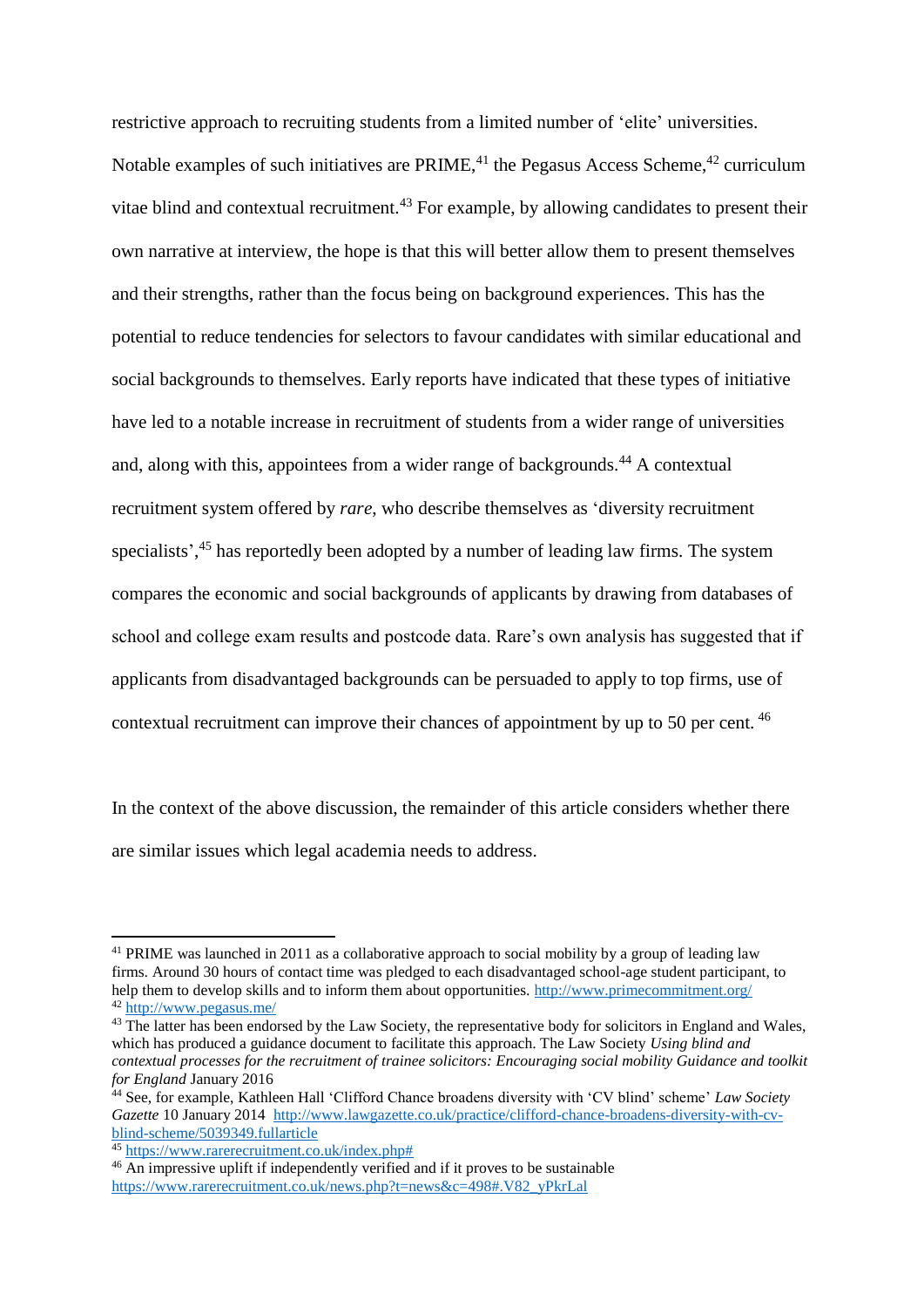# **Research methodology**

# Categorizing universities

Having identified that perceived university status can act as a surrogate for privilege, the follow on challenge for this project is how then to categorize universities. The numbers of first degree and postgraduate courses in law and related subjects ebbs and flows over time  $-a$ snapshot from the Unistats database in October 2016 revealed 135 university or college institutions offering in total over 1,000 courses. These institutions range from the ancient universities, such as Oxford and Cambridge, to relatively new entrants to the field. In terms of other measure, for example newspaper league tables, the number of law faculties typically listed is lower – The Guardian newspaper league table, for example, includes 96 law schools or departments in its 2017 league table for law.<sup>47</sup>

As Savage observes, 'the British are exceptionally skilled at creating hierarchy from diversity.<sup>148</sup> In the field of higher education this has resulted in various rankings emerging over the past three decades. Some, such as the Research Excellence Framework (REF) and its predecessor the Research Assessment Exercise (RAE) have a particular focus and result from government imposition. Others, notably numerous newspaper league tables, are produced for commercial purposes. A third category encompasses rankings produced by organisations such as the Sutton Trust for their own research purposes or ones emerging from broader

<sup>47</sup> [https://www.theguardian.com/education/ng-interactive/2016/may/23/university-guide-2017-league-table-for](https://www.theguardian.com/education/ng-interactive/2016/may/23/university-guide-2017-league-table-for-law)[law](https://www.theguardian.com/education/ng-interactive/2016/may/23/university-guide-2017-league-table-for-law) . An additional 12 institutions are listed as teaching law but not meeting the criteria to be included in the main table.

<sup>48</sup> Mike Savage *Social Class in the 21st Century* (London: Pelican, 2015) p 232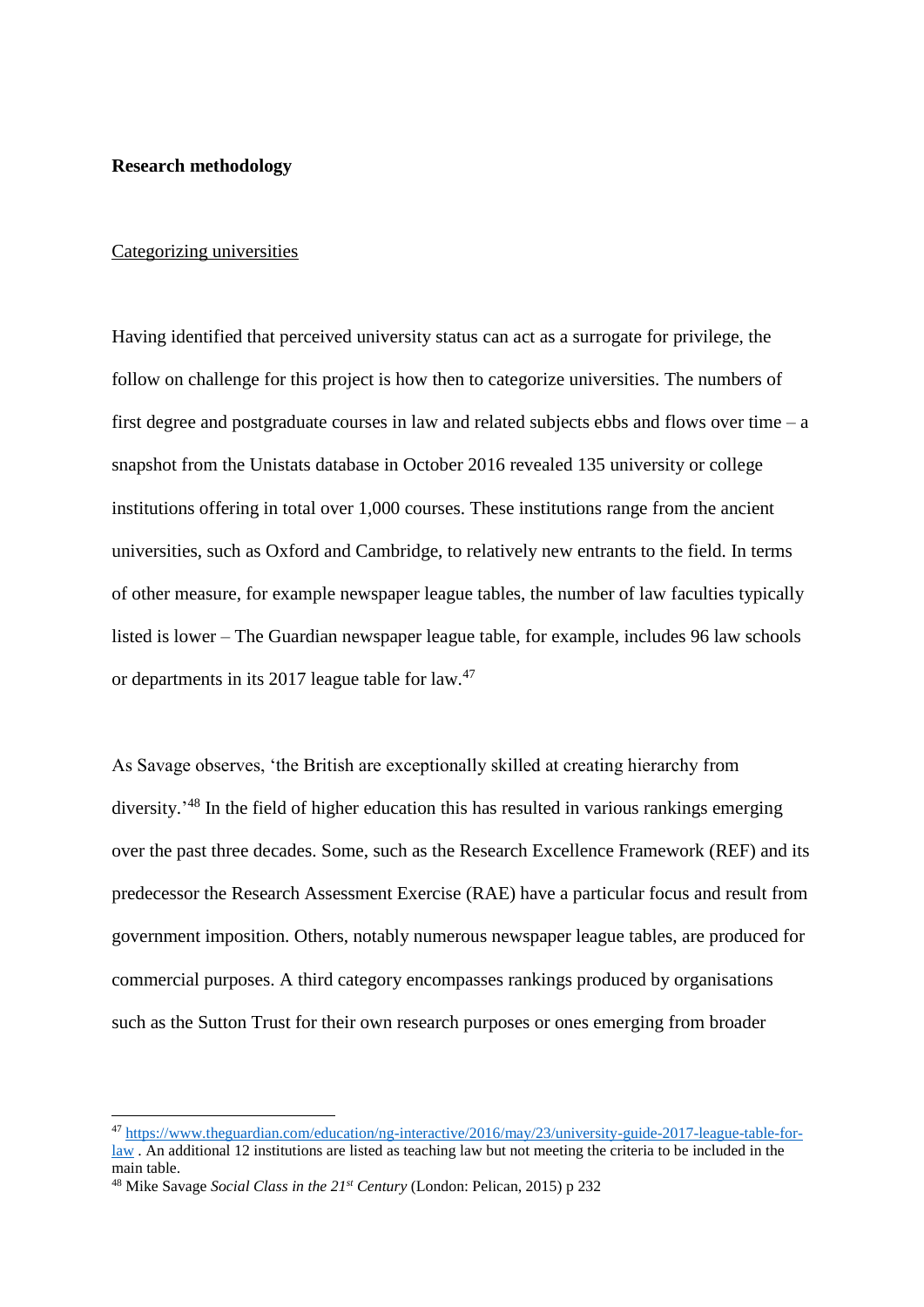social surveys.<sup>49</sup> While methodologies differ, there is a significant amount of consistency between many UK based ranking systems, such that the Russell Group universities tend to dominate the higher rank positions and universities from the post-1992 sector the lower rank positions.

Oxford and Cambridge universities typically form a category alone, as on most league table measures they appear at or around the top. There is then scope for debate beyond this. Pre-1992 and post-1992 institutions are two further potential categorizations on the basis of league table rankings.<sup>50</sup> Within the pre-1992 sector the self-appointed members of the Russell Group are used in some studies as key examples of selective or elite universities. Drawing from the Great British Class Survey, Wakeling and Savage note the dominance of Russell Group graduates in advantaged economic positions – such graduates being considerably more likely to be found in the Elite class and in NS-SEC class 1 than those from other institutions.<sup>51</sup> The Sutton Trust rank of top thirty universities in the UK also sees the Russell Group dominate.

Drawing from this environment, and acknowledging that there will be some scope for debate and disagreement about categorization, the approach used in the current study is to adopt four categories: Oxford and Cambridge (Oxbridge); other Russell Group; Pre-1992 non-Russell Group and post-1992.

<sup>50</sup> The 'post' 1992 descriptor relates to the date point at which a number of non-university higher education institutions, mainly polytechnics, were granted university status. In their former guise a large proportion of these institutions had been teaching students to degree level and in some instances beyond for many years before 1992. For a more detailed discussion of the nature and legal status of different types of higher education institution in the UK see Dennis Farrington and David Palfreyman *The Law of Higher Education* (Oxford: Oxford University Press, 2<sup>nd</sup> edn, 2012)

<sup>&</sup>lt;sup>49</sup> An example of the latter is developed from the findings of the Great British Class Survey. See Mike Savage *Social Class in the 21st Century* (London: Pelican, 2015) pp 242-43

<sup>51</sup> P Wakeling and M Savage 'Entry to elite positions and the stratification of higher education in Britain' (2015) 63 *The Sociological Review* 290–320 at 303 doi:10.1111/1467-954X.12284.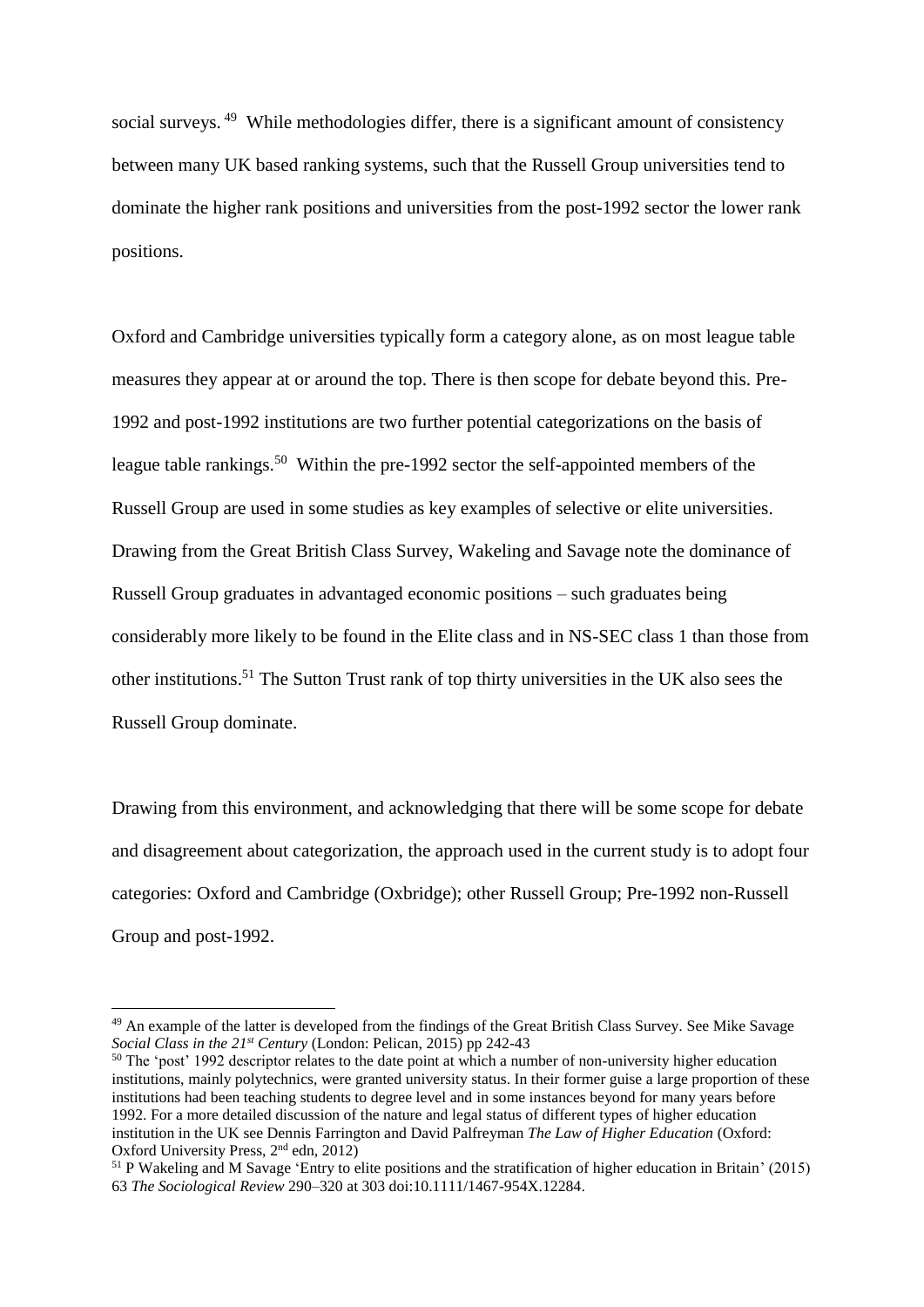# Data collection and anonymity

In order to consider the recruitment patterns of academic faculty within English university law schools,<sup>52</sup> this study focuses on a sample consisting of Oxford and Cambridge, eight other English universities from the Russell Group, eight from non-Russell Group pre-1992 English universities and eight from post-1992 English universities.<sup>53</sup> In terms of approximate percentage representation, using the Guardian newspaper league table entries for 2017, eight constitutes just under 50 per cent of English Russell Group law schools and around 50 per cent of other pre-1992 English law schools. As a proportion of all post-1992 English law schools eight represents around 18 per cent.

The selection of the sample for each category was chosen to reflect a reasonable geographical spread.<sup>54</sup> Only those staff members for whom meaningful data could confidently be identified were included. Therefore, for each law school the inclusion list was not 100 per cent, but in all cases was a majority, and in many cases a significant majority, of all relevant staff. The

<sup>&</sup>lt;sup>52</sup> For ease of reference the term law school is used irrespective of whether the actual unit title was school, department, faculty or other name.

<sup>&</sup>lt;sup>53</sup> For readers unfamiliar with these UK classifications, the Russell Group is a self- selected group, established in 1994, currently consisting of 24 research-intensive universities. 20 are based in England, with the remainder in Northern Ireland, Scotland and Wales. All Russell Group members are also pre-1992 universities. The Universities of Oxford and Cambridge are Russell Group members, but for the purposes of this article will be considered as a category on their own. As previously noted, in 1992 a number of higher education institutions, notably polytechnics, acquired university status as a result of the provisions of the Further and Higher Education Act 1992. In this article these are referred to as post-1992 universities, whereas those institutions which had university status before the provisions of the Further and Higher Education Act 1992 came into force will be referred to as pre-1992 universities.

<sup>&</sup>lt;sup>54</sup> Three Russel Group institutions from the north of England, two from the midlands, one from London and two from the south of England; one pre-1992 institution from the north of England, two from the midlands, one from London and four from the south of England; one post-92 institution was from the north of England, three from the midlands and four from the south of England. In order to preserve anonymity these geographical categorisations are loosely defined. Consideration was given to further filtering based, for example, upon league table rankings but the proliferation of league tables, each making their own particular use of data and how it should be weighted, risked introducing a degree of complexity which was deemed unnecessary for the purpose of the study.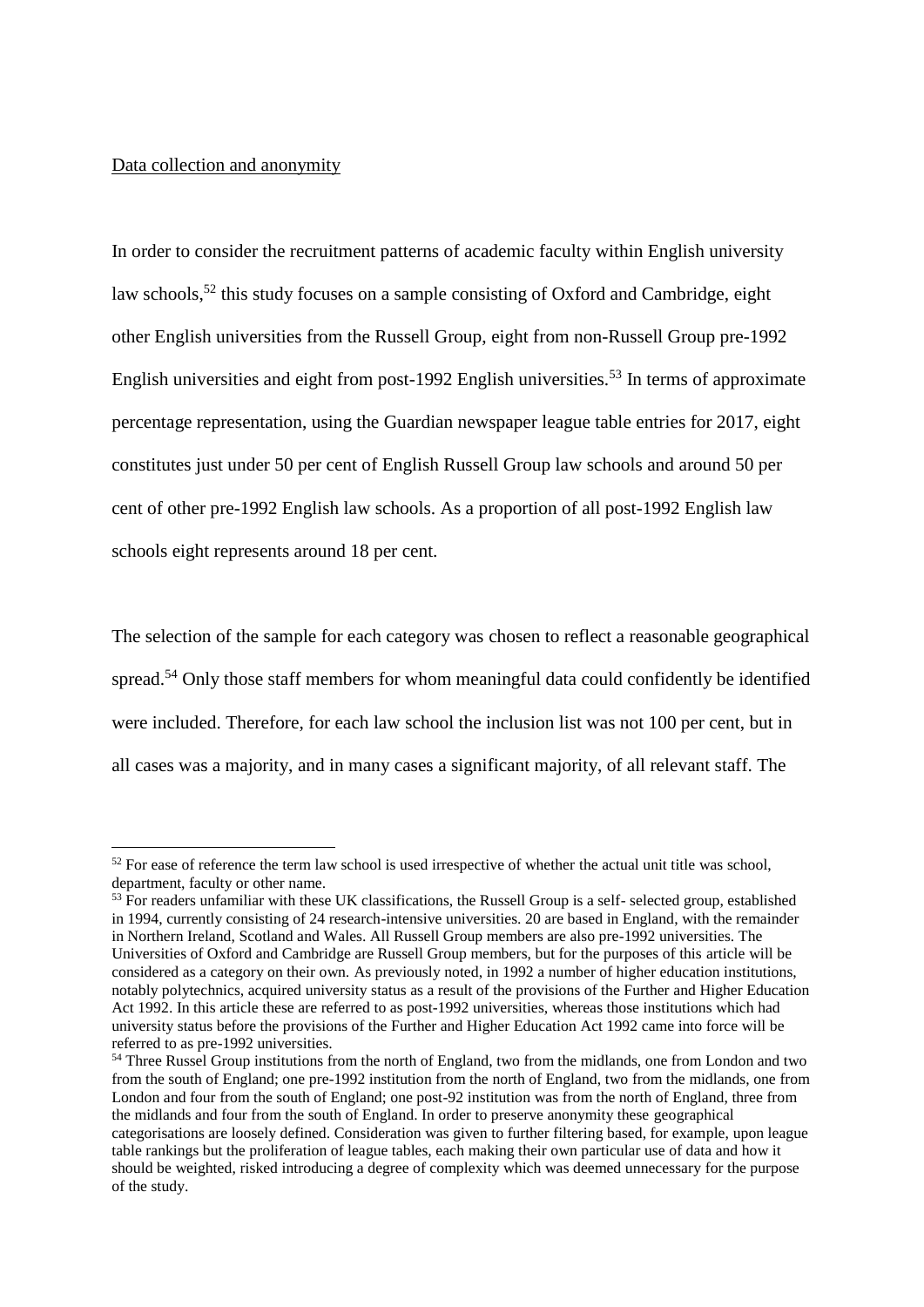nature of qualifications and experience were such that for a few individuals some attributes were counted more than once, for example if an individual had two first degrees or two masters degrees. Instances of this occurring were relatively few, but the inclusion of this data means that numbers do not total 100 per cent. Similarly, because each attributable category, e.g. a doctorate, was not possessed by every staff member, numbers do not total 100 per cent. The data presented is therefore intended to give a sense of meaningful patterns, which can be compared between institutions, rather than the basis for ultra-precise data analysis.<sup>55</sup>

The data collected is publicly available and so the universities considered could have been named. However, the decision was made to present the findings in an anonymized form to avoid potentially distracting discussions about subtle differences between individual universities within and between categories, when the intended focus of the research is on considering overarching patterns.<sup>56</sup>

To maximise consistency, the study focused on staff with career profiles which indicated that their appointment with the university in question was their main occupation. So, for example, visiting scholars, doctoral students undertaking some teaching and emeritus academics were omitted. In terms of categorisation of qualifications and previous academic employment, Oxbridge, Russell Group, other pre-1992 and post-1992 descriptors were used along with one covering non-UK qualifications and employment. For qualifications and employment which pre-date the creation of the Russell Group or the transition to university status of what are

<sup>&</sup>lt;sup>55</sup> In this regard, useful lessons were drawn from Epstein and Martin regarding the importance of considering the balance between clarity and necessary degree of precision in data presentation. Lee Epstein and Andrew D. Martin, 'Quantitative Approaches to Empirical Legal Research' in Peter Cane and Herbert M. Kritzer (eds) *The Oxford Handbook of Empirical Legal Research* (Oxford: Oxford University Press, 2010) 901-925 at pp 917-924 <sup>56</sup> It is acknowledged that as a two member set, the veil of anonymity covering Oxbridge 1 and Oxbridge 2 is rather thin. However, given the importance of Oxford and Cambridge in much of the wider literature regarding equality, access and career opportunities, it would have removed the opportunity for potentially important findings had these two institutions been included (or not) as anonymous members of the larger Russell Group set.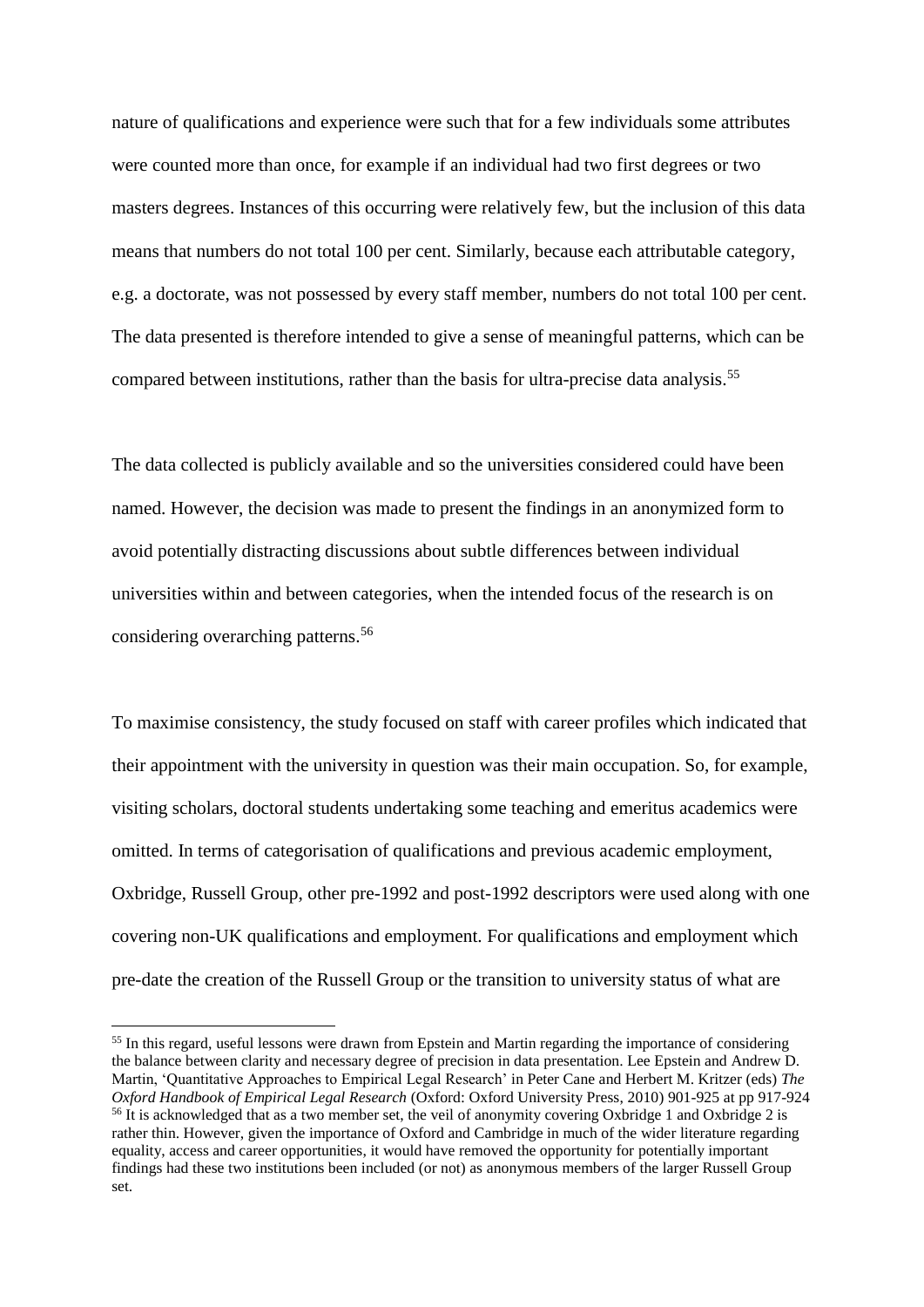now post-1992 institutions, these categorisations are maintained for ease of reference. The focus was on English universities to allow for best comparison with research looking at English solicitors firms and barristers chambers.<sup>57</sup>

# **Key findings from the study**

The full tables of findings from which the following observations are drawn are presented in Appendices 1-4.

#### First degrees

Almost 50 per cent of Oxbridge law academics are graduates of Oxford or Cambridge universities, with the next highest proportion, 31 per cent, having a first degree from overseas. In total, 12 per cent of graduates from other UK universities made it onto the Oxbridge faculty list with only 4 per cent of these being non-Russell Group.

From the non-Oxbridge Russell Group sample, 50 per cent of academic law staff have first degrees from the Russell Group (including Oxford and Cambridge), with the next highest proportion, 32 per cent, obtaining their first degree overseas. 15 per cent of Russell Group academics began their higher education in the UK outside of the Russell Group, with 2 per cent obtaining an undergraduate degree from a polytechnic/post-1992 institution.

<sup>57</sup> The two largest 'for-profit' providers of legal education, BPP and the University of Law, were excluded because of the relative newness of their undergraduate provision and their longer standing dominance in the post-graduate professional education, which at present largely sets them apart from the other universities in the study.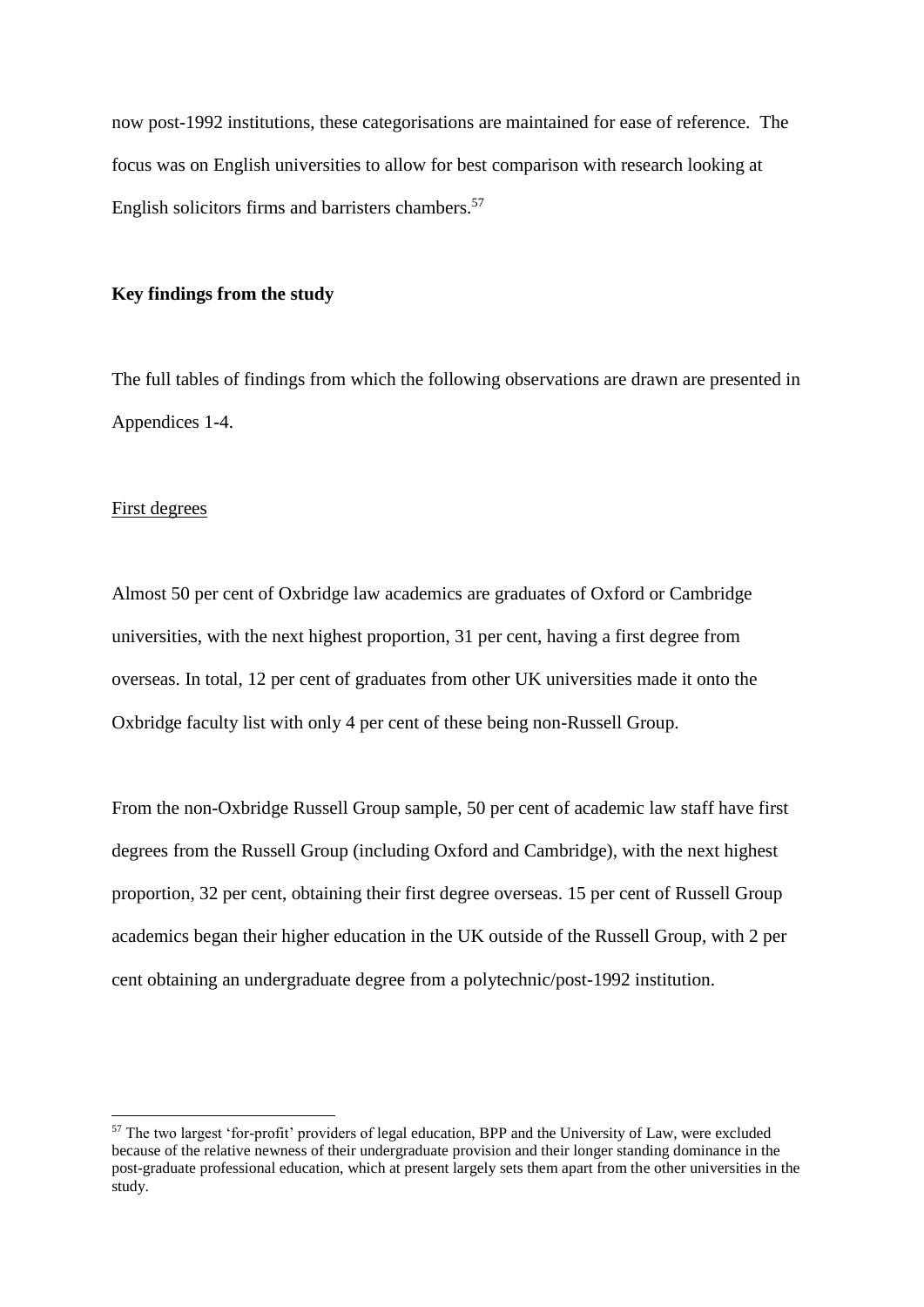The pre-1992 (non-Russell Group) sample included a significant number of Russell Group (including Oxford and Cambridge) first degree holders, 32 per cent in total, although the largest percentage, 41 per cent, obtained their first degree outside of the UK. 21 per cent were graduates of pre-1992 (non-Russell Group) universities, with 5 per cent obtaining their first degree from a polytechnic/post-1992 institution.

Within the post-1992 sector, the presence of Russell Group graduates (including Oxford and Cambridge) was also high, at 37 per cent. Graduates from a polytechnic/post-1992 institution were the next largest category in the post-1992 sector, at 27 per cent, followed by graduates from institutions outside of the UK, at 22 per cent and then pre-1992 (non-Russell Group) universities, at 16 per cent.

Contextualising these figures in terms of total law graduate numbers, Oxbridge accounts for around 2 per cent annually, the Russell Group 20 per cent, non-Russell Group pre-1992 universities 22 per cent and post-1992 universities 56 per cent.<sup>58</sup>

Overall, in terms of international diversity measured by first degree institution, English law schools are well represented, with 20-40 per cent of non-UK first degree holders across different parts of the sector. However, when it comes to graduates from within the UK, the Russell Group (including Oxford and Cambridge) dominates. There appears to be comparatively poor prospects for those who start their UK higher education outside of the Russell Group building an academic career in that sector. This lack of opportunity is especially marked for someone beginning their higher education at a post-1992 institution,

<sup>&</sup>lt;sup>58</sup> Precise data will vary over time in terms of the ebbs and flows of law graduate numbers in any particular year. The data presented is intended to be illustrative of the comparative position and draws from a combination of HESA, Law Society and UCAS data for a sample 5 year period, 2009-2014.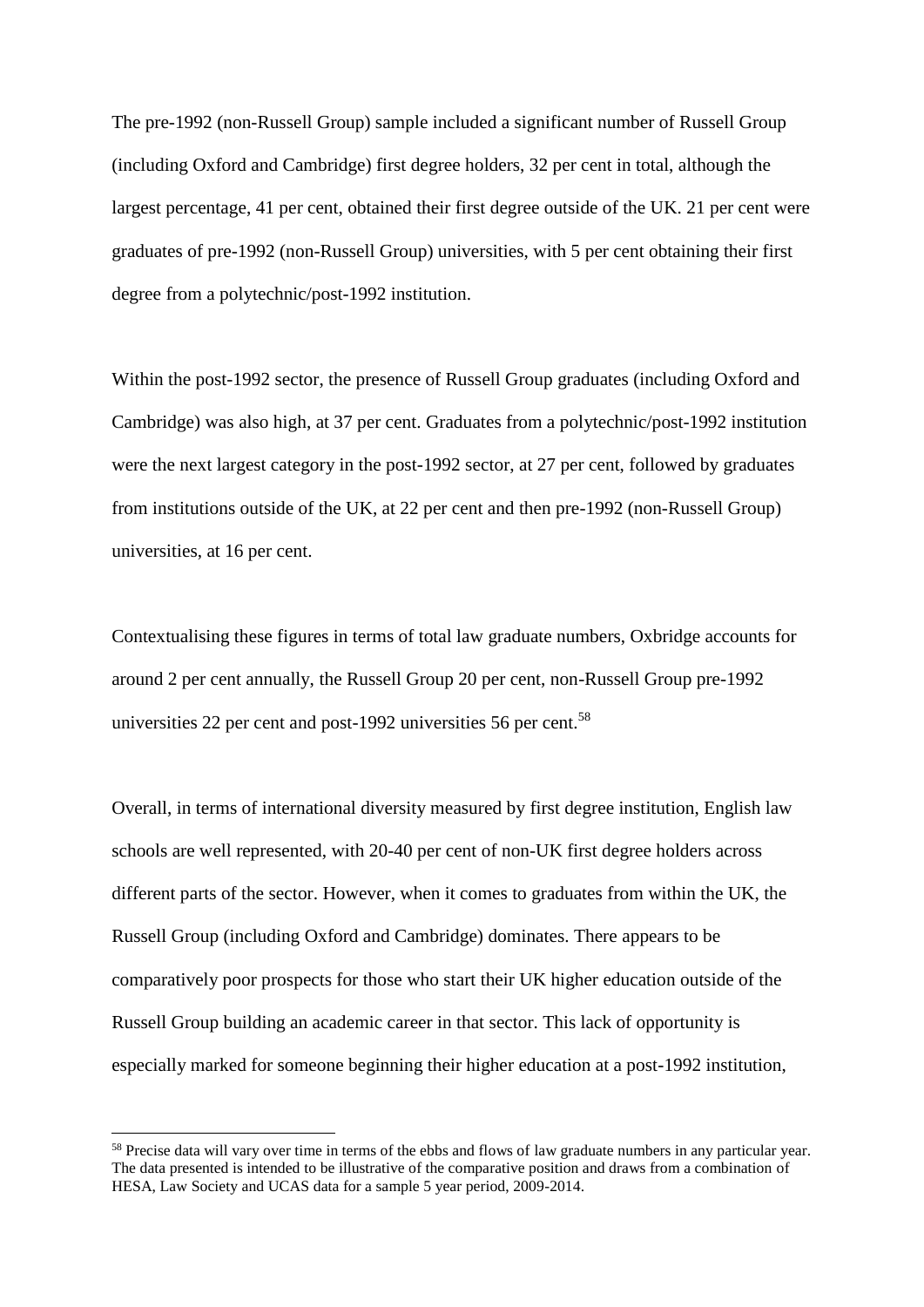such a person having a marginal chance of build an academic career at Oxbridge, the Russell Group or other pre-1992 institution. Even with the post-1992 sector itself, graduates from that sector are in a minority.

Based upon this data, similar concerns can be levelled at the academic legal profession as have been levelled at barristers, solicitors and the judiciary – significant weight hangs upon 'A' level grades or equivalent,<sup>59</sup> as the university type that these 'purchase' access to is likely to very strongly influence future academic career opportunities. In turn, this then gives rise to concerns about the effect of socio-economic/class background on the nature of pre-higher education and the chances it provides for those from poorer backgrounds to effectively compete for entry into Oxbridge or the remainder of the Russell Group.

# Postgraduate study

While a very significant majority of academics included in the study had an identifiable first degree, the position for masters and above was more mixed. A number of academic lawyers had doctorates but had progressed to doctoral study directly from their first degree without a masters degree. Some, especially among the more experienced academic cohort, had not pursued doctoral level study. A few now senior academics had entered the role directly from first degree study, acquiring no further formal qualifications. In this environment, information about institutions of postgraduate study was less useful for determining patterns than information about first degrees.

<sup>59</sup> See, for example, Jane Ching, Paul Maharg, Avrom Sherr, Julian Webb (Lead Researchers) *Setting Standards: The Future of Legal Services Education and Training Regulation in England and Wales* (2013) <http://www.letr.org.uk/the-report/index.html> at para 6.26 and associated Discussion Paper 02/2011 regarding the influence of a range of cultural and economic factors on performance in public examinations such as 'A' levels.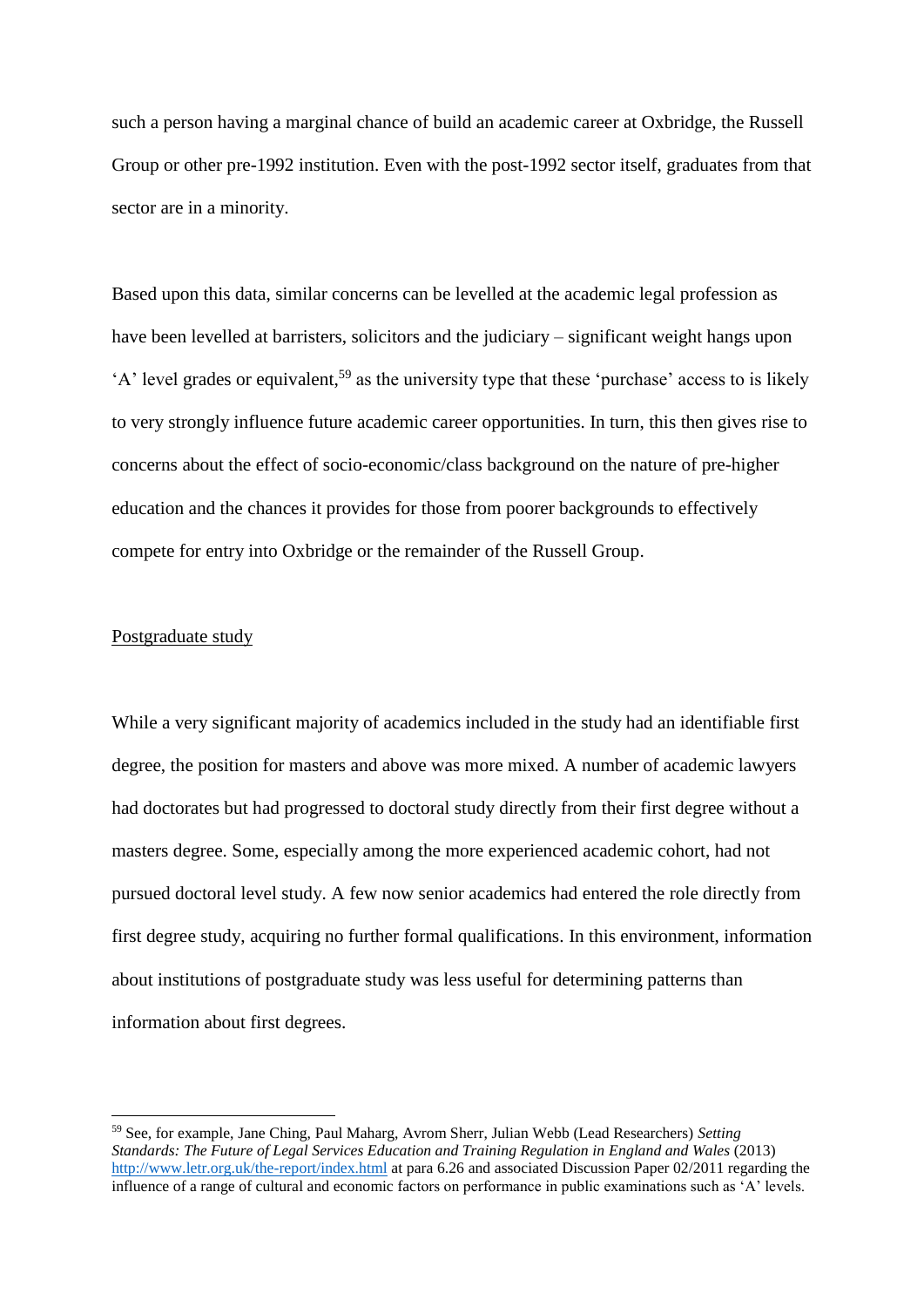It is also acknowledged that at postgraduate level there will be a likely drift by applicants towards institutions which are perceived to be more research focused. This can lead to arguments of the type that postgraduate qualifications from certain institutions are more highly represented among the academic community because those institutions produce the highest proportion of postgraduates. Although, even from this perspective there is identifiable over representation, albeit less marked than for first degree data. For example, Oxford and Cambridge combined produce around 3 to 4 per cent of law postgraduates yet, as discussed below account for far higher proportions within most sectors of the academic legal community.<sup>60</sup> The extent to which graduates from different types of institution progress to postgraduate study may also have relevance, if students from disadvantaged backgrounds, having secured access to less high status universities for their first degree, then face greater economic obstacles than their more socio-economically privileged counterparts when considering postgraduate study.

# Masters degrees

Masters degrees or equivalent from the Russell Group (including Oxford and Cambridge) dominate across all of the university sectors studied.

From those for whom this information could be identified, 41 per cent of the Oxbridge academics had Oxbridge masters<sup>61</sup> and 6 per cent had masters degrees from other Russell

<sup>&</sup>lt;sup>60</sup> In the absence of a centralised admissions process comparable to that for undergraduate degrees, postgraduate data is more difficult to identify. However, a reasonable estimate can be made by comparing data made available by Oxford and Cambridge themselves, and overall statistic for postgraduate law study produced by HESA.

 $61$  The Oxbridge approach to upgrading, without further study, a first degree to master status in certain circumstances was ignored. The Oxford Bachelor of Civil Law (BCL) was included in the count of masters level degrees.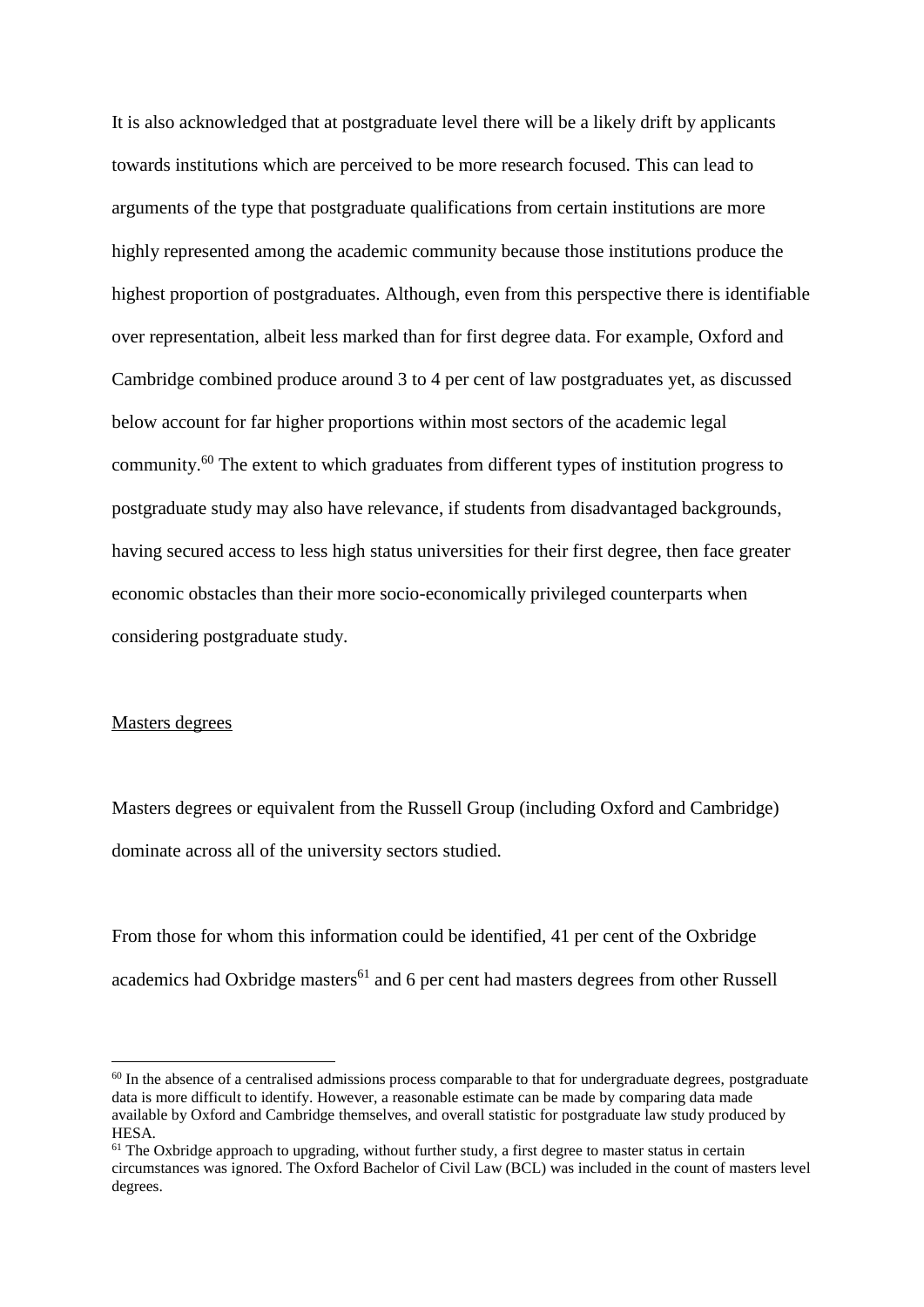Group universities. 26 per cent of Oxbridge academics had obtained masters degrees overseas, with fewer than 2 per cent having non-Russell Group UK masters degrees.

From those for whom this information could be identified, almost 14 per cent of the non-Oxbridge Russell Group academics have masters degrees from Oxbridge, almost 32 per cent have Russell Group masters and 20 per cent overseas masters degrees. Fewer than 8 per cent have masters degrees from non-Russell Group UK universities.

In the non-Russell Group pre-1992 sample, from those for whom this information could be identified, 7 per cent have Oxbridge masters degrees, 25 per cent have masters degrees from other Russell Group universities, 18 per cent have masters degrees from the pre-1992 sector and around 23 per cent from overseas. Only 2 per cent have masters degrees from the post-1992 sector.

In the post-1992 sample, from those for whom this information could be identified, almost 5 per cent of academics have masters degrees from Oxbridge, 23 per cent from the Russell Group and 11 per cent from other pre-1992 universities. 14 per cent have masters degrees from the post-1992 sector and almost 13 per cent from overseas.

# Doctorate degrees

From those for whom this information could be identified, 47 per cent of Oxbridge academics have Oxbridge doctorates, 4 per cent have doctorates from other Russell Group universities, 11 per cent from overseas and fewer than 1 per cent from other UK universities.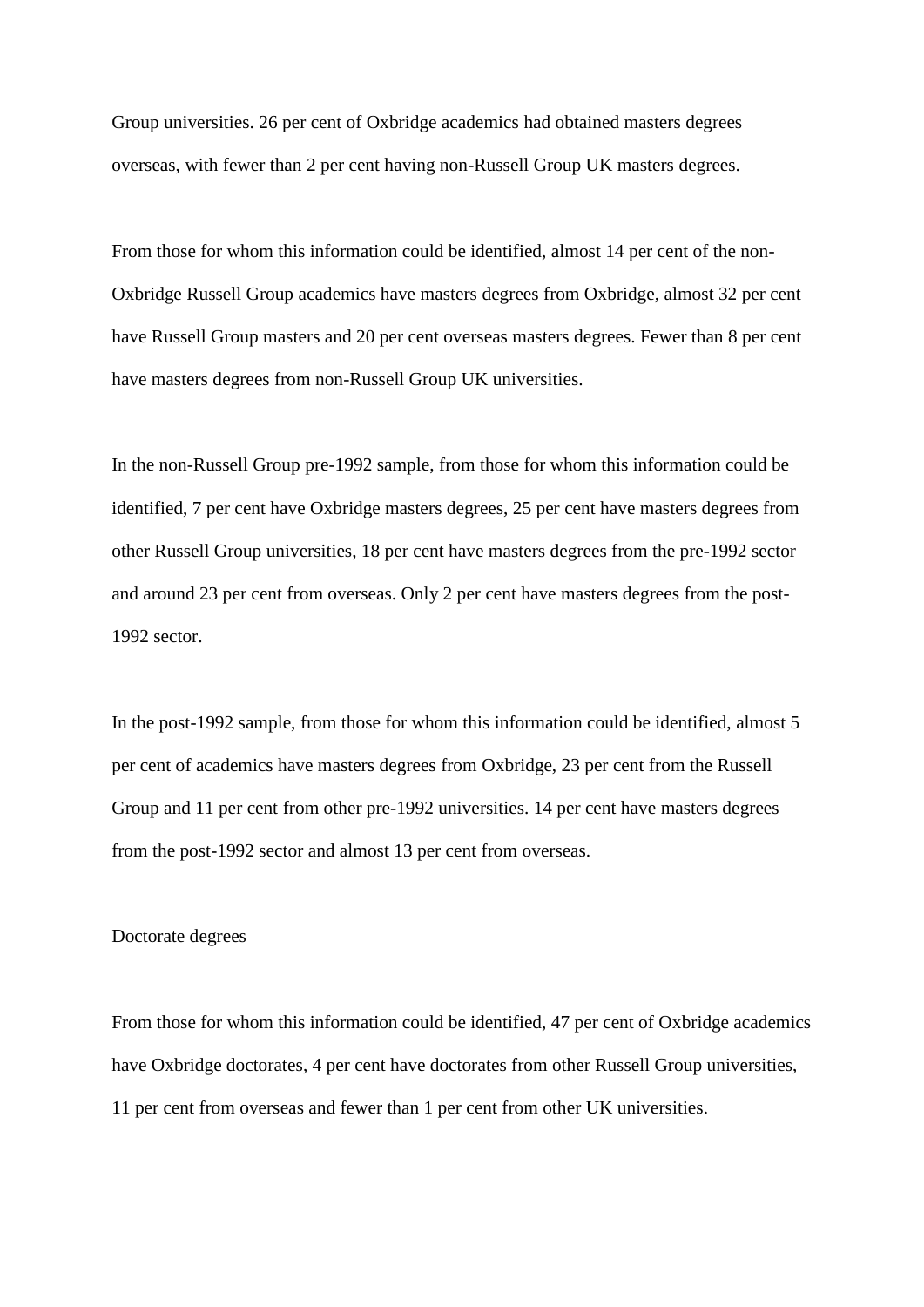Among the Russell Group academics, from those for whom this information could be identified, 11 per cent have doctorates from Oxbridge, 39 per cent from the Russell Group, 15 per cent from overseas and 13 per cent from other UK universities.

From the pre-1992 sample, from those for whom this information could be identified, 7 per cent have doctorates from Oxbridge, 28 per cent from the Russell Group, 24 per cent from other pre-1992 universities, 17 per cent from overseas and fewer than 2 per cent from a post-1992 university.

From the post-1992 sample, from those for whom this information could be identified, 4 per cent have doctorates from Oxbridge, 19 per cent from the Russell Group, 11 per cent from other pre-1992 universities, 6 per cent from overseas and 5 per cent from a post-1992 university.

# Qualification inflation

The relevance of this sections draws from debates within the legal professions about competence standards and minimum levels of qualification necessary for professional recognition. For example, recent debates relating to solicitors have addressed the possibilities of reductions in qualification periods as mechanisms for improving equality of access.<sup>62</sup>

 $62$  See, for example, Legal Services Board recommendations that education and training requirements should be set at the minimum level necessary to ensure competence (see Outcome 3 at [http://www.legalservicesboard.org.uk/what\\_we\\_do/regulation/pdf/20140304\\_LSB\\_Education\\_And\\_Training\\_G](http://www.legalservicesboard.org.uk/what_we_do/regulation/pdf/20140304_LSB_Education_And_Training_Guidance.pdf) [uidance.pdf](http://www.legalservicesboard.org.uk/what_we_do/regulation/pdf/20140304_LSB_Education_And_Training_Guidance.pdf) ) and SRA proposals regarding the possible introduction of a Solicitors Qualifying Exam (SQE) (see, for example,<http://www.sra.org.uk/sra/news/press/case-SQE-strong.page> ).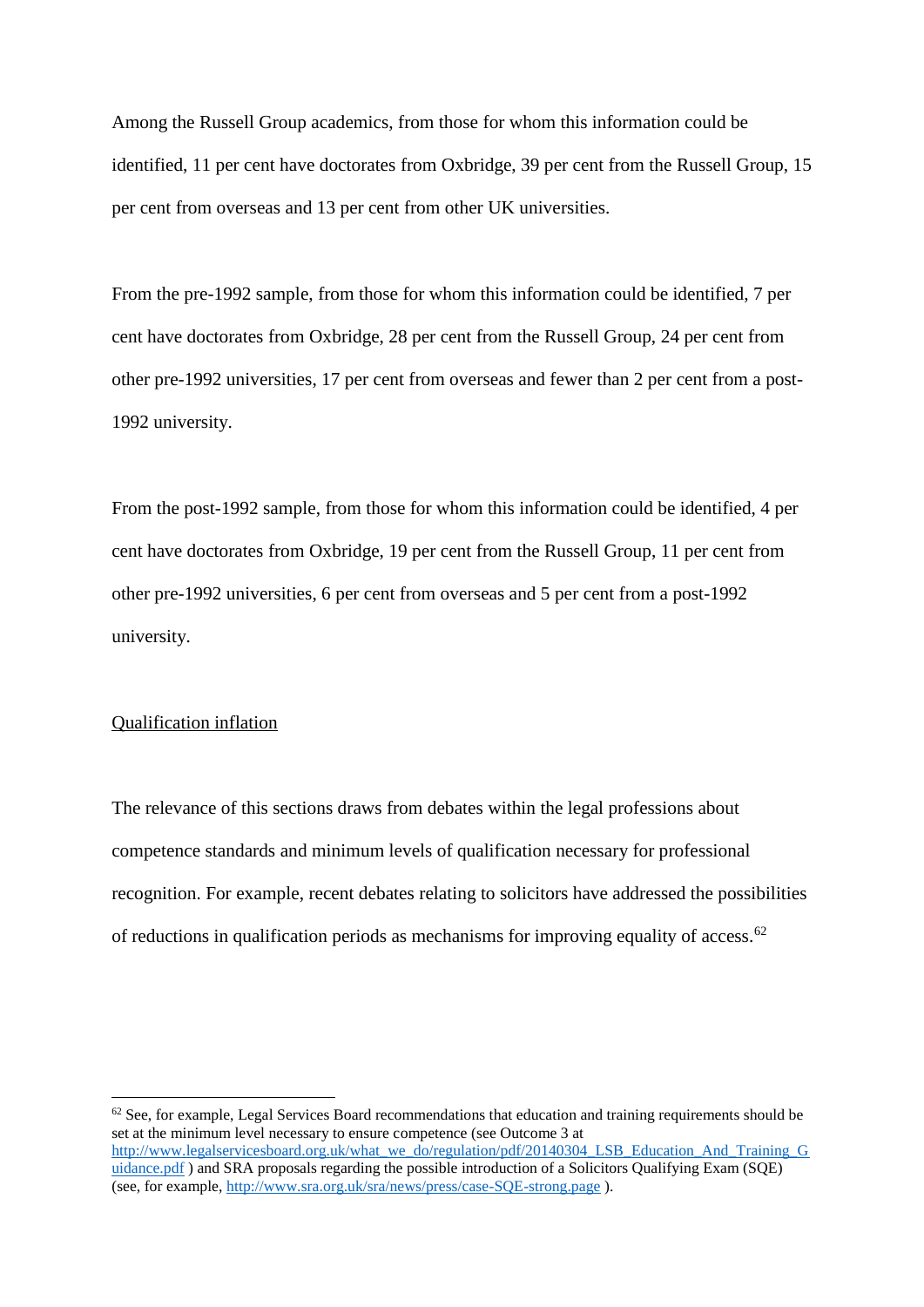In recent decades the time commitments required to qualify as a barrister or solicitor have remained consistent – a qualifying law degree or equivalent, a one year full-time (or equivalent part-time) postgraduate professional course plus a period of apprenticeship (one year for barristers, two years for solicitors). Translated into terms of costs to be borne by a prospective qualifier, ignoring what help with funding may be available from grants, charities, future employer contributions etc, this equates to four years of tuition fees plus living expenses. The final apprenticeship stage is funded by means of salary or equivalent by the employing body – most commonly a solicitors firm or barristers chambers.<sup>63</sup> For legal academia there is no equivalent formal qualifying route, as there is no professional body akin to the BSB or SRA to set a minimum standard. What is required is entirely dependent upon what individual employing universities look for. From the perspective of accessibility, the purpose of this section is to consider whether, in the absence of a formally defined qualification route for academic 'professional' status, there has been an increase over time in the amount of time and money prospective academics have to invest in their education and training to secure the chance to realistically compete for a position in a university law school.

For the purposes of this section, the academic profiles studied were divided into three categories: long experience, defined as 15 years or more academic work experience or

 $<sup>63</sup>$  Historically, the solicitors profession, by far the largest of the Anglo-Welsh legal professions, has required the</sup> payment of minimum salaries. This requirements was removed by the Solicitors Regulation Authority in 2014, although the Law Society have continued to recommend that firms pay a minimum salary. For 2016 the Law Society recommended a minimum of £18,547 for trainees outside of London and £20,913 in London. Actual salaries can be far higher, depending upon the market conditions within which particular firms operate. Trainee salaries of £40,000 and upwards are not uncommon in large London commercial firms.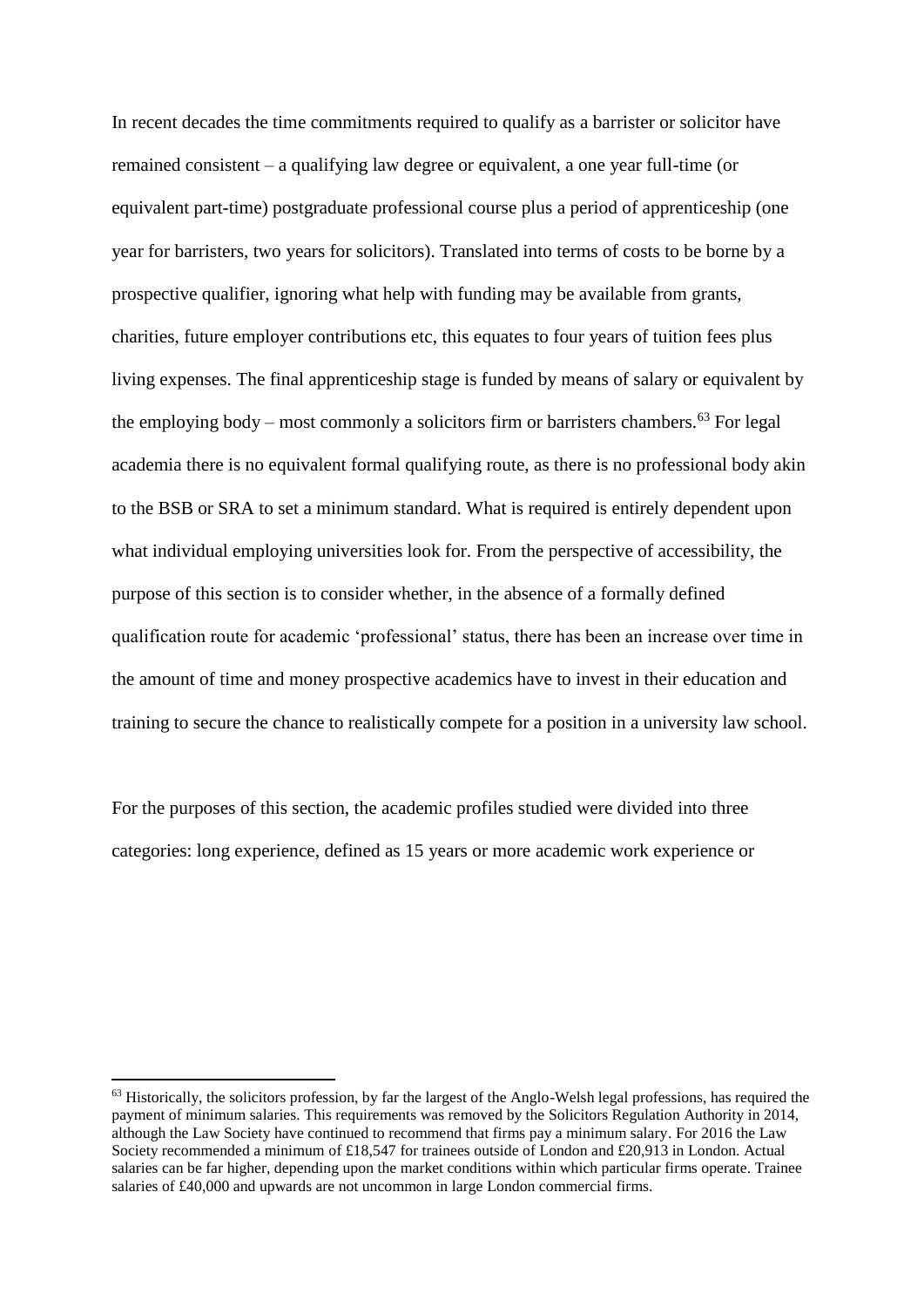equivalent; <sup>64</sup> mid-career, defined as 5 to 14 years work experience; early career, defined as 4 or fewer years of experience.<sup>65</sup>

Where there was indication that an academic was pursuing but had not completed doctoral study, they were not included in either the doctorate or no doctorate categories. Occasionally, an academic had more than one doctorate, which boosted the doctorate figures slightly. Honorary doctorates were not counted. In a few cases where it could not be ascertained with certainty whether or not a doctorate was honorary, these were left out of the doctorate count but the academic was not counted in the no-doctorate category either. For these reasons, the doctorate/non-doctorate count does not equal 100 per cent.

The findings demonstrate some inflation over time in the educational requirements necessary to commence an academic legal career. Around 18 per cent of long experience academics in the non-Oxbridge Russell Group sector were identified as not having a doctorate, with slightly fewer, 17 per cent, in other pre-1992 universities. The figures are even more marked among Oxbridge academics, almost a quarter not having doctorates, and post-1992 academics, almost two fifths of long experience academics not having doctorates. Many of these long experience academics, across the sectors, were in a promoted position up to and including full professorial status, suggesting no obvious historical career obstacles arising from the absence of a doctorate.

<sup>&</sup>lt;sup>64</sup> For most of the participants all or almost all of this experience was in academia, but the definition was made slightly broader to include the few, for example, who had spent a considerable period in legal practice. Experience rather than seniority in terms of job title is used as the measure to avoid problems which might otherwise have arisen from the fact that some institutions had proportionately fewer professorial or readership posts than others.

 $65$  For all definitions, experience undertaking tuition as a doctoral student or similar was not included.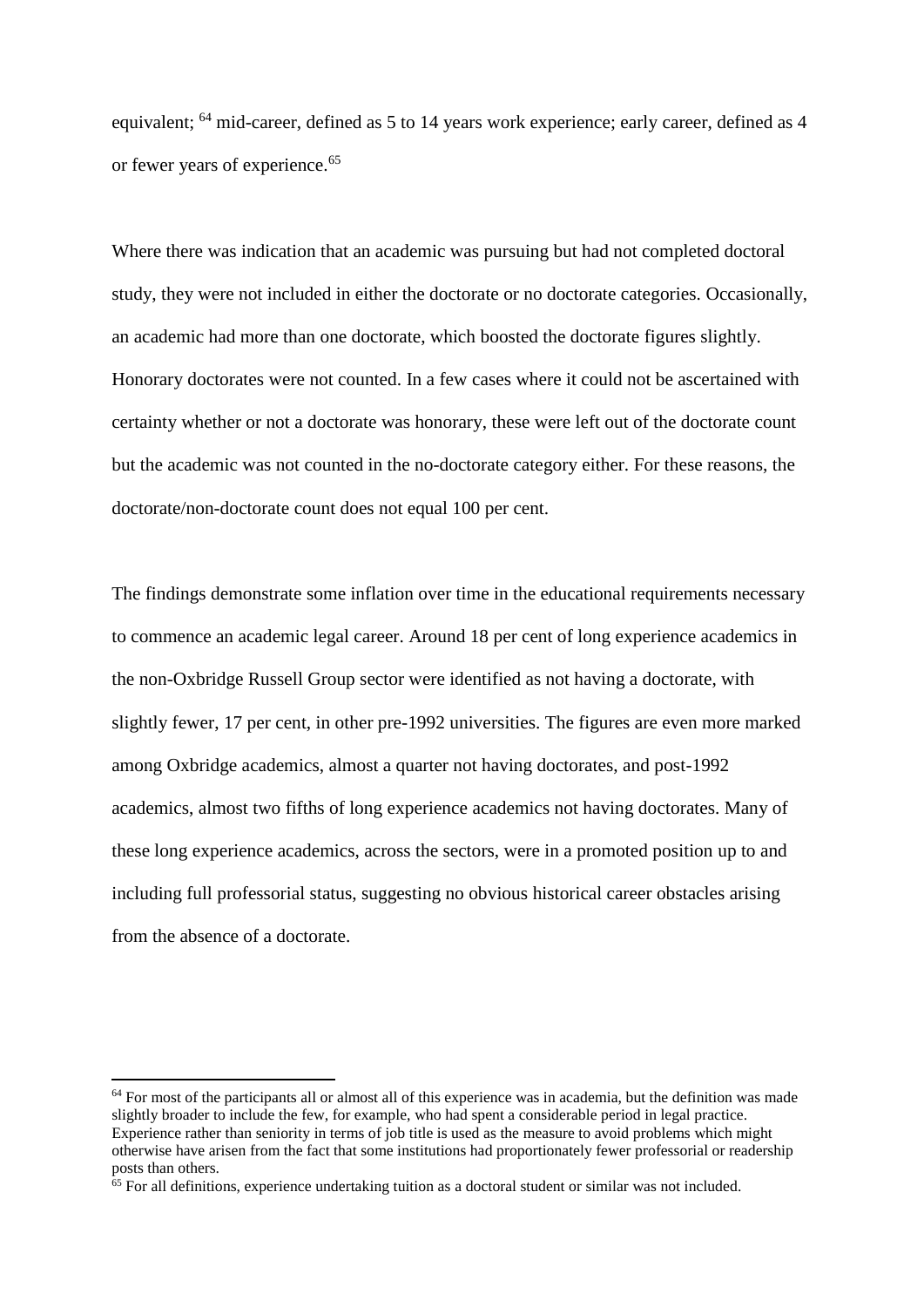In the 5-14 year group the numbers with no-doctorate were significantly lower, well under 5 per cent across all of the pre-1992 sectors and under 10 per cent in post-1992 institutions.

For academics in the most junior group, the prospect of appointment without a doctorate (or with one soon to be completed) had almost vanished across the pre-1992 sectors and is under 5 per cent in the post-1992 sector.

In terms of drawing conclusions from these findings, it is important to highlight that, especially among the pre-1992 university sectors, doctoral level qualifications have been important throughout the timeline under consideration. Even among the longer experience category a significant majority had doctorates. In equality of access terms, this means that legal academia has long been the most time consuming and potentially expensive of the professional legal occupations – up to 6 or 7 years (the exact time depending upon factors such as time taken to complete a doctorate and whether a masters degree has been obtained prior to doctoral study) of education, all or most of which has to be funded, before significant salaried academic employment can be obtained.<sup>66</sup> What appears to have changed in legal academia in more recent years is the opportunity to step onto the substantive salaried career ladder at a significantly earlier educational point. In the past it was reasonably possible to access an academic legal career after first degree or masters degree study, it appears to be a highly improbable, near to impossible even, prospect today.

<sup>&</sup>lt;sup>66</sup> It is acknowledged that funding opportunities are available for doctoral study, but historically these have been highly competitive and law students have usually been in competition with applicants from across a number of other academic disciplines. Recent developments in government supported postgraduate loans may provide enhanced opportunities for higher study into the future, but as loans they still place prospective academics at a significant economic disadvantage – increasing their overall debt levels when their equivalents undertaking a period of recognised training (formerly called a training contract) to qualify as a solicitor or pupillage to complete their training as a barrister will be receiving free training and a salary or equivalent. Many law schools provide paid teaching hours for some of their doctoral students but, in terms of guaranteed income and overall value, these arrangements tend to be far less generous than the earning capacity of trainee solicitors or pupil barristers.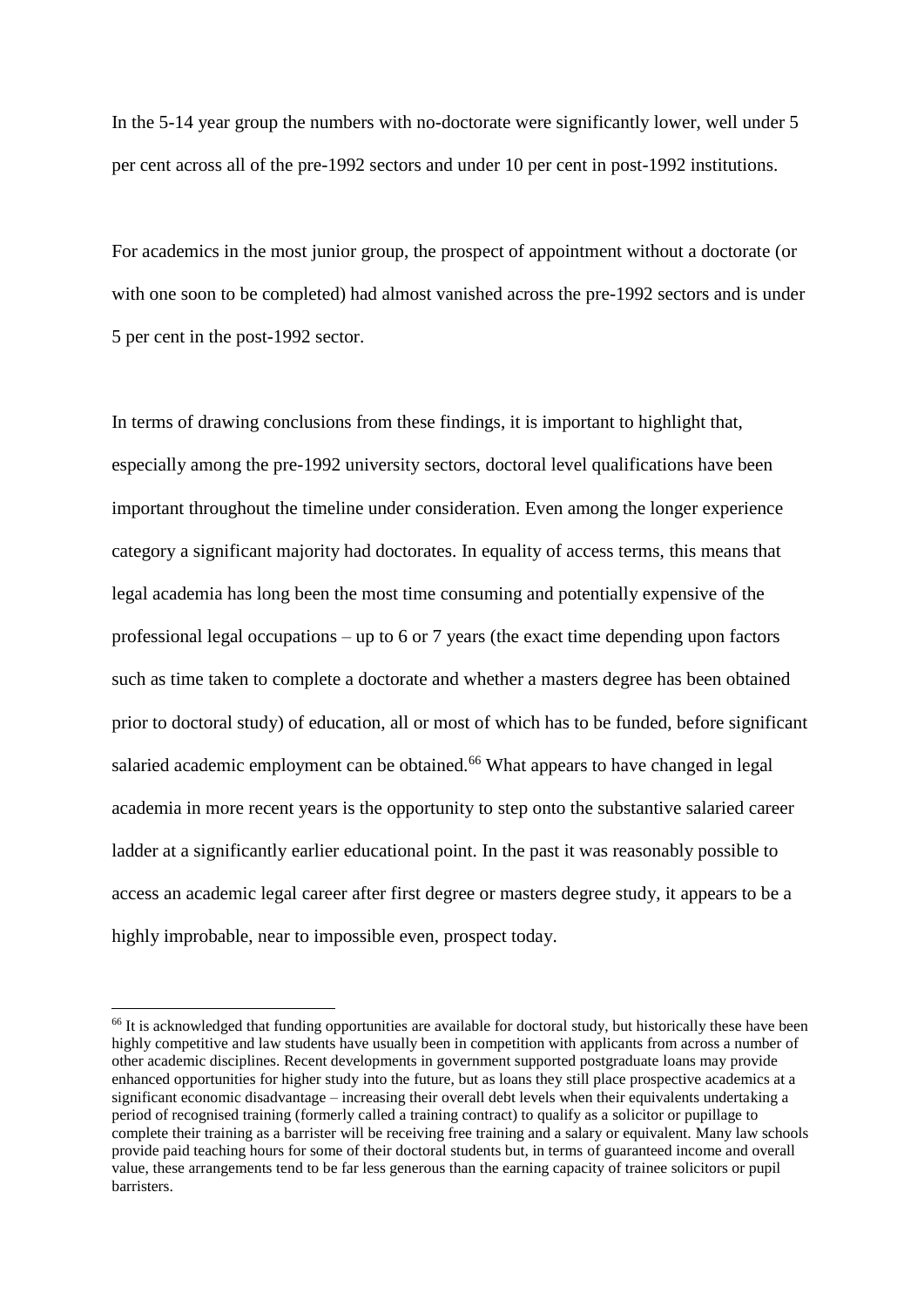Further comparing this with the usual routes to legal practice, an extra two to three years of study time has to be funded. Based upon cost of living indices and a selection of universities' own estimates to inform students about such costs, living expenses are likely to be in the region of £10-12,000 per annum and fees in the region of £5,000 per annum or higher. In total, the fees and living expenses for these extra years of study will comfortably exceed £40,000. If average salary lost during this extra time is also factored in, then an additional £35,000-£60,000 or more can be added.<sup>67</sup> If the assumption is made that many doctoral students will be offered a limited amount of part-time teaching then around £3,000-£4,000 per annum may be deducted from these costs. The likely realistic scenario, therefore, for a prospective academic without funding support is that they will have to find around £30,000 more than their equivalent who pursues the solicitor or barrister practitioner route, a figure which may double or even treble once loss of earnings during the extra study time are factored in.

It is important to note that this issue is not specific to academic lawyers, the whole of academia would benefit from reviewing the potential socio-economic impact of its qualification requirements. Some commentators have argued that the historical absence of a doctoral requirement for academic lawyers marginalised law compared with other disciplines, and that law has simply been playing catch up.<sup>68</sup>

 $67$  These figures can be calculated from average graduate salary data e.g.

<http://www.thecompleteuniversityguide.co.uk/careers/what-do-graduates-do/what-do-graduates-earn/> . Law specific figures can be elicited from the Law Society minimum recommended trainee salary figures discussed earlier and from specific trainee/pupil and recently qualified earnings data for solicitors and barristers often featured in law specific news sources. Similarly, from earnings data collected by professional regulatory and representative bodies such as the SRA, BSB, Law Society and Bar Council.

<sup>68</sup> W. L. Twining, 'Goodbye to Lewis Eliot: The Academic Lawyer as Scholar' (1980) *Journal of the Society of Public Teachers of Law* 2-19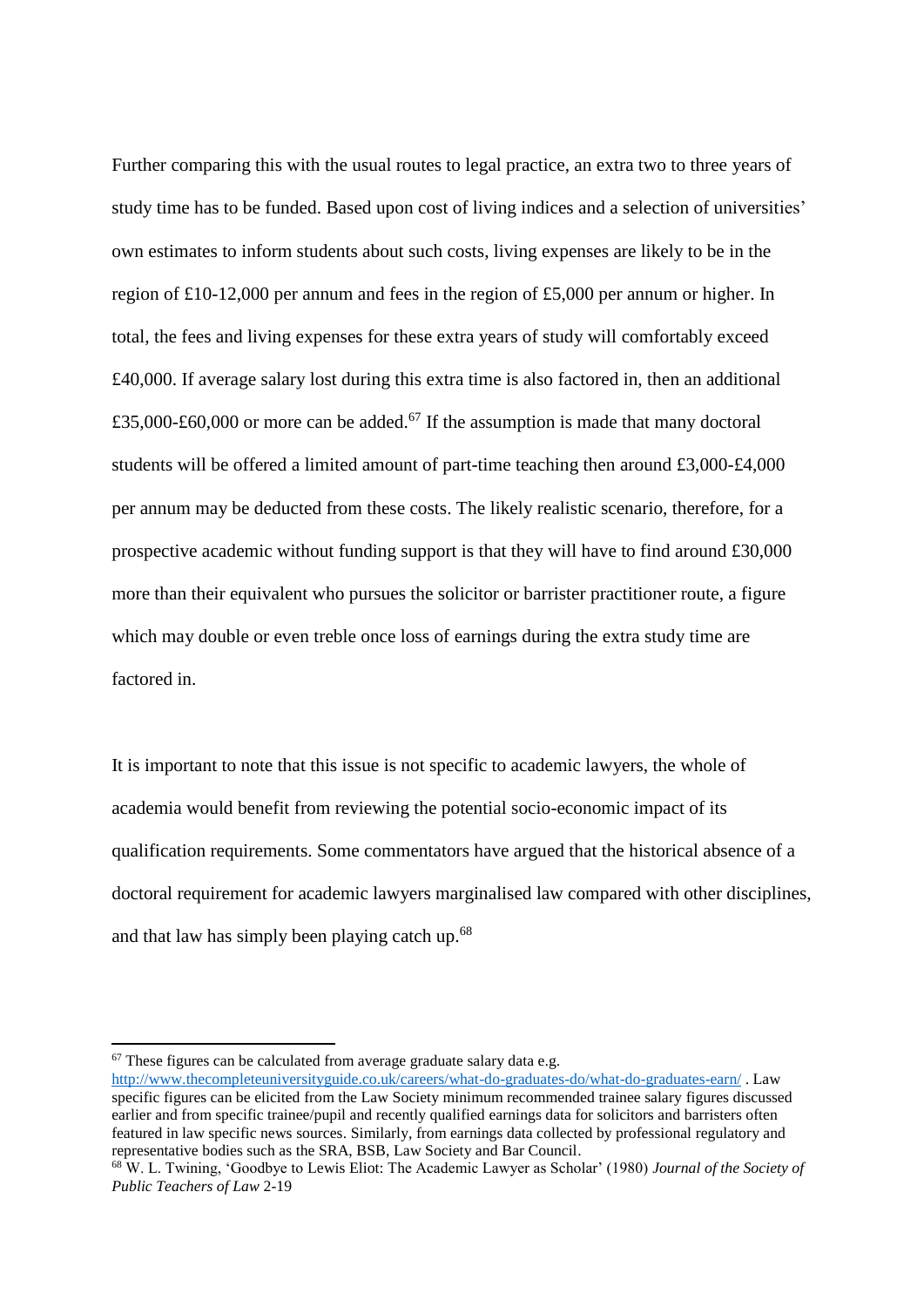For the purposes of this article, the focus is on law schools, the comparisons between legal academia and the legal professions and, as an aside, the moral authority which the academic legal community may or may not possess to criticise solicitor, barrister and judicial recruitment practices. Had, for example, solicitors or barristers sought to re-introduce the long defunct practice of requiring trainees to pay a premium for the privilege of being trained there would, almost certainly, have been robust questioning and critique from within academia about fairness, access and equality. It appears that legal academia has moved in the direction of increasing hurdles to access largely without the internal critical scrutiny - of matters such as actually necessary minimum educational requirements to undertake the academic role and economic and other support mechanisms to facilitate equality of access which many within academia would apply externally. In this regard, taking a lead in equality terms from which others within the academic community might learn could have presented a better approach for the legal academy than seeking to 'catch up' with a wider university career model which arguably was and remains in need of reform.

#### Institutional mobility

For this aspect of the study the nature of the data available did not allow for consistent identification of the order of career movement. In some cases it was only possible to identify that a particular academic had worked at particular other institutions, but not the order of such moves other than, of course, their current institution being the last move up to the point the data was collected. The data as presented indicates instances of movement, hence some individuals may have changed employer a number of times, others not at all.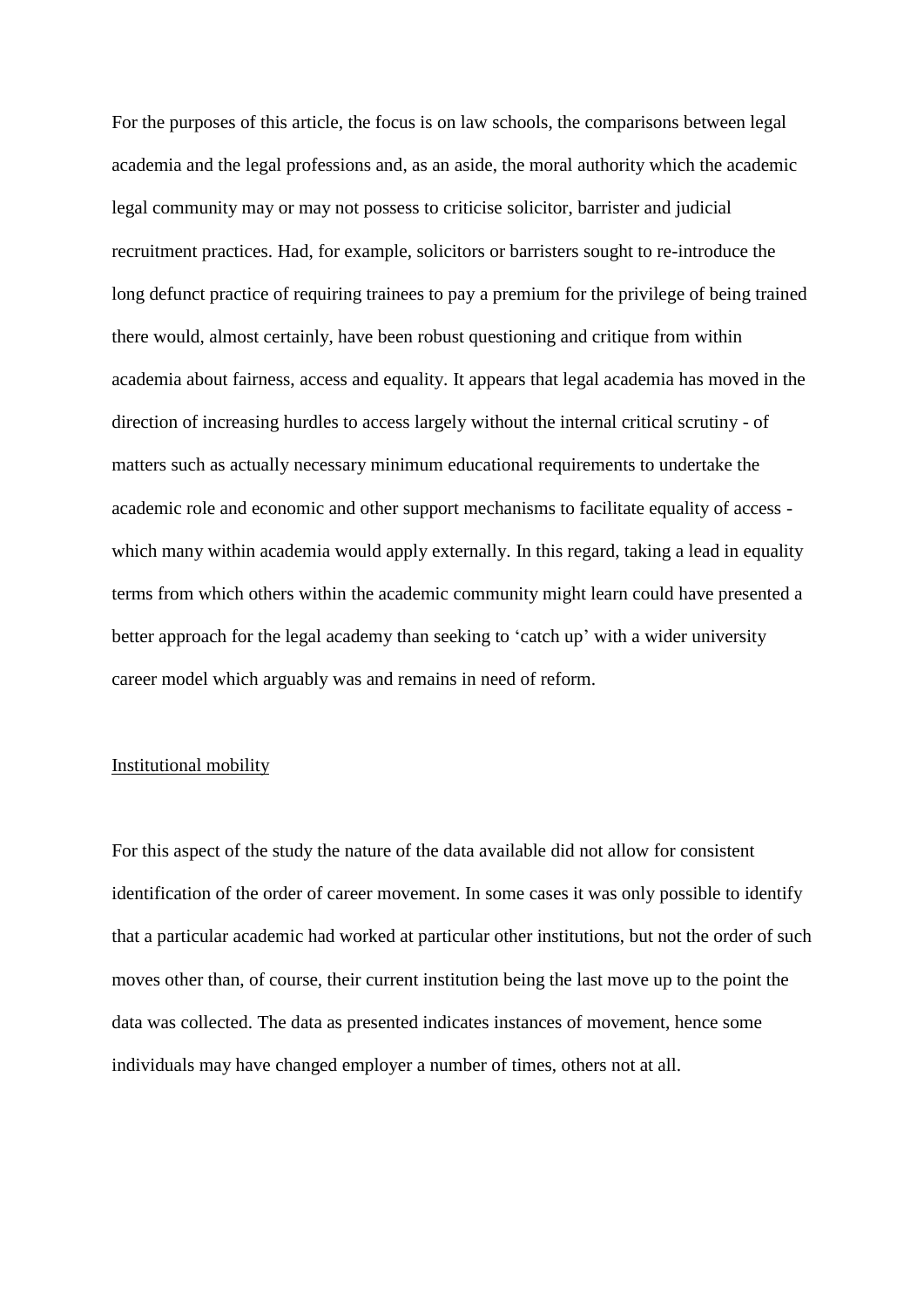Least likely to have worked elsewhere are Oxbridge academics.<sup>69</sup> Of those who had worked elsewhere, the largest category were within the Russell Group, with very few examples of Oxbridge academics having previously worked at non-Russell Group UK universities. Examples of prior overseas work experience were also small in number. The overall impression of Oxbridge in this regard is one of largely recruiting from within and when venturing outside to recruit, mainly favouring the Russell Group.

The next lowest number of academics to have moved between institutions were those in post-1992 universities. In light of other findings from this study, one possible explanation is a relative lack of opportunity to move, especially to institutions outside of the post-1992 sector.

Among the non-Oxbridge pre-1992 institutions there is evidence of more significant movement. A small proportion, 8 per cent, of instances involved previous work experience at Oxbridge. Around 26 per cent of instances were at non- Russell Group pre-1992 universities. The largest proportion, around 38 per cent, of employment instances involved movement within the Russell Group. There were a small proportion, around 9 per cent, of previous experience instances in the post-1992 sector and 12 per cent abroad. These findings present the possibility that significant institutional, and associated geographical, mobility is required in order to advance within both Russell Group and non-Russell Group pre-1992 sectors. In social mobility terms this may have significant implications for those with restricted socioeconomic capital, perhaps limited family resources, as well as for those with current childcare or similar responsibilities.

 $69$  Account was taken of moves between Oxford and Cambridge, but not of moves between colleges within Oxford or Cambridge.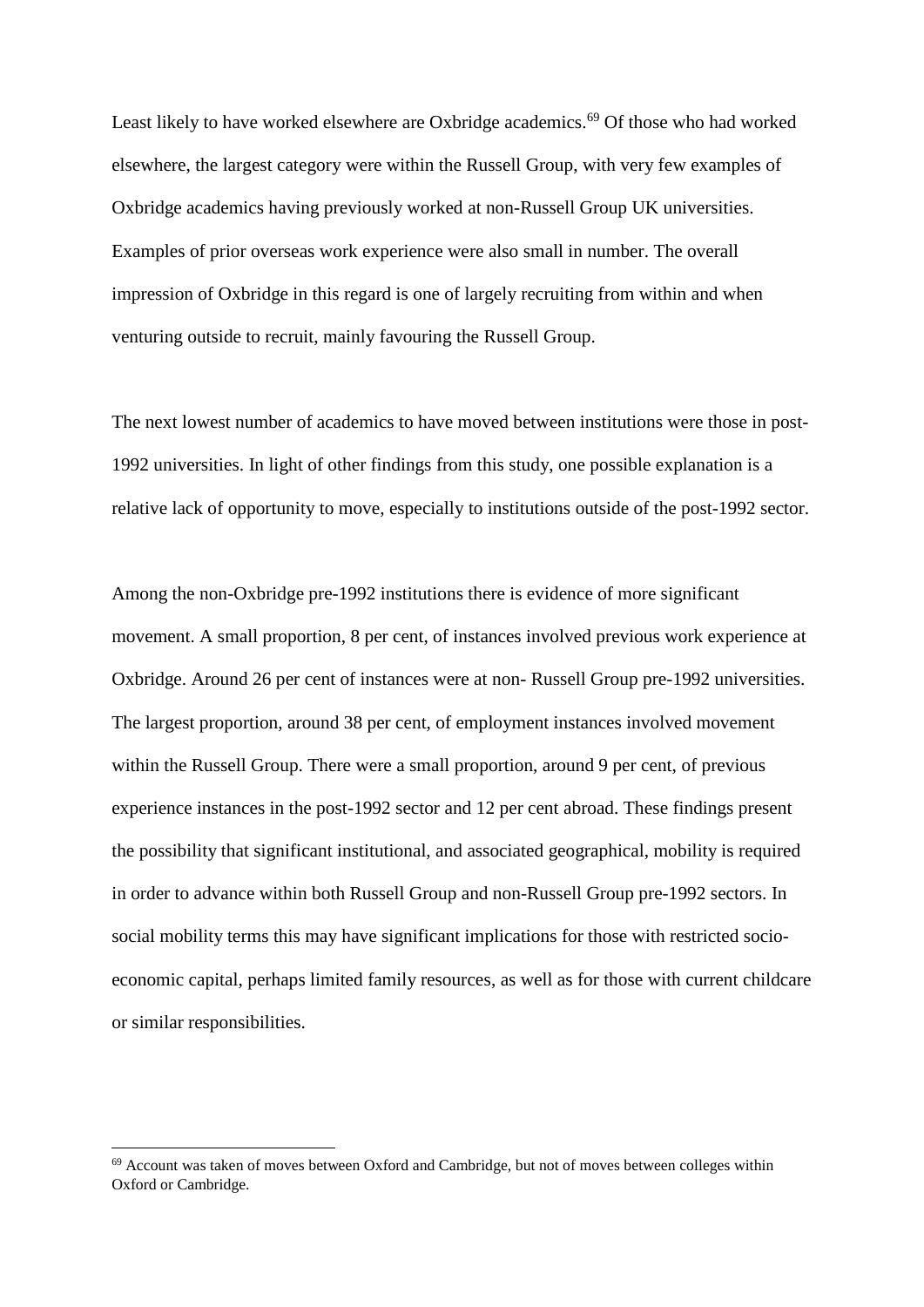# Professional qualifications

Becher and Trowler observed that whereas acquiring a doctorate was more or less obligatory for 'pure' academic disciples, for more vocational ones such as law a professional qualification offered an alternative route and, indeed, offered a safety net of greater employability should an academic career not work out.<sup>70</sup> As discussed above, given the increased requirement for a doctorate for law academics in recent years, a practising qualification as well as a doctorate indicates even greater investment of time and money. Some of those with practitioner qualifications fell into the no-doctorate category, but many did not and no particular patterns were observed in this regard.

Almost 30 per cent of the Oxbridge academics are qualified as barristers, solicitors or to practice law in an overseas jurisdiction. The figure for the Russell Group sample is 35 per cent, almost 37 per cent for other pre-1992 institutions and 55 per cent in post-1992 universities. When looked at alongside the no doctorate data, the post-1992 institutions appear to be the ones which continue to most closely fit the Becher and Trowler observations – perhaps reinforcing ideas that post-1992 institutions are more likely to be the ones which focus less on research and pay more attention to providing an education with some insight from those with practising experience. They are also the institutions which are more likely to offer the vocational stage of legal education - the Legal Practice Course and/or the Bar Professional Training Course - so recruitment of staff will need to take this into account.<sup>71</sup>

<sup>70</sup> Tony Becher and Paul R. Trowler *Academic Tribes and Territories: Intellectual Enquiry and the Culture of*  Disciplines (Buckingham: Open University Press, 2<sup>nd</sup> edn, 2001) p 134

<sup>&</sup>lt;sup>71</sup> In numerical terms, for example, most LPC places are provided by the 'for profit' providers, BPP University and the University of Law. However, there are 16 post-1992 English law schools which also offer the LPC. In contrast, there are only two pre-1992 English law schools still in the LPC market.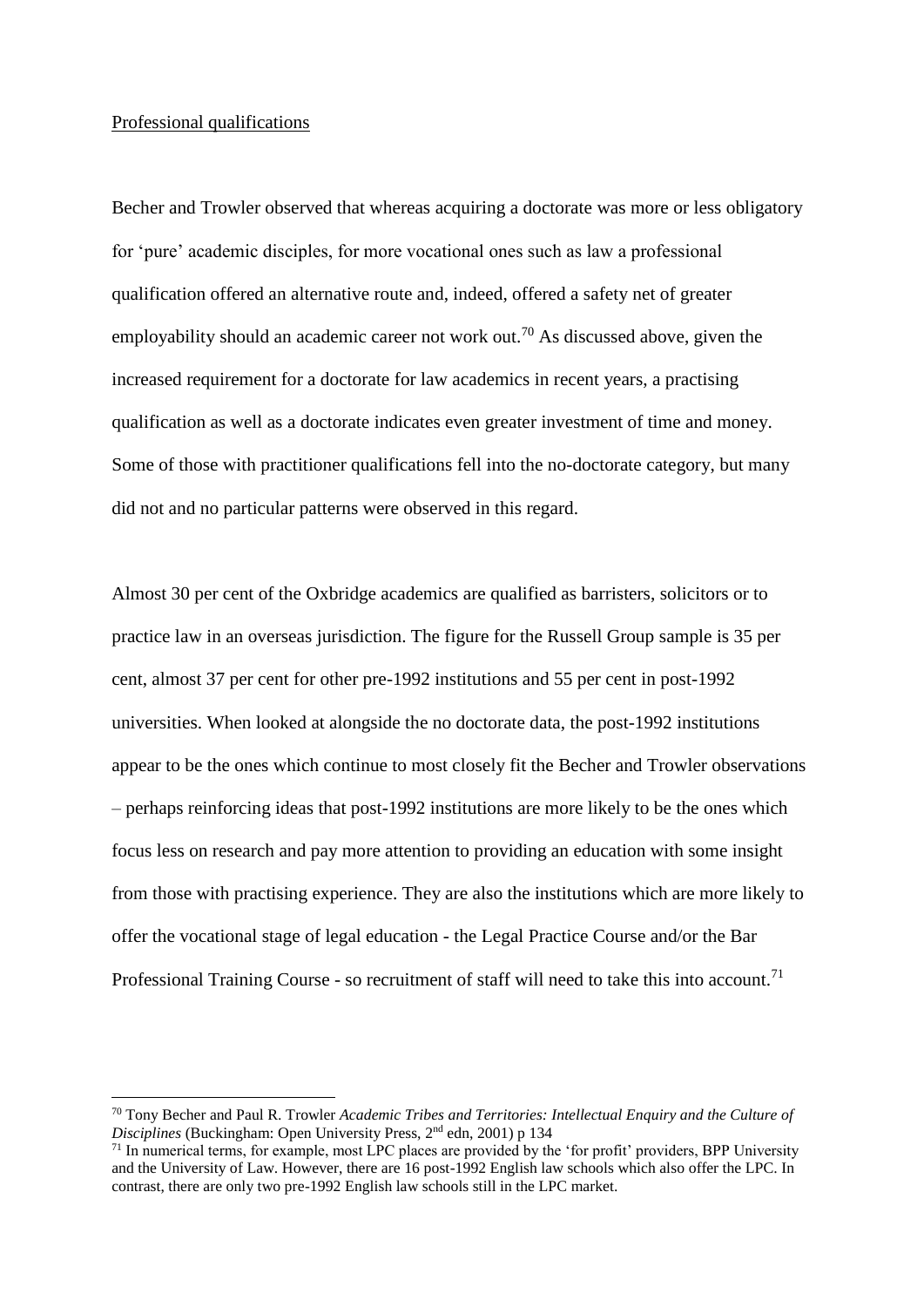# **Conclusions**

#### *Qualification equivalence*

It has been observed that more or less subtle ranking and status ordering have long been rife within UK higher education.<sup>72</sup> Applying this to law schools, it would be naïve to assume that there is general agreement within legal academia that equivalent level qualifications from all institutions are of identical quality, although there will be debate about the detail of ranking order. This mirrors longstanding assumptions among employers from legal practice, assumptions which have been challenged by research from the Sutton Trust and elsewhere and which recently have begun to be addressed from within legal practice. It is in this latter regard especially that academic law schools should be strongly motivated to look at their own staff recruitment procedures and practises for inappropriate obstacles and hidden biases. External assumptions about university status and quality are drawn from a variety of, sometimes conflicting, sources of information and are made by non-experts in the field of higher education. Within academia the position should be different. Not only because academics possess greater knowledge and expertise regarding the institutional world they are in, but more importantly because they also generally accept, in the sense that it is rarely subject to open and robust challenge, a rhetoric of equality. Universities are subject to Quality Assurance Agency for Higher Education (QAA) provision and academics as part of their professional roles comply with these provisions and, at times, perform roles to ensure that others comply. A Notable example in this respect is the role of external examiner ensuring, inter alia, comparability of standards:

<sup>72</sup> Tony Becher and Paul R. Trowler, *Academic Tribes and Territories: Intellectual Enquiry and the Culture of Disciplines*, (Buckingham: Open University Press, 2<sup>nd</sup> edn, 2001) p 81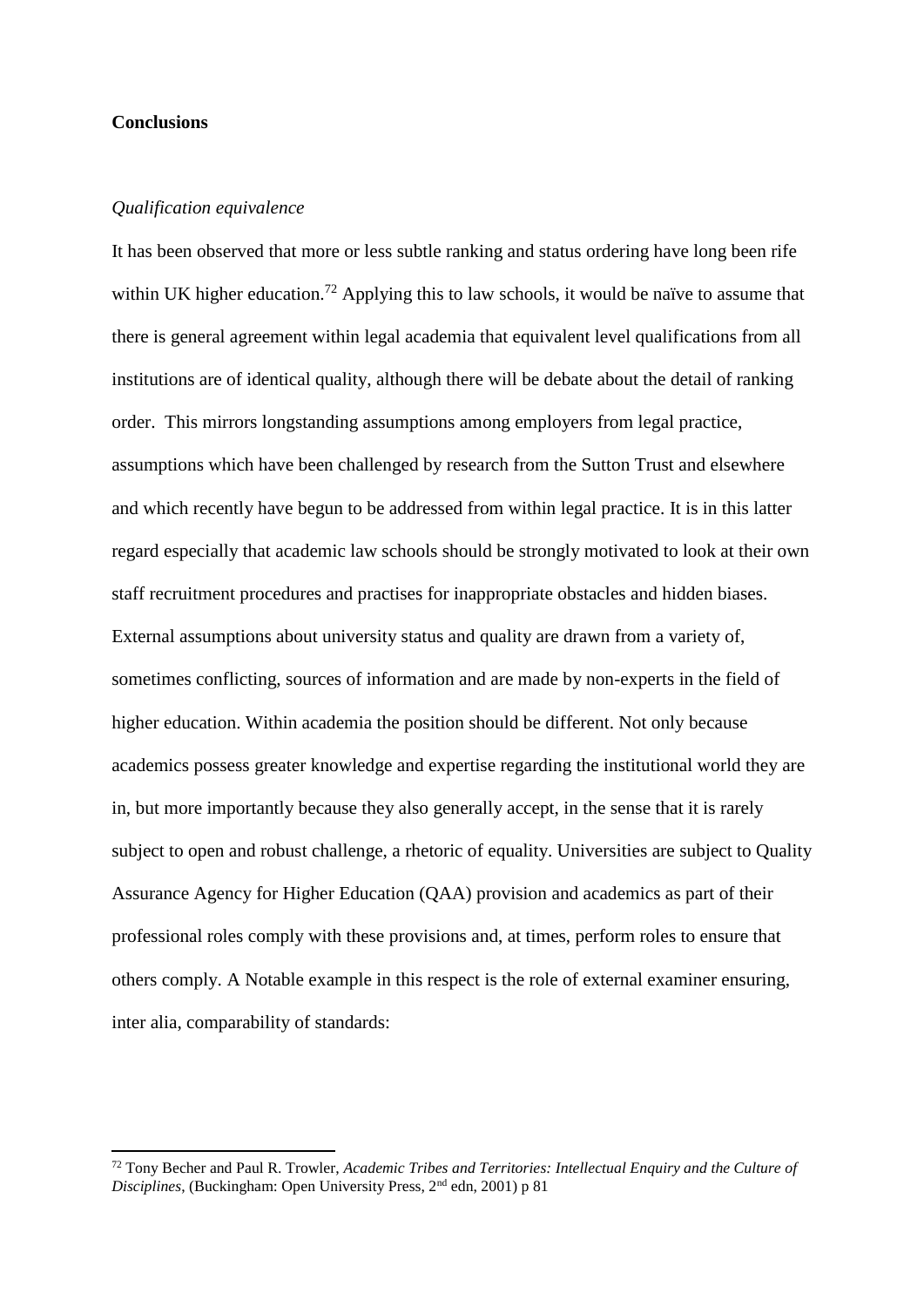"External examiners provide feedback to the degree awarding body on the comparability of standards and student achievement. This feedback is based on their experience of other higher education providers (whether as a member of staff, external examiner or other role).<sup>73</sup>

As academics from across the law school sectors considered in this article externally examine each other's degrees, then it would be problematic to justify a lack of equivalence of such qualifications when making selections for academic appointments. As Sanders notes with reference to the LETR:

"[M]any recruiters are wary of recruiting from less well-known 'brands', thus entrenching the barriers faced by 'non-normative' (or maybe non-traditional) students…There is a rhetorical commitment to fairness but concrete practice-based on instrumentalism and market forces that inevitably disadvantage the socially and economically marginal…"<sup>74</sup>

It is disappointing to find that law schools may be lagging behind their practitioner counterparts in addressing the necessary changes to "concrete practice".

# *Engaging with potential bias*

The nature of this research project is not such that it seeks to allege conscious bias towards or against applicants to academic legal positions from those who have qualifications from certain types of university. Nor does the methodology extend to seeking to identify comparative numbers of applicants for academic law posts with qualifications from different

<sup>73</sup> QAA, *UK Quality Code for Higher Education - Chapter B7: External examining,* p 10 <http://www.qaa.ac.uk/en/Publications/Pages/Quality-Code-Chapter-B7.aspx>

<sup>&</sup>lt;sup>74</sup> Andrew Sanders, 'The Future of the Law Degree', in Hilary Sommerlad, Sonia Harris-Short, Steven Vaughan and Richard Young (eds), *The Futures of Legal Education and the Legal Profession* (Oxford: Hart, 2015), pp 150-151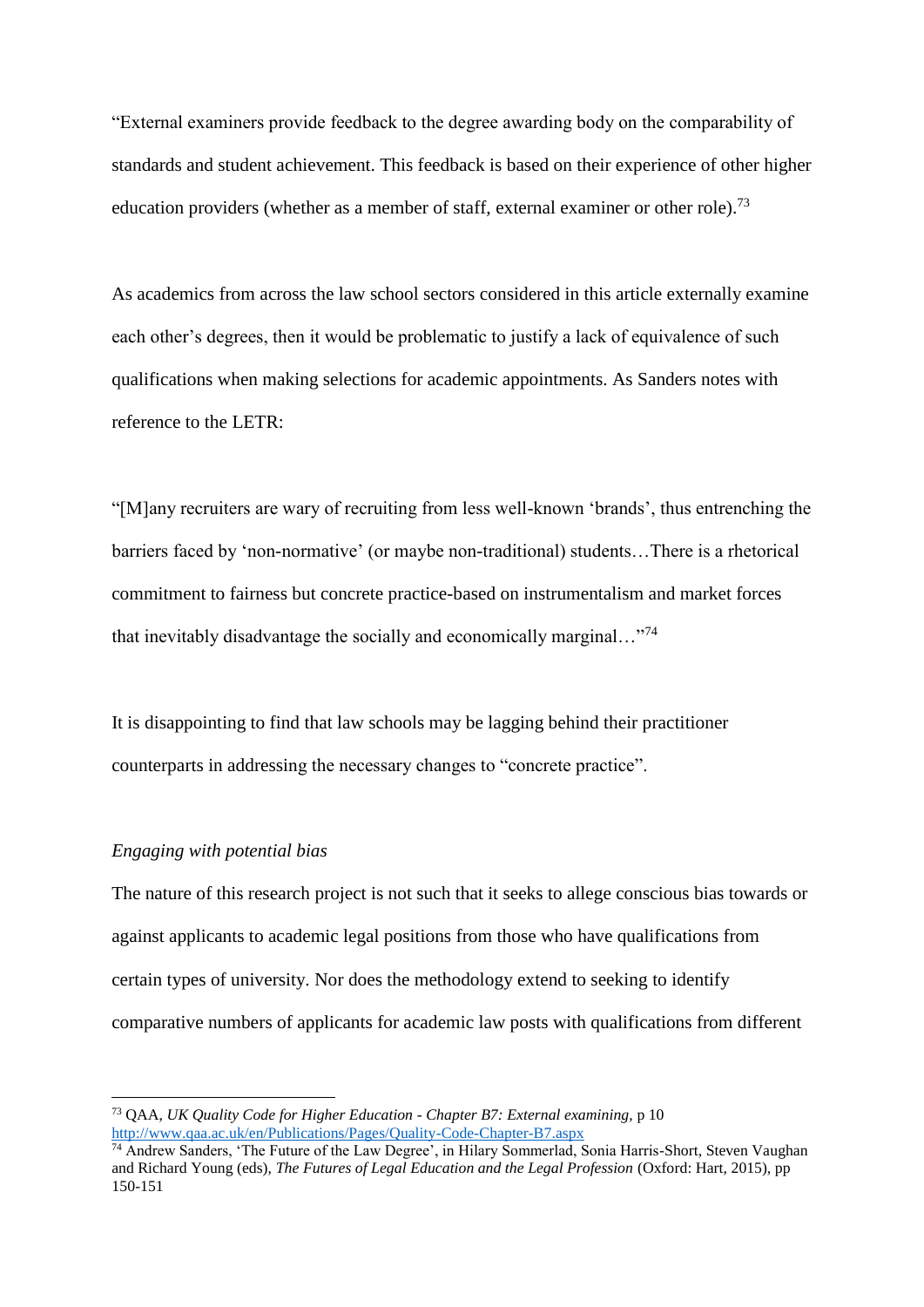types of institution and their relative success rate. That would require gaining access to the confidential data relevant to recruitment exercises and pose significant data protection challenges in terms of individual applications. However, the article does draw parallels with problems of under representation within the practising legal professions, problems which should be addressed. An easy to implement experimental initiative would be modified application processes which encourage applicants with qualifications from a full range of academic institutions to apply, and which in turn removes information relating to school and degree awarding institutions from the view of those involved in the shortlisting process. Rethinking what might replace or supplement traditional interviews to best ensure that strengths from candidates from a diversity of backgrounds can be best and most fairly assessed would also be worth experimenting with. An example drawn from legal practice is retaining an interview model, but with interview panel members being distinct from the shortlisting panel and the interviewers not having sight of the application form and references, encouraging maximum focus upon the skills and knowledge required for the role. Ultimately, the best model suited to academia is likely to be one which draws from tried and tested practice in other fields, while adapting and adding features as appropriate.<sup>75</sup>

# *Qualification inflation*

Potentially more challenging than adapting recruitment and selection procedures would be initiatives to address the qualification inflation which appears to have occurred within legal

<sup>&</sup>lt;sup>75</sup> In the context of applications and shortlisting, an example of how this can be applied even at the highest legal level is illustrated by the Spring 2017 recruitment process for new Supreme Court Justices. In a stated attempt to increase diversity the application pack, after setting out the minimum eligibility requirements as prescribed by the Constitutional Reform Act 2005 and Tribunals, Courts and Enforcement Act 2007, proceeds by means of 'Criteria for appointment' expressed in terms of: '1. Intellectual capacity, knowledge and expertise … 2. Judicial and Personal qualities … 3. Understanding and fairness … 4. Communication skills…' (page 6), rather than specific qualifications<https://www.supremecourt.uk/docs/judicial-vacancies-2017-information-pack.pdf>. At the time of writing, it remains to be seen what impact this approach may have on the makeup of the current white, male, fee paying school, Oxbridge dominated Supreme Court but, on paper at least, it illustrates that with careful consideration attempts can be made to address longstanding hindrances to equality.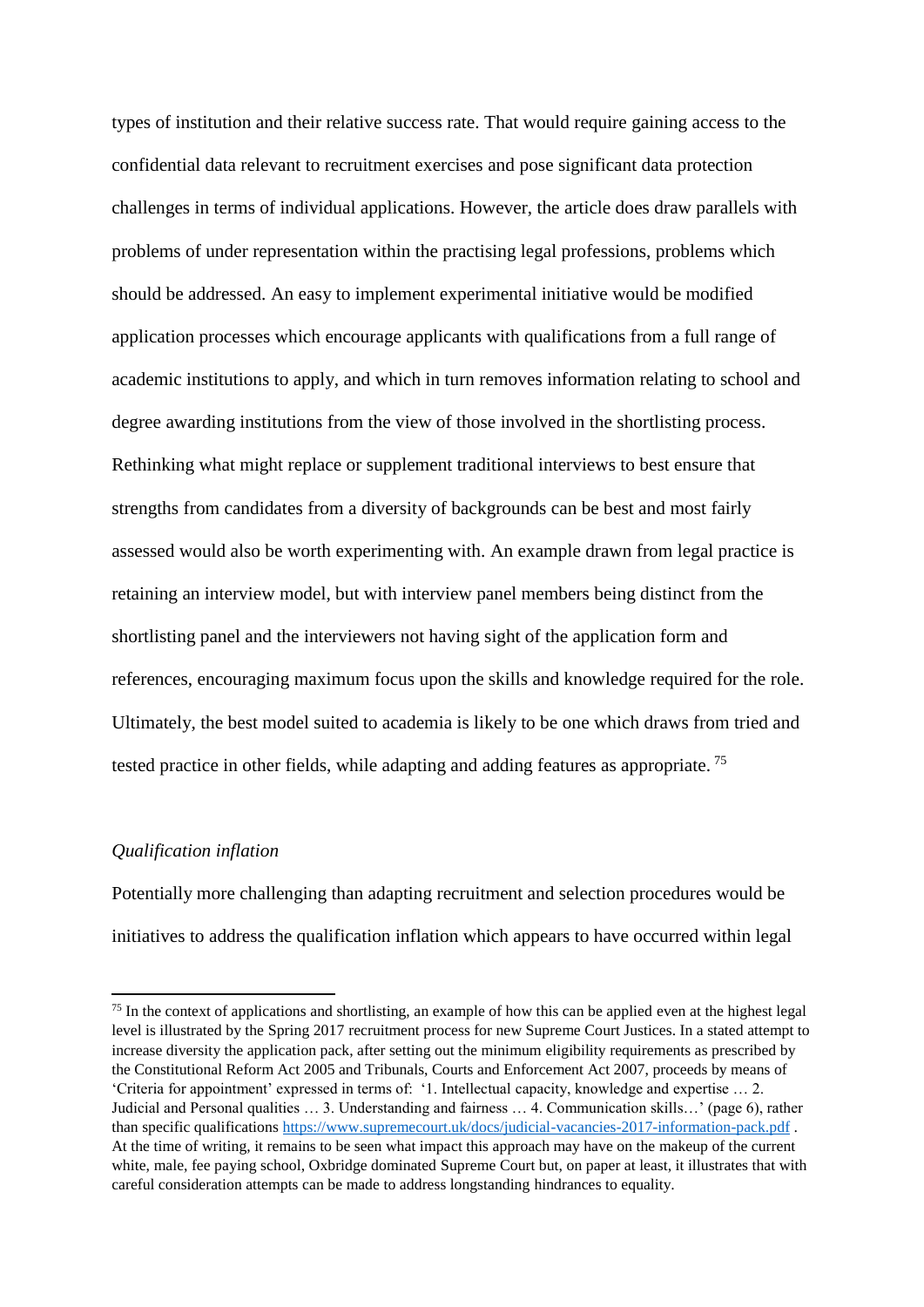academia in recent decades. Six or seven years of costly education places academia at the high end of professional qualification within the United Kingdom, a position compounded by an extremely competitive environment to secure an academic position at the end of this.<sup>76</sup> This qualification timescale is not specific to law in universities, although more noticeable because law has relatively recently shifted in the direction of doctoral level education being essential. This challenge of accessibility is therefore faced by academia more generally, but it would be to the credit of law faculties if they took a lead with regard to, for example, considering how doctoral level education, if now truly essential for academic law roles, could be incorporated into the early years of a salaried career comparable with postgraduate apprenticeship models reflected by training contracts or pupilages within legal practice, or equivalent models used for accountancy and some other professions.

# *Overall conclusions and the widening participation debate*

The most successful English universities are among some of the highest status in the World, measured by a number of internationally focussed league tables now published. This status can only maintained if they compete effectively in a market for excellent staff. The same

<http://www.rcuk.ac.uk/documents/skills/timodcfullreport-pdf/> . For examples of more discursive pieces discussing the challenges faced by those wishing to secure and develop an academic career, see R Gill 'Breaking the silence: The hidden injuries of neo-liberal academia' in R Flood & R Gill (eds) *Secrecy and Silence in the Research Process: Feminist Reflections* (London: Routledge, 2009); 'Academics Anonymous: so many PhD students, so few jobs' *The Guardian* May 2014 [http://www.theguardian.com/higher-education](http://www.theguardian.com/higher-education-network/blog/2014/may/23/so-many-phd-students-so-few-jobs)[network/blog/2014/may/23/so-many-phd-students-so-few-jobs](http://www.theguardian.com/higher-education-network/blog/2014/may/23/so-many-phd-students-so-few-jobs) . In contrast, retention rates of newly qualified solicitors at the firms with which they trained ranges from 75% to around 90%, with some of those not being retained by their training firm securing a post-qualification position elsewhere. See, for example, <http://www.chambersstudent.co.uk/where-to-start/newsletter/trainee-retention> and Law Society annual statistical data<http://www.lawsociety.org.uk/support-services/research-trends/annual-statistics-report-2015/> . Overall, drawing from data of this type, it can be concluded that a majority of doctoral graduates will not secure a university academic role, whereas a very significant majority of trainee solicitors will secure a practice position on qualification.

<sup>&</sup>lt;sup>76</sup> Longitudinal research studies have found that fewer than 50% of social science and humanities doctoral graduates secure employment in higher education teaching and/or research roles - see, for example, Charlie Ball, Tim Vorley, Tristram Hughes, Rachel Moreton, Peter Howe, Tej Nathwani *The impact of doctoral careers: Final Report Date*: (Leicester: CFE Research, November 2014)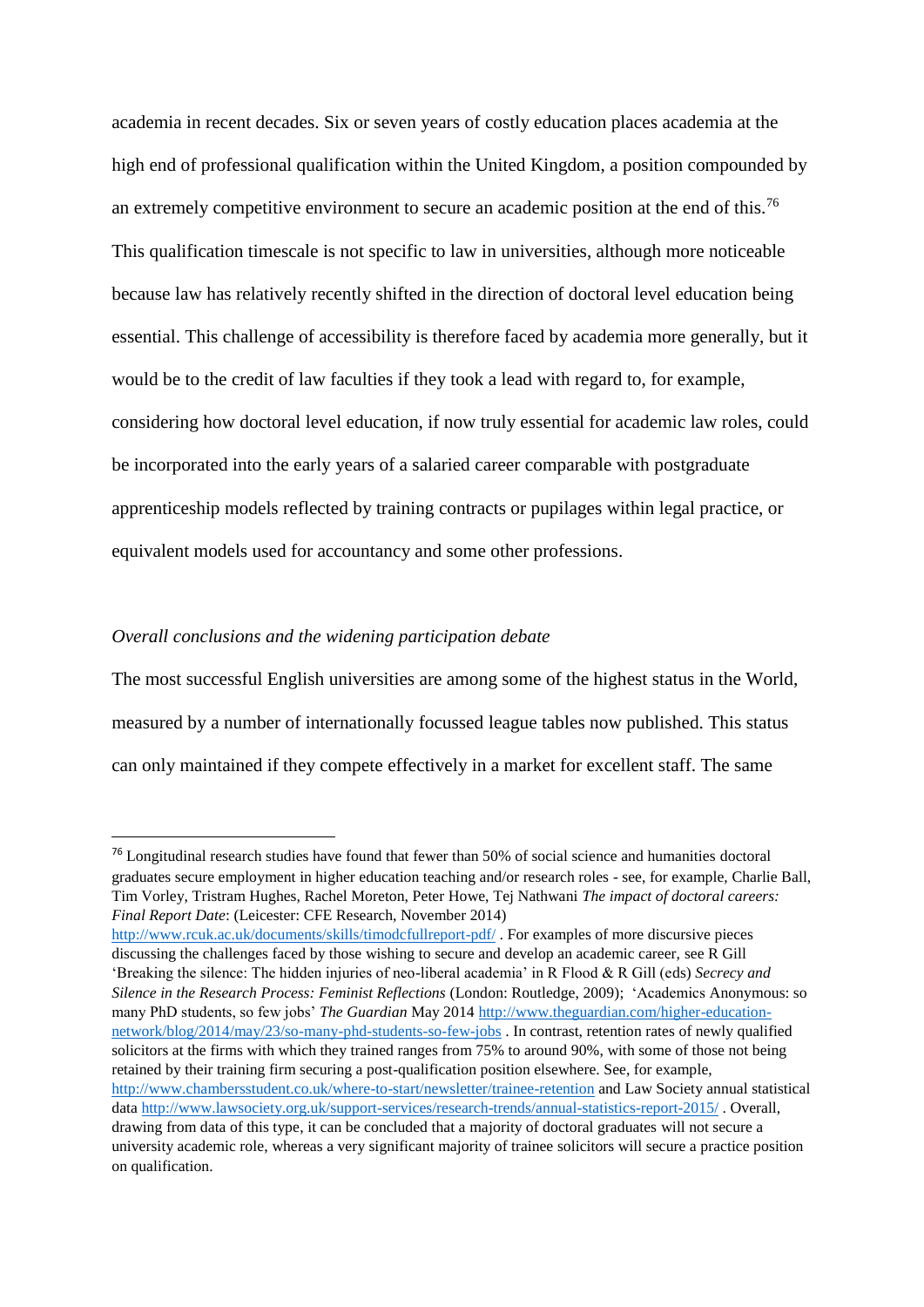arguments apply to the most successful English solicitors firms and top performing barristers, who also enjoy international reputations and a client base reflecting this. The observations in this article are not, therefore, about watering down quality but rather are about ensuring that mechanisms for recruiting the genuinely best candidates are not tainted by outdated practices and historical inertia.

It has been argued that widening participation should be part of an extensive "dialogue concerning the raison d'être of universities in the twenty-first century".<sup>77</sup> Based upon the findings of this research, it might be uncomfortable to recognise that the observations by Sommerlad that there is continuing evidence of "archaic signs of privilege" in terms of entry to the legal professions has close parallels within legal academia. <sup>78</sup> Similarly, her observations that "conceptualizations of merit" are "rooted in the contemporary system of social stratification and the criteria or standards which encompass concrete monuments to socially accepted subjective preference."<sup>79</sup> Merit becomes determined by conventions which are shaped by historically determined category-based power hierarchies. <sup>80</sup> In terms of this research, hierarchies revolving around perceptions of university status.

In terms of ways forward, the legal professions and those responsible for judicial appointments have been proactive in recent years in terms attempts to increase diversity.

<sup>77</sup> Thompson, D.W. 'Widening participation and higher education. Students, systems and other paradoxes' (2008) *London Review of Education* 6(2), 137–47 at p 145. Cited in Wardrop, A., Hutchings, M., Collins, B., Eccles, S., Heaslip, V., Hunt, C. and Pritchard, C. 'Troubling ideas for widening participation: how higher education institutions in England engage with research in their access agreements' (2016) *Widening Participation and Lifelong Learning*, 18 (2) 84-110, at p 90

<sup>78</sup> Hilary Sommerlad, ['The "Social Magic" of Merit: Diversity, Equity, and Inclusion in the English and Welsh](http://fordhamlawreview.org/articles/the-social-magic-of-merit-diversity-equity-and-inclusion-in-the-english-and-welsh-legal-profession)  [Legal Profession'](http://fordhamlawreview.org/articles/the-social-magic-of-merit-diversity-equity-and-inclusion-in-the-english-and-welsh-legal-profession), *Fordham Law Review* [\(2015\) April, 83\(5\),](http://fordhamlawreview.org/issues/137) 2325-2347, p 2331

<sup>79</sup> Hilary Sommerlad, ['The "Social Magic" of Merit: Diversity, Equity, and Inclusion in the English and Welsh](http://fordhamlawreview.org/articles/the-social-magic-of-merit-diversity-equity-and-inclusion-in-the-english-and-welsh-legal-profession)  [Legal Profession'](http://fordhamlawreview.org/articles/the-social-magic-of-merit-diversity-equity-and-inclusion-in-the-english-and-welsh-legal-profession), *Fordham Law Review*, (2015) [April, 83\(5\),](http://fordhamlawreview.org/issues/137) 2325-2347, p 2327, citing Patricia A. Williams, *The Alchemy Of Race And Rights*, (Cambridge, MA: Harvard University Press, 1991), p 99

<sup>&</sup>lt;sup>80</sup> Hilary Sommerlad, 'The "Social Magic" of Merit: Diversity, Equity, and Inclusion in the English and Welsh [Legal Profession'](http://fordhamlawreview.org/articles/the-social-magic-of-merit-diversity-equity-and-inclusion-in-the-english-and-welsh-legal-profession), *Fordham Law Review*, (2015) [April, 83\(5\),](http://fordhamlawreview.org/issues/137) 2325-2347, p 2347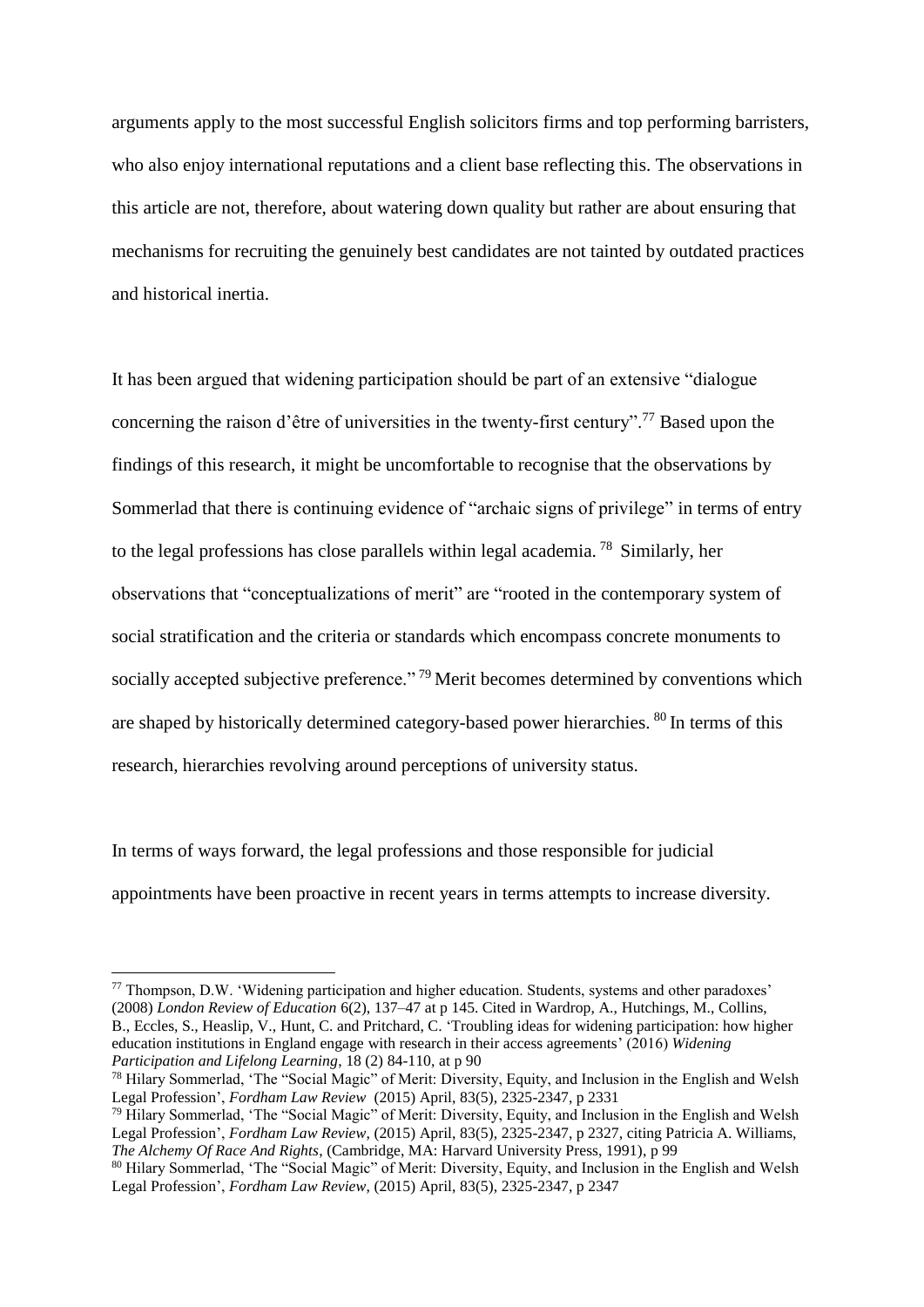University law schools increasingly make use of statements in staff recruitment literature encouraging those from underrepresented groups to apply, but class and educational background remain largely absent from such equality initiatives. Unlike solicitors and barristers, academic lawyers lack an overarching professional body. There is no equivalent of the SRA or BSB to consult publicly about minimum necessary competence standards, to consider requisite qualifications or to debate minimum salaries at certain points along the training path. The Society of Legal Scholars and Committee of Heads of UK Law Schools might be seen as having the potential to occupy representative roles similar to the Law Society for solicitors or Bar Council for barristers. Occupying such roles, they have the potential to support and encourage CV blind recruitment and to encourage other forms of contextual selection. Similarly, they can consider encouraging a more clearly structured career track where the best first degree graduates, from any university sector, are provided with the opportunity to step onto a funded track to academia.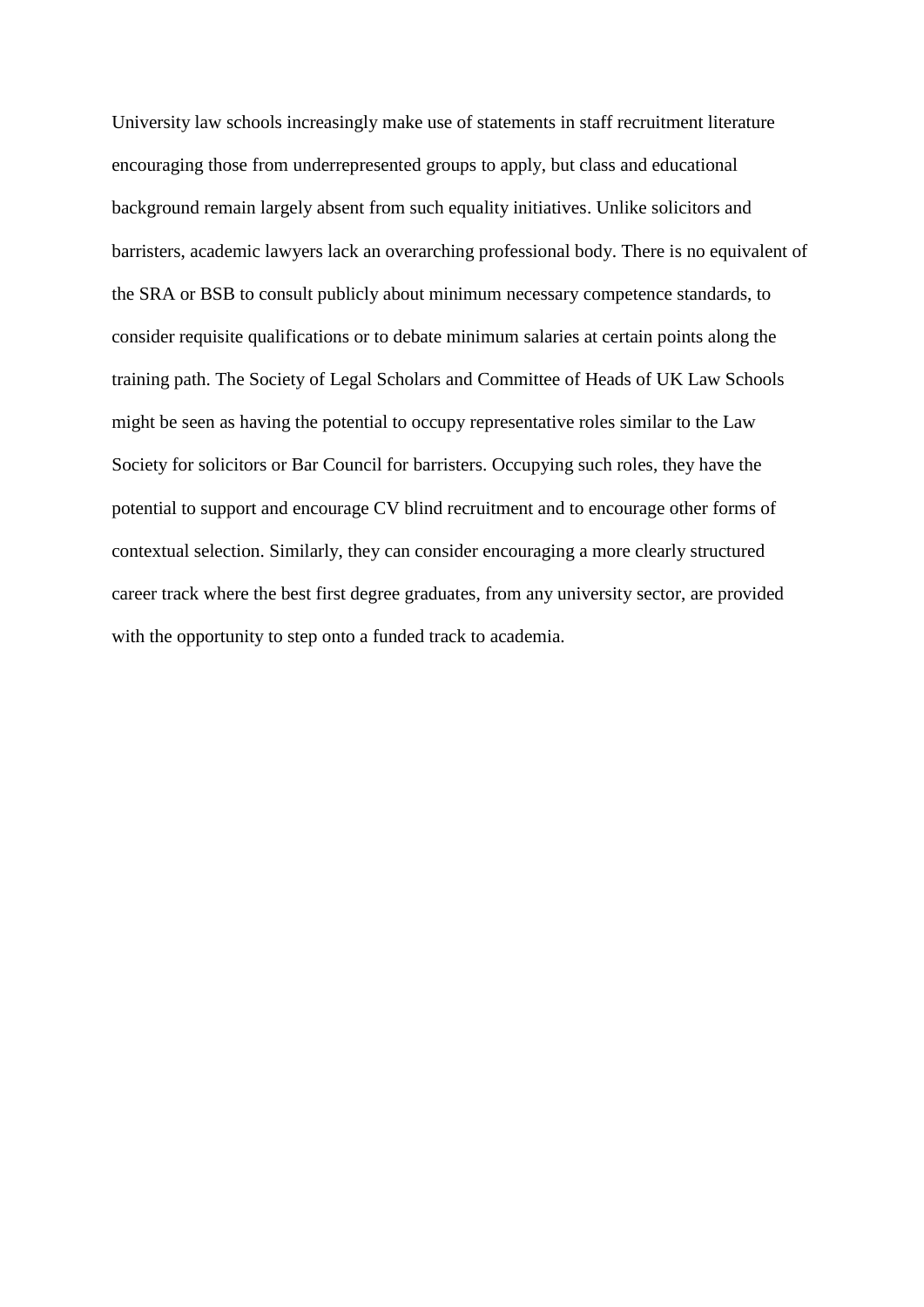# **Appendix 1 – Data Tables: Oxford and Cambridge**

Maximum percentage of eligible staff included (rounded to the nearest 5%):

Oxbridge 1 - 75% Oxbridge 2 - 70%

Oxbridge Table 1

| Institution | <b>Bachelors</b> | <b>Bachelors</b> | <b>Bachelors</b> | <b>Bachelors</b> | <b>Bachelors</b> | <b>Bachelors</b> |
|-------------|------------------|------------------|------------------|------------------|------------------|------------------|
|             | degree           | degree           | degree           | degree pre-      | degree           | degree or        |
|             | Cambridge        | Oxford           | Russell          | 1992 (not        | Polytechnic/     | equivalent       |
|             | $\frac{0}{0}$    | $\frac{0}{0}$    | Group            | Russel           | $CNAA1/post-$    | $non-UK$         |
|             |                  |                  | $\%$             | Group) $%$       | 1992 %           | $\%$             |
| Oxbridge 1  | 31               | 14               |                  |                  |                  | 29               |
| Oxbridge 2  | 12               | 37               |                  |                  |                  | 32               |
| Totals (%   | 21.5             | 25.5             | 7.5              | 2.5              | 0.5              | 30.5             |
| mean)       |                  |                  |                  |                  |                  |                  |

<sup>1</sup> The Council for National Academic Awards (CNAA) was the largest degree-awarding body in the UK. There were over 140 institutions, including polytechnics and other higher education institutions, offering courses approved by the CNAA. CNAA awards are deemed comparable to those of universities. The CNAA was abolished by the Further and Higher Education Act 1992. For further details, see

[http://www.open.ac.uk/cicp/main/validation/awards-and-aftercare/cnaa-pro-forma-verification/about](http://www.open.ac.uk/cicp/main/validation/awards-and-aftercare/cnaa-pro-forma-verification/about-cnaa)[cnaa#](http://www.open.ac.uk/cicp/main/validation/awards-and-aftercare/cnaa-pro-forma-verification/about-cnaa)

# Oxbridge Table 2

| Institution | <b>Masters</b> | <b>Masters</b> | <b>Masters</b> | <b>Masters</b> | <b>Masters</b> | <b>Masters</b> |
|-------------|----------------|----------------|----------------|----------------|----------------|----------------|
|             | degree         | degree or      | degree         | degree pre-    | degree         | degree or      |
|             | Cambridge      | equivalent     | Russell        | 1992 (not      | Polytechnic/   | equivalent     |
|             | %              | Oxford         | Group          | Russel         | CNAA/post-     | $non-UK$       |
|             |                | $\%$           | $\%$           | Group) $%$     | 1992 %         | $\%$           |
| Oxbridge 1  | 19             | 13             | 6              |                |                | 28             |
| Oxbridge 2  |                | 45             | 6              |                |                | 24             |
| Totals (%   | 12.0           | 29.0           | 6.0            | 1.5            | 0.0            | 26.0           |
| mean)       |                |                |                |                |                |                |

#### Oxbridge Table 3

| Institution | Doctorate | Doctorate     | Doctorate | Doctorate   | Doctorate    | Doctorate or |
|-------------|-----------|---------------|-----------|-------------|--------------|--------------|
|             | Cambridge | Oxford        | Russell   | pre-1992    | Polytechnic/ | equivalent   |
|             | $\%$      | $\frac{0}{0}$ | Group     | (not Russel | CNAA/post-   | $non-UK$     |
|             |           |               | $\%$      | Group) $%$  | 1992 %       | $\%$         |
| Oxbridge 1  | 44        | 10            | 4         |             |              | 12           |
| Oxbridge 2  |           | 36            | 4         |             |              | 10           |
| Totals (%   | 24.0      | 23.0          | 4.0       | 0.5         | 0.0          | 11.0         |
| mean)       |           |               |           |             |              |              |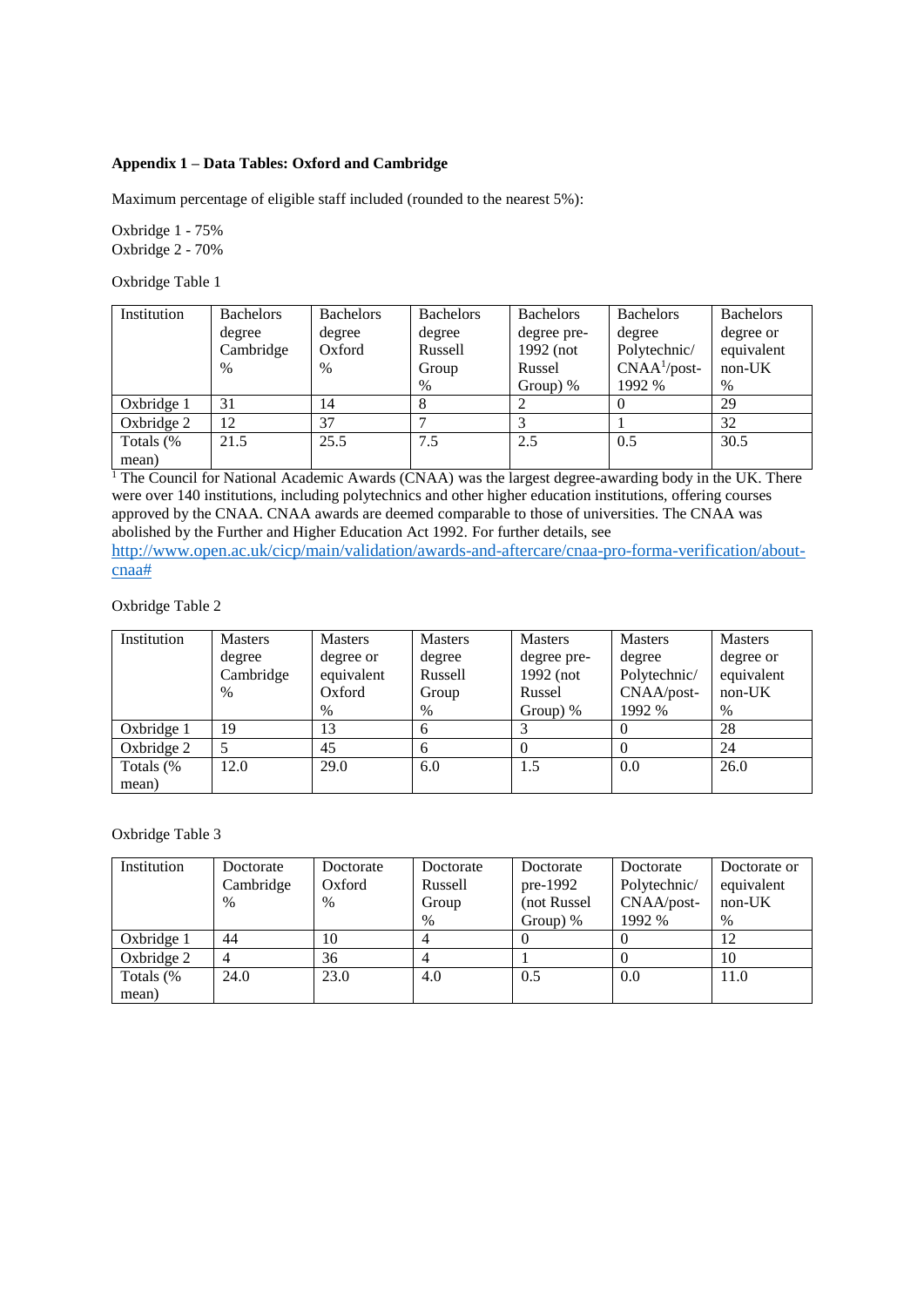# Oxbridge Table 4

| Institution<br>% of<br>eligible<br>faculty<br>included) | N <sub>0</sub><br>Doctorate<br>(senior/long<br>experience)<br>$\frac{9}{6}$ | No<br>Doctorate<br>$(mid-$<br>career)<br>$\%$ | N <sub>o</sub><br>Doctorate<br>(early<br>career)<br>% | Previous<br>academic<br>$role -$<br>Oxbridge <sup>2</sup><br>$\%$ | Previous<br>academic<br>$role -$<br>Russell<br>Group % | Previous<br>academic<br>$role -$<br>pre-1992<br>(not<br>Russel<br>Group) $%$ | Previous<br>academic role<br>Polytechnic/<br>post 1992<br>$\frac{0}{0}$ | Previous<br>academic<br>$role -$<br>$non-UK$ | Professional<br><b>Qualification</b><br>(Solicitor/Barrister<br>or non-UK<br>equivalent) % |
|---------------------------------------------------------|-----------------------------------------------------------------------------|-----------------------------------------------|-------------------------------------------------------|-------------------------------------------------------------------|--------------------------------------------------------|------------------------------------------------------------------------------|-------------------------------------------------------------------------|----------------------------------------------|--------------------------------------------------------------------------------------------|
| Oxb1                                                    | 15                                                                          |                                               | $\theta$                                              | 10                                                                | 17                                                     | 4                                                                            | $\Omega$                                                                | 15                                           | 22                                                                                         |
| Oxb2                                                    | 32                                                                          | 3                                             | $\Omega$                                              | 13                                                                | 40                                                     | Q                                                                            | 3                                                                       | 21                                           | 36                                                                                         |
| Totals                                                  | 23.5                                                                        | 2.0                                           | 0.0                                                   | 11.5                                                              | 28.5                                                   | 6.5                                                                          | 1.5                                                                     | 18.0                                         | 29.0                                                                                       |
| (%<br>mean)                                             |                                                                             |                                               |                                                       |                                                                   |                                                        |                                                                              |                                                                         |                                              |                                                                                            |

<sup>2</sup>For the purposes of the Oxford and Cambridge data this category relates to those academics who have worked at the other institution, not to moves between colleges within one institution.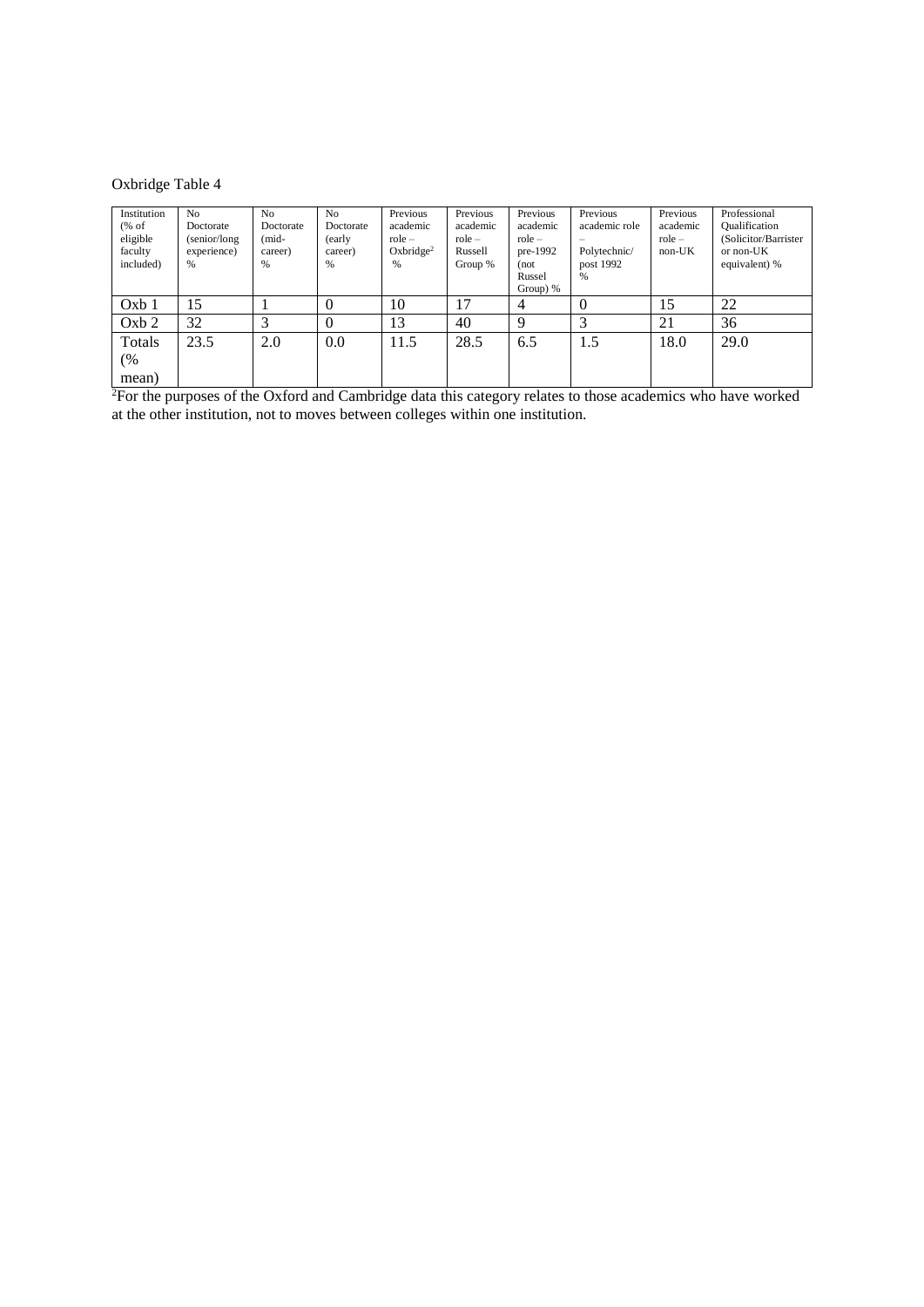# **Appendix 2 – Data tables: Russell Group (excluding Oxford and Cambridge) sample**

Maximum percentage of eligible staff included (rounded to the nearest 5%):

| RG <sub>1</sub> |
|-----------------|
| 85%             |
| RG <sub>2</sub> |
| 75%             |
| RG <sub>3</sub> |
| 85%             |
| RG <sub>4</sub> |
| 80%             |
| RG <sub>5</sub> |
| 75%             |
| RG6             |
| 85%             |
| RG <sub>7</sub> |
| 70%             |
| RG <sub>8</sub> |
| 80%             |

# RG Table 1

| Institution     | <b>Bachelors</b> | <b>Bachelors</b> | <b>Bachelors</b> | <b>Bachelors</b> | <b>Bachelors</b> | <b>Bachelors</b> |
|-----------------|------------------|------------------|------------------|------------------|------------------|------------------|
|                 | degree           | degree           | degree           | degree pre-      | degree           | degree or        |
|                 | Cambridge        | Oxford           | Russell          | 1992 (not        | Polytechnic/     | equivalent       |
|                 | $\frac{0}{0}$    | $\frac{0}{0}$    | Group            | Russel           | CNAA/post-       | non-UK           |
|                 |                  |                  | $\frac{0}{0}$    | Group) %         | 1992 %           | $\frac{0}{0}$    |
| RG <sub>1</sub> | $\Omega$         | $\overline{4}$   | 42               | 18               | $\mathbf{I}$     | 40               |
| RG <sub>2</sub> | 8                | 19               | 35               | 19               | $\overline{2}$   | 16               |
| RG <sub>3</sub> | 3                | $\Omega$         | 23               | 18               | 5                | 51               |
| RG4             | $\overline{4}$   | 9                | 30               | 15               | 6                | 21               |
| RG <sub>5</sub> | 8                | 16               | 28               | 2                | $\mathbf{0}$     | 44               |
| RG <sub>6</sub> | 3                | 5                | 37               | 16               | $\Omega$         | 37               |
| RG <sub>7</sub> | 2                | 11               | 28               | 9                | 2                | 40               |
| RG <sub>8</sub> | 20               | 10               | 55               | 5                | $\Omega$         | 10               |
| Totals (%       | 6.0              | 9.3              | 34.8             | 12.8             | 2.0              | 32.4             |
| mean)           |                  |                  |                  |                  |                  |                  |

# RG Table 2

| Institution     | <b>Masters</b> | <b>Masters</b> | <b>Masters</b> | Masters        | <b>Masters</b> | Masters    |
|-----------------|----------------|----------------|----------------|----------------|----------------|------------|
|                 | degree         | degree or      | degree         | degree pre-    | degree         | degree or  |
|                 | Cambridge      | equivalent     | Russell        | 1992 (not      | Polytechnic/   | equivalent |
|                 | $\%$           | Oxford         | Group          | Russel         | CNAA/post-     | $non-UK$   |
|                 |                | $\%$           | $\%$           | Group) $%$     | 1992 %         | $\%$       |
| RG <sub>1</sub> | 2              | $\overline{4}$ | 40             | 18             | 6              | 14         |
| RG <sub>2</sub> | 8              | 16             | 32             | 3              | $\Omega$       | 12         |
| RG <sub>3</sub> | 15             | 3              | 49             | 5              | $\overline{0}$ | 23         |
| RG4             | 4              | 13             | 30             | 6              | $\overline{2}$ | 19         |
| RG <sub>5</sub> | 4              | 20             | 16             | $\overline{2}$ | $\Omega$       | 36         |
| RG 6            | 5              | 5              | 34             | 3              | $\Omega$       | 26         |
| RG <sub>7</sub> | $\mathbf{0}$   | 2              | 36             | $\overline{4}$ | $\overline{c}$ | 23         |
| RG <sub>8</sub> | $\Omega$       | 10             | 15             | 10             | $\Omega$       | 10         |
| Totals (%       | 4.8            | 9.1            | 31.5           | 6.4            | 1.3            | 20.4       |
| mean)           |                |                |                |                |                |            |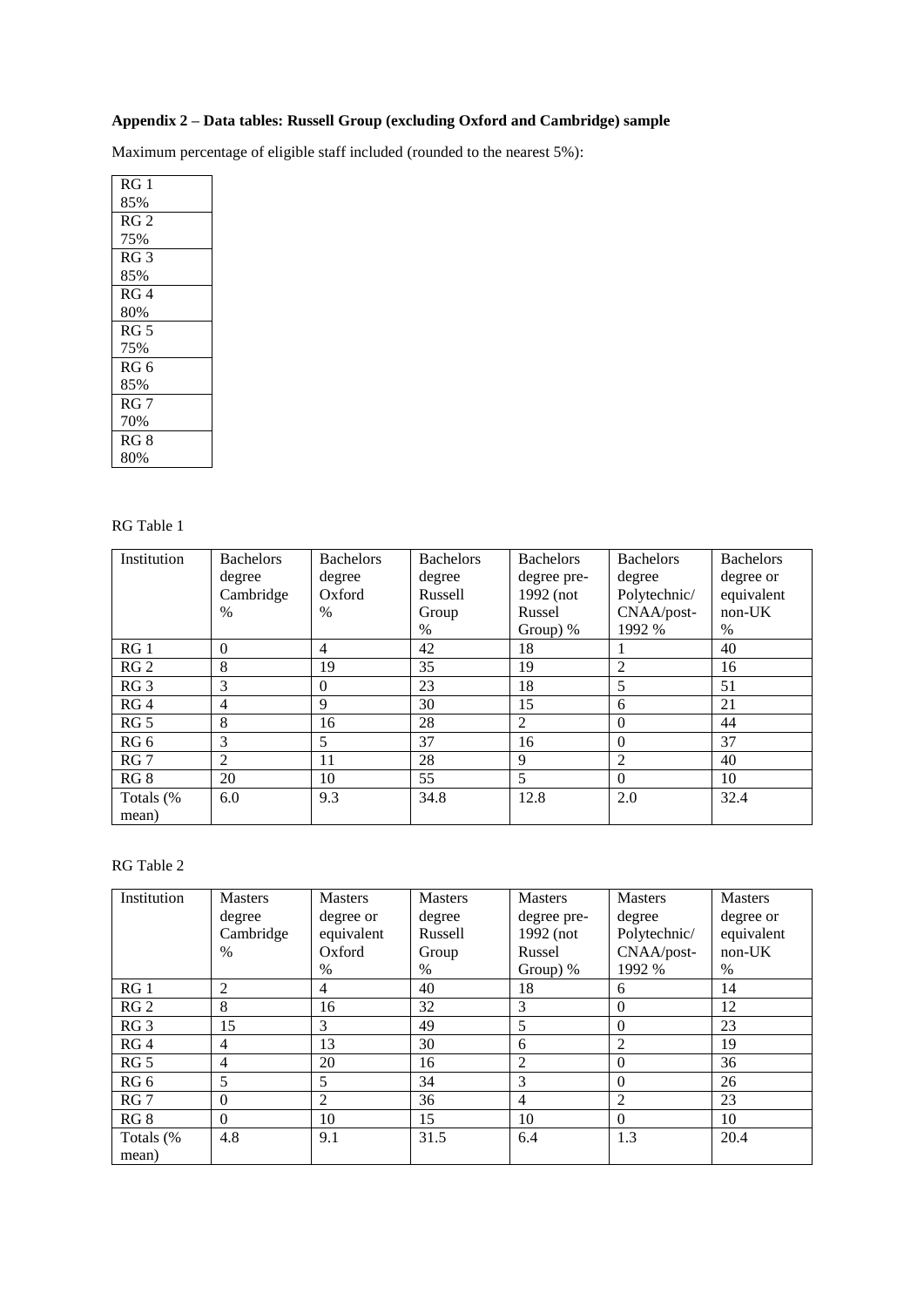# RG Table 3

| Institution     | Doctorate | Doctorate      | Doctorate | Doctorate   | Doctorate      | Doctorate or |
|-----------------|-----------|----------------|-----------|-------------|----------------|--------------|
|                 | Cambridge | Oxford         | Russell   | pre-1992    | Polytechnic/   | equivalent   |
|                 | $\%$      | $\%$           | Group     | (not Russel | CNAA/post-     | $non-UK$     |
|                 |           |                | $\%$      | Group) $%$  | 1992 %         | $\%$         |
| RG <sub>1</sub> | 6         | $\overline{4}$ | 54        | 14          | $\Omega$       | 10           |
| RG <sub>2</sub> | 3         | 6              | 38        | 6           | 3              | 8            |
| RG <sub>3</sub> | $\theta$  | 8              | 38        | 8           | 3              | 15           |
| RG4             | 2         | 6              | 42        | 9           | 6              | 11           |
| RG <sub>5</sub> | 20        | 18             | 26        | 2           | $\Omega$       | 26           |
| RG 6            | $\theta$  | 3              | 47        | 11          | $\overline{0}$ | 16           |
| RG <sub>7</sub> | 4         | $\overline{4}$ | 32        | 11          | $\overline{2}$ | 21           |
| RG 8            | 5         | $\Omega$       | 35        | 20          | 5              | 10           |
| Totals (%       | 5.0       | 6.1            | 39.0      | 10.1        | 2.4            | 14.6         |
| mean)           |           |                |           |             |                |              |

# RG Table 4

| Institution     | N <sub>o</sub> | N <sub>o</sub> | N <sub>o</sub> | Previous       | Previous | Previous   | Previous       | Previous | Professional         |
|-----------------|----------------|----------------|----------------|----------------|----------|------------|----------------|----------|----------------------|
|                 | Doctorate      | Doctorate      | Doctorate      | academic       | academic | academic   | academic role  | academic | <b>Qualification</b> |
|                 | (senior/long)  | $(mid-$        | (early         | $role -$       | $role -$ | $role -$   |                | $role -$ | (Solicitor/Barrister |
|                 | experience)    | career)        | career)        | Oxbridge       | Russell  | pre-1992   | Polytechnic/   | $non-UK$ | or non-UK            |
|                 | $\%$           | %              | %              | %              | Group %  | (not)      | post 1992      |          | equivalent)          |
|                 |                |                |                |                |          | Russel     | $\%$           |          |                      |
|                 |                |                |                |                |          | Group) $%$ |                |          |                      |
| RG <sub>1</sub> | 8              | 6              | $\mathbf{0}$   | 6              | 60       | 26         | $\overline{4}$ | 12       | 32                   |
| RG <sub>2</sub> | 16             | 6              | $\overline{0}$ | $\overline{2}$ | 33       | 18         | $\Omega$       | 6        | 19                   |
| RG <sub>3</sub> | 23             | $\Omega$       | 3              | 3              | 41       | 31         | 15             | 8        | 33                   |
| RG <sub>4</sub> | 21             | 6              | $\Omega$       | 2              | 38       | 32         | 9              | 11       | 30                   |
| RG <sub>5</sub> | 14             | $\Omega$       | $\Omega$       | 26             | 46       | 20         | $\overline{2}$ | 16       | 32                   |
| RG 6            | 18             | 3              | $\overline{0}$ | $\mathbf{0}$   | 21       | 21         | 3              | 8        | 37                   |
| RG <sub>7</sub> | 15             | 2              | $\Omega$       | 6              | 28       | 23         | 11             | 15       | 40                   |
| RG8             | 25             | 10             | $\Omega$       | 20             | 35       | 40         | 30             | 20       | 60                   |
| Totals          | 17.5           | 4.1            | 0.4            | 8.1            | 37.8     | 26.4       | 9.3            | 12.0     | 35.4                 |
| (%              |                |                |                |                |          |            |                |          |                      |
| mean)           |                |                |                |                |          |            |                |          |                      |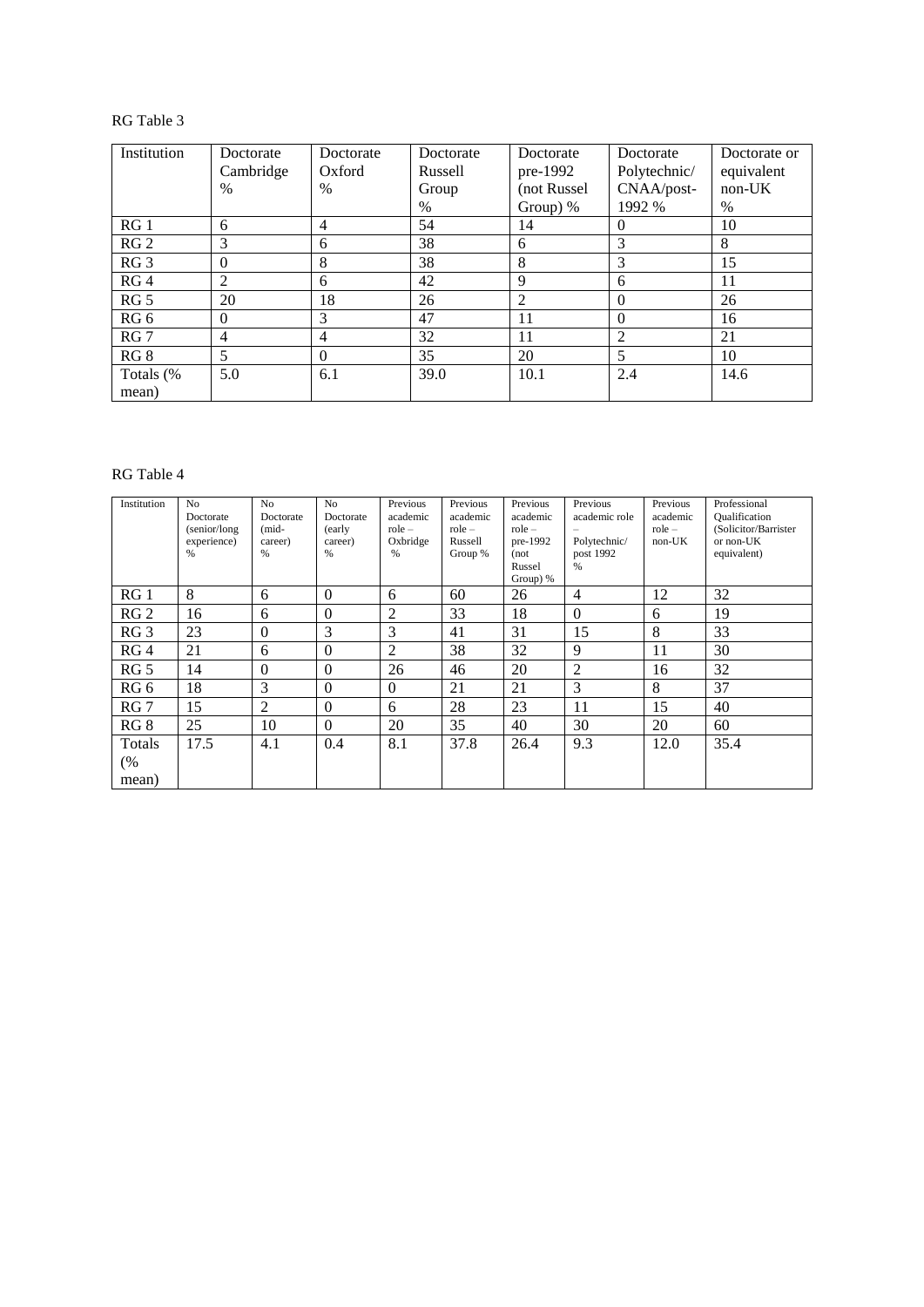# **Appendix 3 – Data Tables: Pre-1992 (non-Russell Group) sample**

Maximum percentage of eligible staff included (rounded to the nearest 5%):

| Pre-1992 $(1)$<br>85%<br>$Pre-1992(2)$<br>85%<br>Pre-1992 $(3)$<br>85%<br>Pre-1992(4)<br>90%<br>Pre-1992 $(5)$<br>85%<br>Pre-1992 $(6)$<br>85%<br>Pre-1992 $(7)$<br>90%<br>Pre-1992(8)<br>65% |  |
|-----------------------------------------------------------------------------------------------------------------------------------------------------------------------------------------------|--|
|                                                                                                                                                                                               |  |
|                                                                                                                                                                                               |  |
|                                                                                                                                                                                               |  |
|                                                                                                                                                                                               |  |
|                                                                                                                                                                                               |  |
|                                                                                                                                                                                               |  |
|                                                                                                                                                                                               |  |
|                                                                                                                                                                                               |  |
|                                                                                                                                                                                               |  |
|                                                                                                                                                                                               |  |
|                                                                                                                                                                                               |  |
|                                                                                                                                                                                               |  |
|                                                                                                                                                                                               |  |
|                                                                                                                                                                                               |  |
|                                                                                                                                                                                               |  |
|                                                                                                                                                                                               |  |

# Pre-1992 Table 1

| Institution    | <b>Bachelors</b> | <b>Bachelors</b> | <b>Bachelors</b> | <b>Bachelors</b> | <b>Bachelors</b> | <b>Bachelors</b> |
|----------------|------------------|------------------|------------------|------------------|------------------|------------------|
|                | degree           | degree           | degree           | degree pre-      | degree           | degree or        |
|                | Cambridge        | Oxford           | Russell          | 1992 (not        | Polytechnic/     | equivalent       |
|                | $\%$             | $\frac{0}{0}$    | Group            | Russel           | CNAA/post-       | $non-UK$         |
|                |                  |                  | $\%$             | Group) $%$       | 1992 %           | $\frac{0}{0}$    |
| Pre-1992 $(1)$ | 3                | $\Omega$         | 14               | 17               | $\theta$         | 66               |
| Pre-1992 $(2)$ | 6                | 10               | 20               | 14               | $\overline{c}$   | 39               |
| Pre-1992 $(3)$ | $\Omega$         | $\theta$         | 26               | 33               | 7                | 33               |
| Pre-1992 $(4)$ | 3                | 3                | 19               | 35               | $\Omega$         | 39               |
| Pre-1992 $(5)$ | 4                | 5                | 27               | 20               | 11               | 40               |
| Pre- $1992(6)$ | $\overline{7}$   | 14               | 14               | 19               | 9                | 33               |
| Pre-1992 $(7)$ | 13               | 10               | 10               | 3                | 3                | 61               |
| Pre- $1992(8)$ | 17               | $\overline{4}$   | 21               | 25               | 8                | 17               |
| Totals (%      | 6.6              | 5.8              | 18.9             | 20.8             | 5.0              | 41.0             |
| mean)          |                  |                  |                  |                  |                  |                  |

# Pre-1992 Table 2

| Institution    | <b>Masters</b> | <b>Masters</b> | <b>Masters</b> | Masters     | <b>Masters</b> | <b>Masters</b> |
|----------------|----------------|----------------|----------------|-------------|----------------|----------------|
|                | degree         | degree or      | degree         | degree pre- | degree         | degree or      |
|                | Cambridge      | equivalent     | Russell        | 1992 (not   | Polytechnic/   | equivalent     |
|                | $\frac{0}{0}$  | Oxford         | Group          | Russel      | CNAA/post-     | $non-UK$       |
|                |                | $\%$           | $\%$           | Group) $%$  | 1992 %         | $\frac{0}{0}$  |
| $Pre-1992(1)$  | 3              | $\mathbf{0}$   | 28             | 14          | $\theta$       | 38             |
| Pre-1992 $(2)$ | 4              | $\mathbf{0}$   | 29             | 20          | $\theta$       | 20             |
| Pre-1992 $(3)$ |                | $\mathbf{0}$   | 11             | 11          | $\overline{4}$ | 11             |
| Pre-1992 $(4)$ | 6              | 6              | 19             | 23          | $\theta$       | 32             |
| Pre-1992 $(5)$ | $\overline{c}$ | 4              | 20             | 25          | 5              | 24             |
| Pre- $1992(6)$ | 2              | 19             | 26             | 23          | 2              | 19             |
| $Pre-1992(7)$  | $\Omega$       | 3              | 39             | 3           | 6              | 26             |
| Pre- $1992(8)$ | $\Omega$       | $\Omega$       | 25             | 21          | $\Omega$       | 17             |
| Totals (%      | 3.0            | 4.0            | 24.6           | 17.5        | 2.1            | 23.4           |
| mean)          |                |                |                |             |                |                |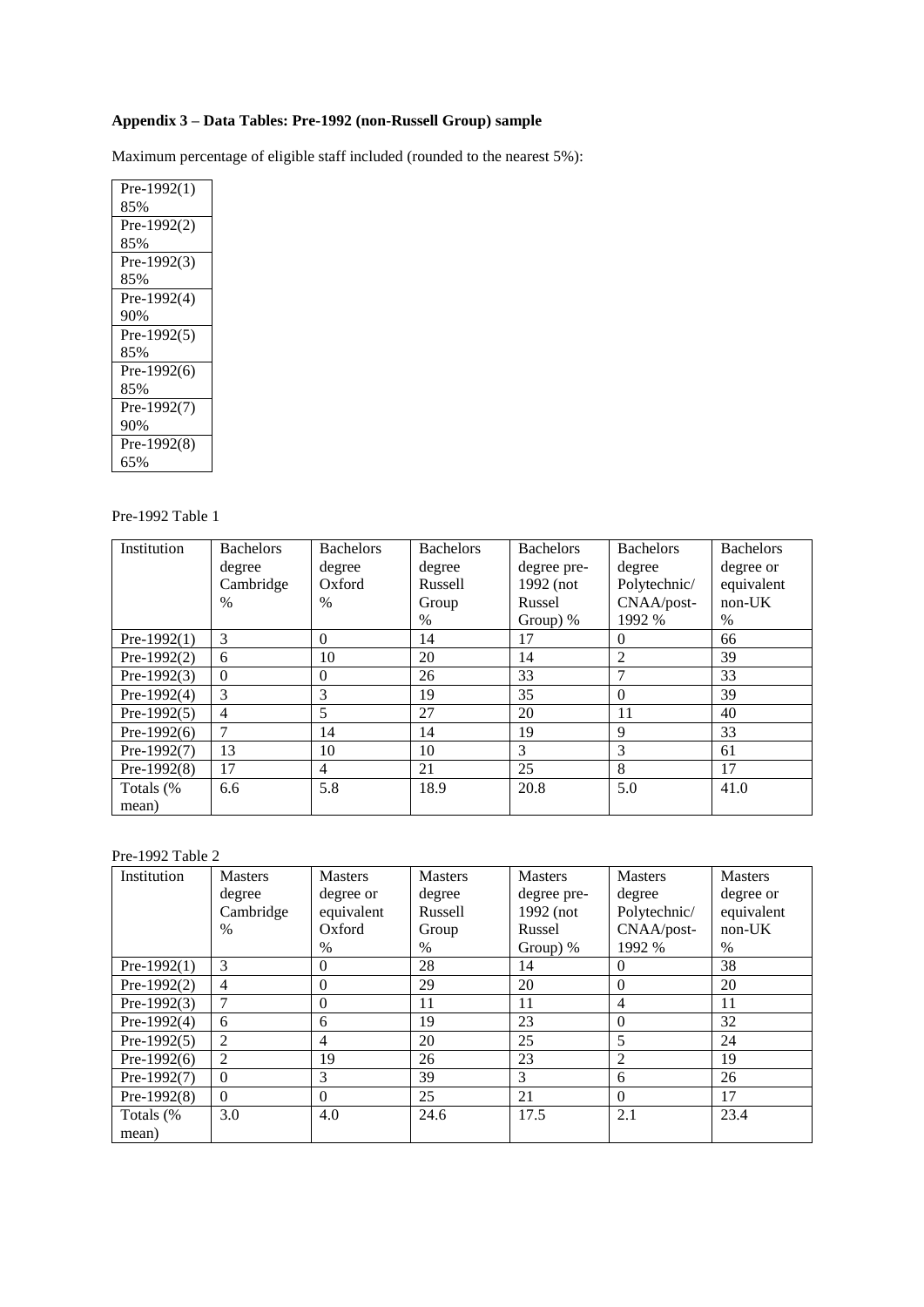# Pre-1992 Table 3

| Institution    | Doctorate    | Doctorate     | Doctorate | Doctorate   |                | Doctorate or   |
|----------------|--------------|---------------|-----------|-------------|----------------|----------------|
|                | Cambridge    | Oxford        | Russell   | pre-1992    | Polytechnic/   | equivalent     |
|                | $\%$         | $\frac{0}{0}$ | Group     | (not Russel | CNAA/post-     | $non-UK$       |
|                |              |               | $\%$      | Group) $%$  | 1992 %         | $\%$           |
| $Pre-1992(1)$  | 7            | 7             | 38        | 21          | 3              | 24             |
| Pre-1992 $(2)$ | 6            | 2             | 12        | 33          | $\mathbf{0}$   | 18             |
| Pre-1992 $(3)$ | 4            | $\Omega$      | 30        | 33          | $\overline{0}$ | 11             |
| Pre-1992 $(4)$ | $\Omega$     | 3             | 23        | 23          | $\Omega$       | 19             |
| Pre-1992 $(5)$ | $\Omega$     | 5             | 31        | 24          | $\Omega$       | 13             |
| Pre- $1992(6)$ | $\mathbf{0}$ | 7             | 33        | 21          | 2              | 12             |
| Pre-1992(7)    | $\Omega$     | 6             | 42        | 13          | $\theta$       | 35             |
| Pre- $1992(8)$ | 8            | $\Omega$      | 17        | 25          | 8              | $\overline{4}$ |
| Totals (%      | 3.1          | 3.8           | 28.3      | 24.1        | 1.6            | 17.0           |
| mean)          |              |               |           |             |                |                |

# Pre-1992 Table 4

| Institution        | No<br>Doctorate<br>(senior/long<br>experience)<br>$\%$ | N <sub>o</sub><br>Doctorate<br>(mid-<br>career)<br>$\%$ | N <sub>o</sub><br>Doctorate<br>(early<br>career)<br>$\%$ | Previous<br>academic<br>$role -$<br>Oxbridge<br>% | Previous<br>academic<br>$role -$<br>Russell<br>Group % | Previous<br>academic<br>$role -$<br>pre-1992<br>(not)<br>Russel<br>Group) % | Previous<br>academic role<br>Polytechnic/<br>post 1992<br>$\%$ | Previous<br>academic<br>$role -$<br>non-UK | Professional<br><b>Qualification</b><br>(Solicitor/Barrister<br>or non-UK<br>equivalent) |
|--------------------|--------------------------------------------------------|---------------------------------------------------------|----------------------------------------------------------|---------------------------------------------------|--------------------------------------------------------|-----------------------------------------------------------------------------|----------------------------------------------------------------|--------------------------------------------|------------------------------------------------------------------------------------------|
| Pre-<br>1992(1)    | $\overline{7}$                                         | $\overline{0}$                                          | $\mathbf{0}$                                             | $\overline{7}$                                    | 41                                                     | 24                                                                          | 21                                                             | $\overline{7}$                             | 45                                                                                       |
| Pre-<br>1992(2)    | 16                                                     | $\overline{2}$                                          | $\boldsymbol{0}$                                         | $\mathbf{0}$                                      | 24                                                     | 15                                                                          | 14                                                             | 12                                         | 27                                                                                       |
| Pre-<br>1992(3)    | 19                                                     | $\mathbf{0}$                                            | $\overline{0}$                                           | $\boldsymbol{0}$                                  | 19                                                     | $\overline{4}$                                                              | 15                                                             | $\overline{7}$                             | 41                                                                                       |
| Pre-<br>1992(4)    | 23                                                     | $\mathbf{0}$                                            | 3                                                        | 6                                                 | 32                                                     | 19                                                                          | 13                                                             | 16                                         | 32                                                                                       |
| Pre-<br>1992(5)    | 16                                                     | $\overline{4}$                                          | $\overline{2}$                                           | $\overline{4}$                                    | 29                                                     | 18                                                                          | 18                                                             | 9                                          | 35                                                                                       |
| Pre-<br>1992(6)    | 14                                                     | $\overline{2}$                                          | $\boldsymbol{0}$                                         | $\overline{5}$                                    | 21                                                     | 19                                                                          | 14                                                             | 9                                          | 42                                                                                       |
| Pre-<br>1992(7)    | 13                                                     | $\overline{0}$                                          | $\boldsymbol{0}$                                         | 10                                                | 23                                                     | 19                                                                          | $\theta$                                                       | 13                                         | 35                                                                                       |
| Pre-<br>1992(8)    | 25.0                                                   | $\mathbf{0}$                                            | $\boldsymbol{0}$                                         | $\overline{4}$                                    | 17                                                     | 17                                                                          | 17                                                             | 17                                         | 38                                                                                       |
| Totals (%<br>mean) | 16.6                                                   | 1.0                                                     | 0.6                                                      | 4.5                                               | 25.8                                                   | 16.9                                                                        | 14.0                                                           | 11.3                                       | 36.9                                                                                     |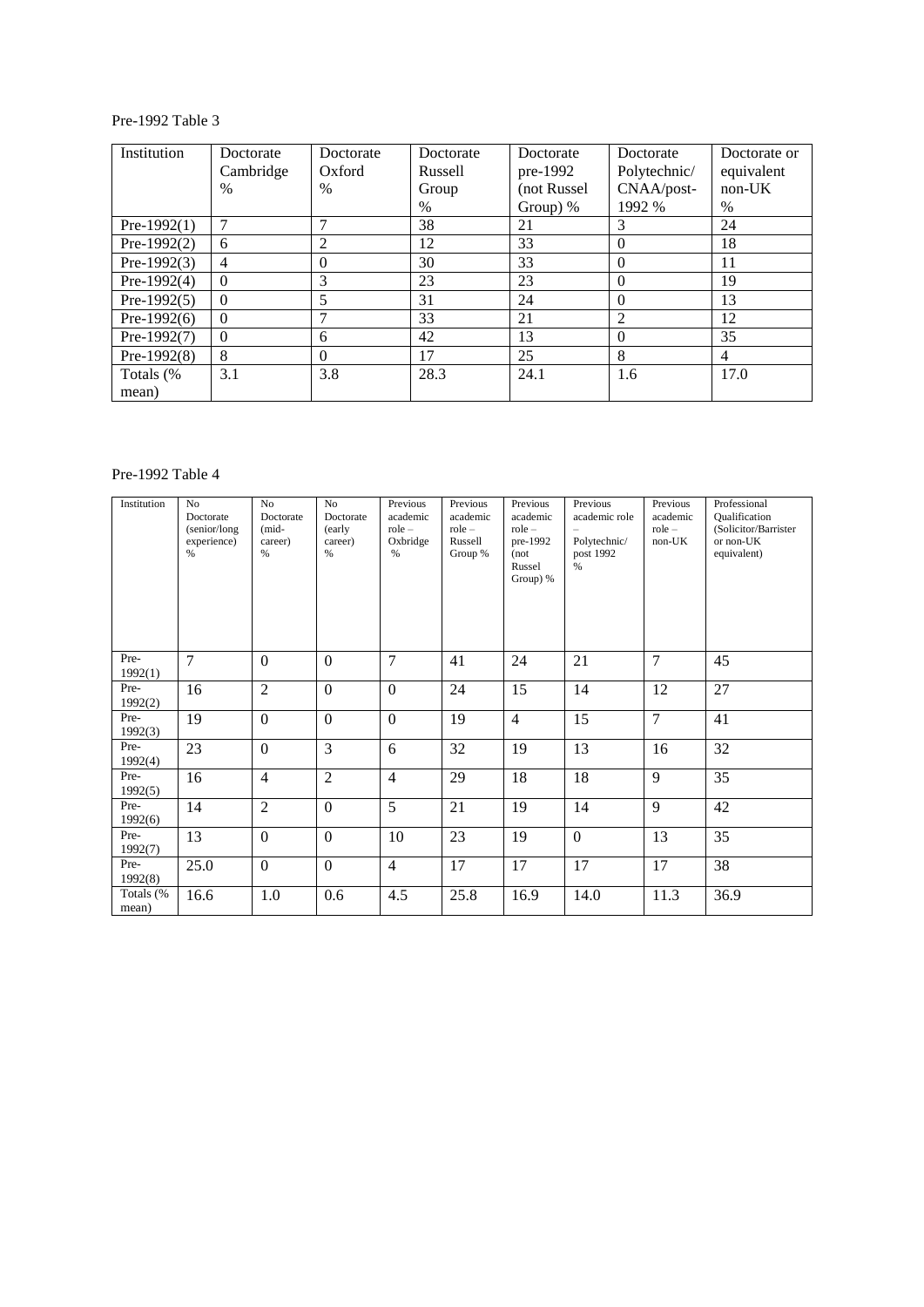# **Appendix 4 - Data Tables: Post-1992 sample**

Maximum percentage of eligible staff included (rounded to the nearest 5%):

| Post-92 $(1)$ |
|---------------|
| 75%           |
| Post-92 $(2)$ |
| 60%           |
| Post-92 $(3)$ |
| 65%           |
| Post-92 $(4)$ |
| 70%           |
| Post-92 $(5)$ |
| 85%           |
| Post-92 $(6)$ |
| 60%           |
| Post-92 $(7)$ |
| 85%           |
| Post- $92(8)$ |
| 85%           |

# Post-92 Table 1

| Institution   | <b>Bachelors</b> | <b>Bachelors</b> | <b>Bachelors</b> | <b>Bachelors</b> | <b>Bachelors</b> | <b>Bachelors</b> |
|---------------|------------------|------------------|------------------|------------------|------------------|------------------|
|               | degree           | degree           | degree           | degree pre-      | degree           | degree or        |
|               | Cambridge        | Oxford           | <b>Russell</b>   | 1992 (not        | Polytechnic/     | equivalent       |
|               | $\%$             | $\frac{0}{0}$    | Group            | Russel           | CNAA/post-       | $non-UK$         |
|               |                  |                  | $\frac{0}{0}$    | Group) $%$       | 1992 %           | $\%$             |
| Post-92 $(1)$ | 6                | $\Omega$         | 18               | 29               | 18               | 35               |
| Post-92 $(2)$ | 5                | 10               | 25               | 20               | 35               | 10               |
| Post-92 $(3)$ | $\Omega$         | $\theta$         | 40               | $\mathcal{I}$    | 13               | 33               |
| Post-92 $(4)$ | $\Omega$         | $\Omega$         | 18               | 9                | 64               | 18               |
| Post-92 $(5)$ | $\theta$         | $\overline{0}$   | 31               | 19               | 19               | 19               |
| Post-92 $(6)$ | $\mathcal{I}$    | 7                | 28               | 22               | 38               | 13               |
| Post-92 $(7)$ | 5                | 21               | 21               | 16               | 11               | 26               |
| Post-92 $(8)$ | $\overline{4}$   | 8                | 40               | 8                | 20               | 20               |
| Totals (%     | 3.4              | 5.8              | 27.6             | 16.3             | 27.3             | 21.8             |
| mean)         |                  |                  |                  |                  |                  |                  |

# Post-92 Table 2

| Institution   | <b>Masters</b> | <b>Masters</b> | <b>Masters</b> | Masters        | <b>Masters</b> | <b>Masters</b> |
|---------------|----------------|----------------|----------------|----------------|----------------|----------------|
|               | degree         | degree or      | degree         | degree pre-    | degree         | degree or      |
|               | Cambridge      | equivalent     | Russell        | 1992 (not      | Polytechnic/   | equivalent     |
|               | $\%$           | Oxford         | Group          | Russel         | CNAA/post-     | $non-UK$       |
|               |                | $\%$           | $\%$           | Group) %       | 1992 %         | $\%$           |
| Post-92 $(1)$ | $\mathbf{0}$   | $\overline{0}$ | 18             | 35             | 18             | 29             |
| Post-92 $(2)$ | $\Omega$       | $\theta$       | 30             | 10             | 5              | $\Omega$       |
| Post-92 $(3)$ | $\mathbf{0}$   | $\overline{0}$ | 20             | $\mathcal{I}$  | 7              | 20             |
| Post-92 $(4)$ | $\Omega$       | $\theta$       | $\Omega$       | $\Omega$       | 45             | 9              |
| Post-92 $(5)$ | 6              | $\overline{0}$ | 56             | 25             | $\Omega$       | 6              |
| Post-92 $(6)$ | 2              | 2              | 13             | 2              | 10             | 13             |
| Post-92 $(7)$ | 11             | 11             | 32             | 5              | 11             | 11             |
| Post-92 $(8)$ | 4              | $\theta$       | 16             | $\overline{4}$ | 16             | 12             |
| Totals (%     | 2.9            | 1.6            | 23.1           | 11.0           | 14.0           | 12.5           |
| mean)         |                |                |                |                |                |                |